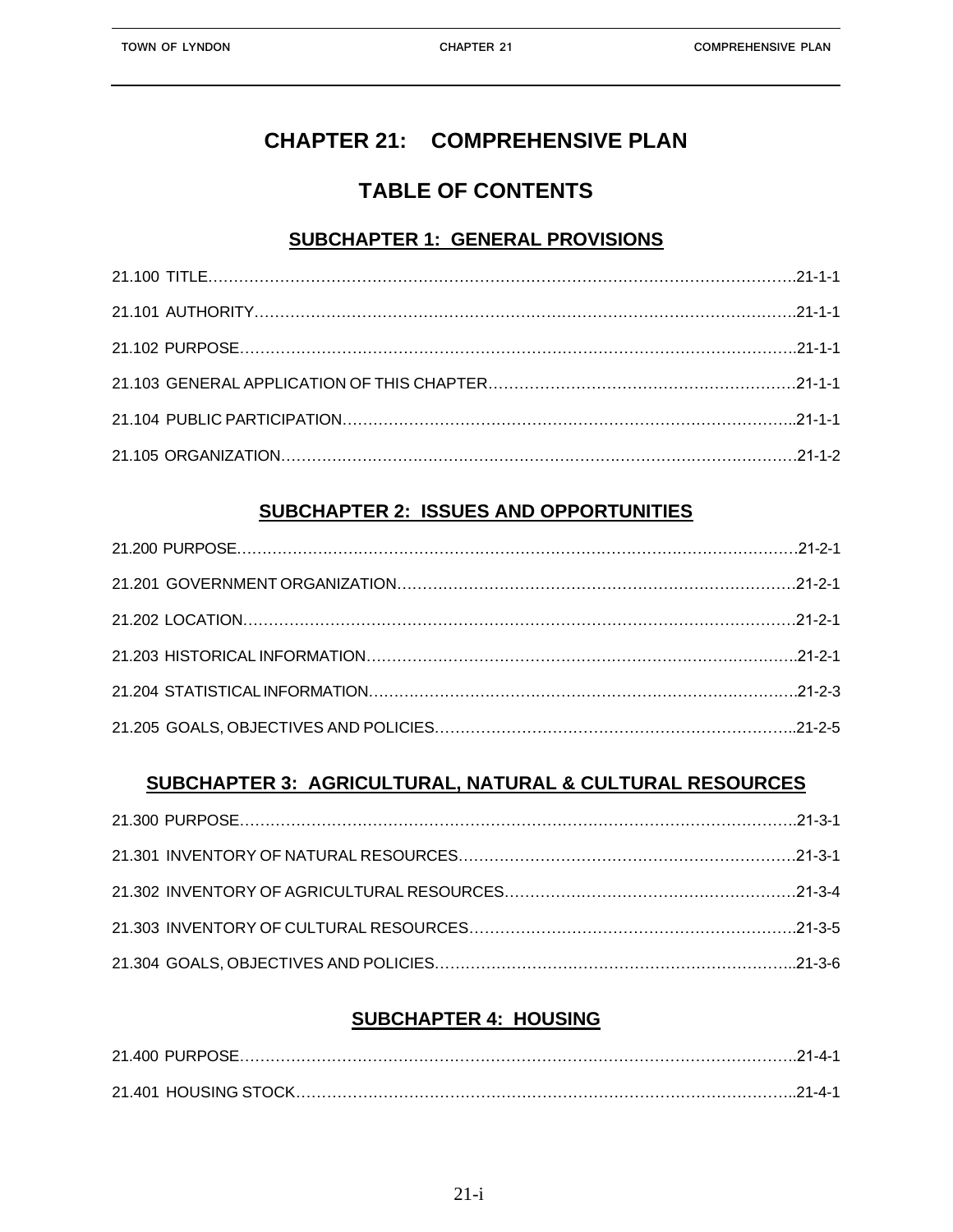## **SUBCHAPTER 5: TRANSPORTATION**

## **SUBCHAPTER 6: UTILITIES AND COMMUNITY FACILITIES**

## **SUBCHAPTER 7: ECONOMIC DEVELOPMENT**

## **SUBCHAPTER 8: LAND USE**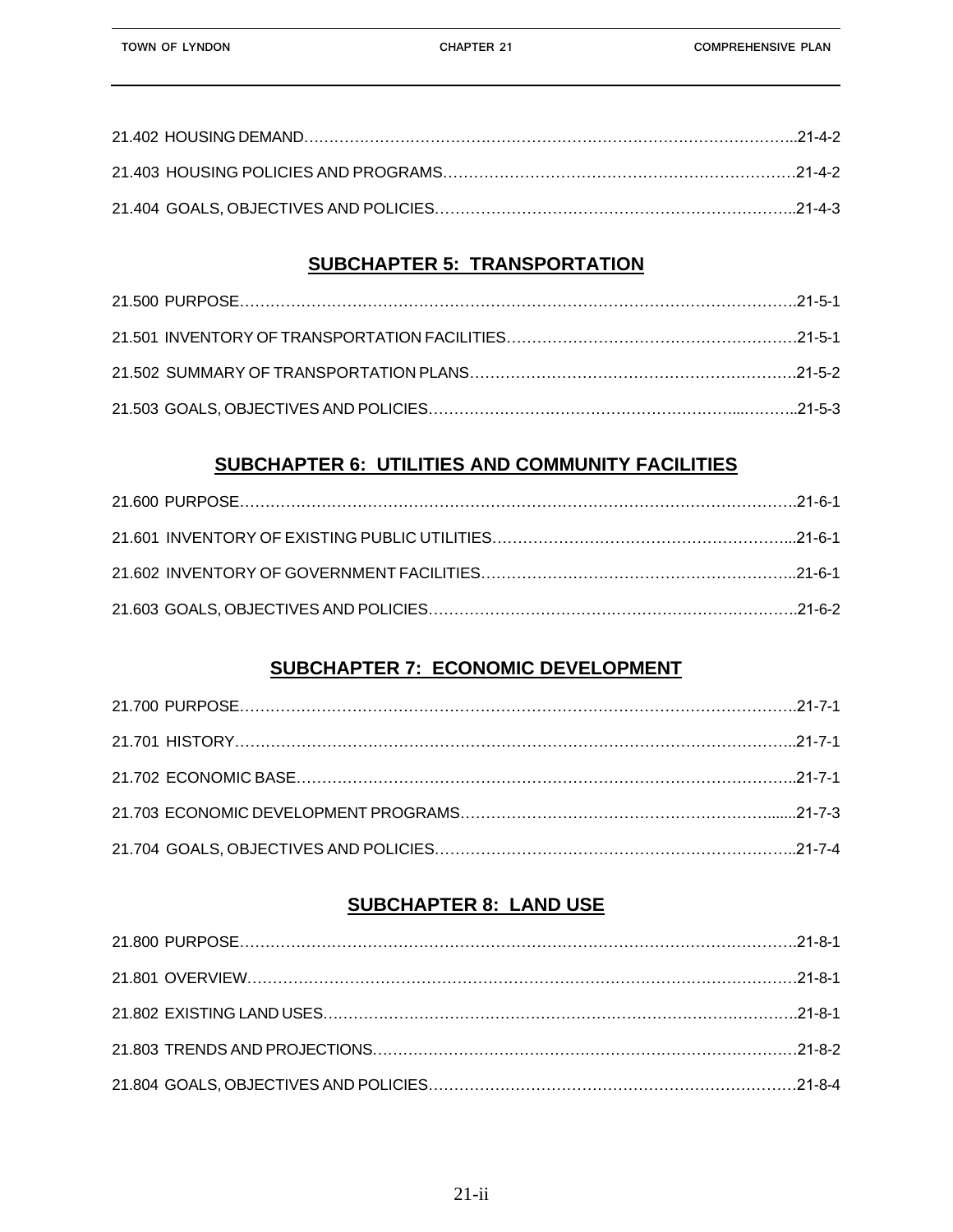## **SUBCHAPTER 10: IMPLEMENTATION**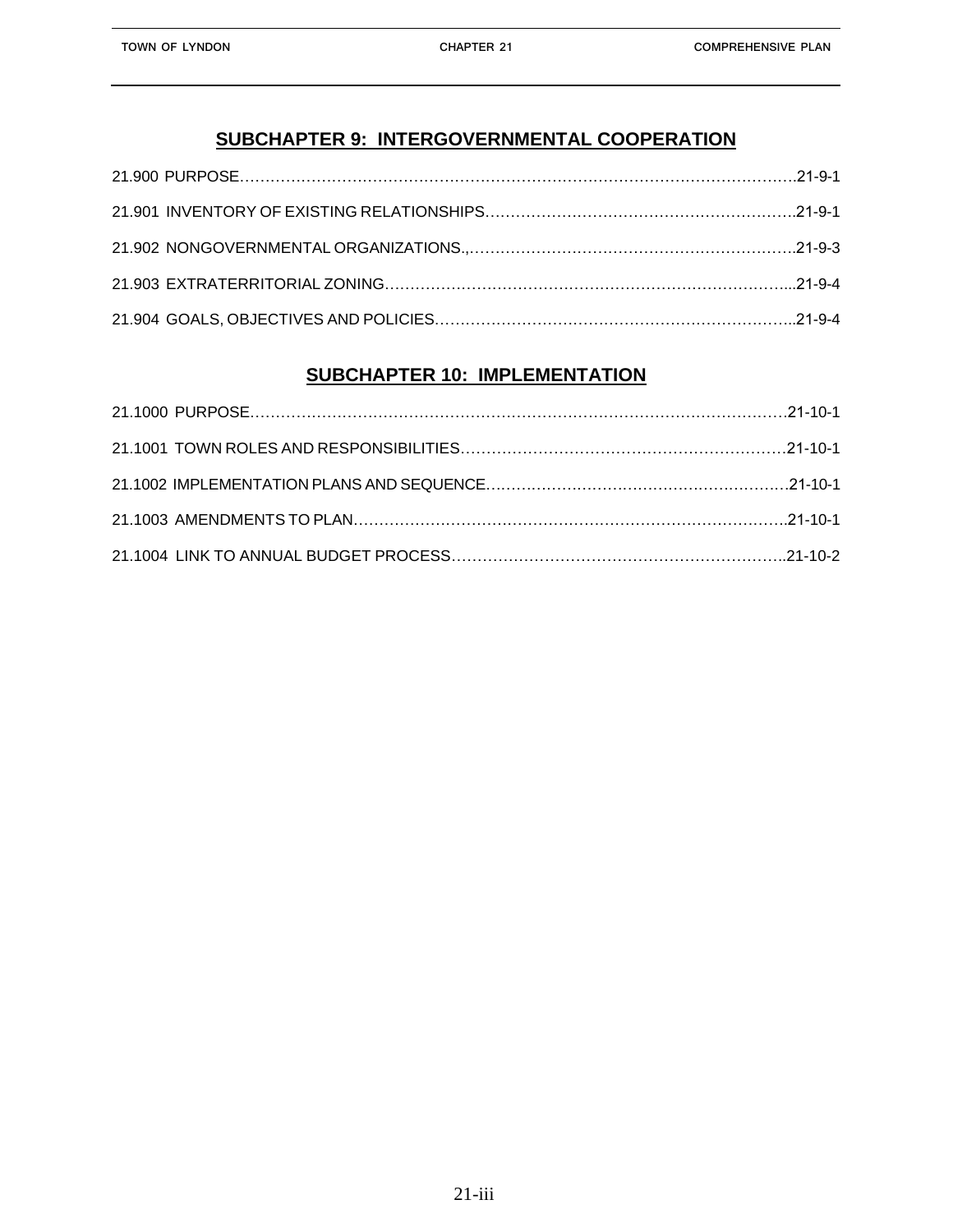# **CHAPTER 21: COMPREHENSIVE PLAN**

## **SUBCHAPTER 1: GENERAL PROVISIONS**

### **21.100 TITLE**

 This Chapter shall be known, cited, and referred to as the "Town of Lyndon Comprehensive Plan" or the "Comprehensive Plan Ordinance," except as referred to herein, where it shall be known as Athis Chapter."

### **21.101 AUTHORITY**

This Chapter is enacted pursuant to the authority granted to Towns that exercise "village powers" pursuant to §§ 60.10(2)(c) and 60.22(3) Wis. Stats. and pursuant to § 66.1001 Wis. Stats. Additional specific statutory references are provided within the body of this Chapter solely as a means of assisting the reader. Such references are not to be considered as all inclusive and shall in no manner be construed to limit the application or interpretation of this Chapter.

### **21.102 PURPOSE**

The Wisconsin Comprehensive Planning Law (§ 66.1001 Wis. Stats.) requires all Wisconsin governmental units, especially those who wish to engage in official mapping, subdivision regulation, and zoning, to develop a "comprehensive plan" to provide those communities with information and policies that will guide future planning and community decisions. In the past, some mapping, zoning, and subdivision decisions were made without adequate consideration of (i) the wishes of Town residents and property owners, or (ii) the long-range development of the Town, or (iii) the overall impact which such decisions might have on the goals of the Town. This plan is intended to represent the will-of-the-people regarding land use planning and, therefore, this plan provides guidance to Town officials when making decisions regarding land use, zoning, mapping, development, and subdivisions.

### **21.103 GENERAL APPLICATION OF THIS CHAPTER**

All planning, zoning, mapping, subdividing, and development in the Town shall be consistent with the goals, objectives and policies of this Chapter, in addition to all other ordinances of the Town which may be applicable.

### **21.104 PUBLIC PARTICIPATION**

Pursuant to § 66.101(4)(a), the Town adopted written procedures designed to foster public participation at every stage in the preparation of this Comprehensive Plan. The development of this Plan has been based on input received from the public through the following:

- **(1) PREVIOUS PLAN:** This is the third Plan prepared by the Town. The first was adopted in 1999 and the second was adopted in 2009. This Plan attempts to build on the first two Plans.
- **(2) PUBLIC MEETINGS:** This Plan has been reviewed and studied by the Plan Commission, which has discussed it at meetings noticed to the Public. All meetings of the Plan Commission and Town Board regarding this Plan were properly posted and were open to the public. In addition, public hearings were conducted on the Plan, at which public comment was encouraged and incorporated.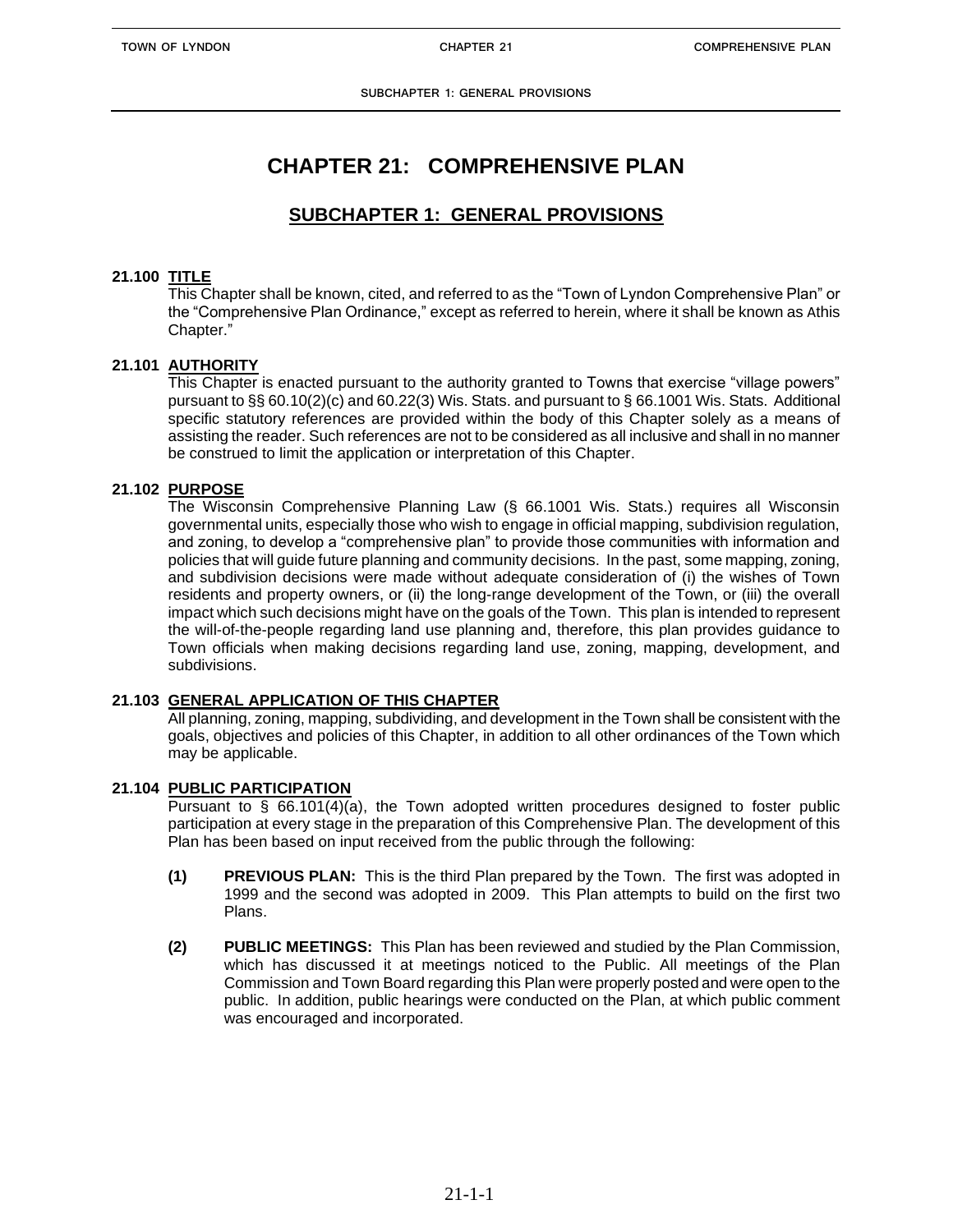#### **SUBCHAPTER 1: GENERAL PROVISIONS**

### **21.105 ORGANIZATION**

Consistent with the Smart Growth initiative, it is the responsibility of the Plan Commission to prepare a Comprehensive Plan for the Town, and to refer the Plan to the Town Board for adoption by ordinance. As prescribed by Wisconsin's Smart Growth legislation, §66.1001, this Plan addresses the following nine (9) required Plan Elements:

- 1. Issues & Opportunities<br>2. Agricultural, Natural & C
- 2. Agricultural, Natural & Cultural Resources<br>3. Housing
- **Housing**
- 4. Economic Development
- 5. Utilities & Community Facilities
- 6. Transportation<br>7. Land Use
- Land Use
- 8. Intergovernmental Cooperation
- 9. Implementation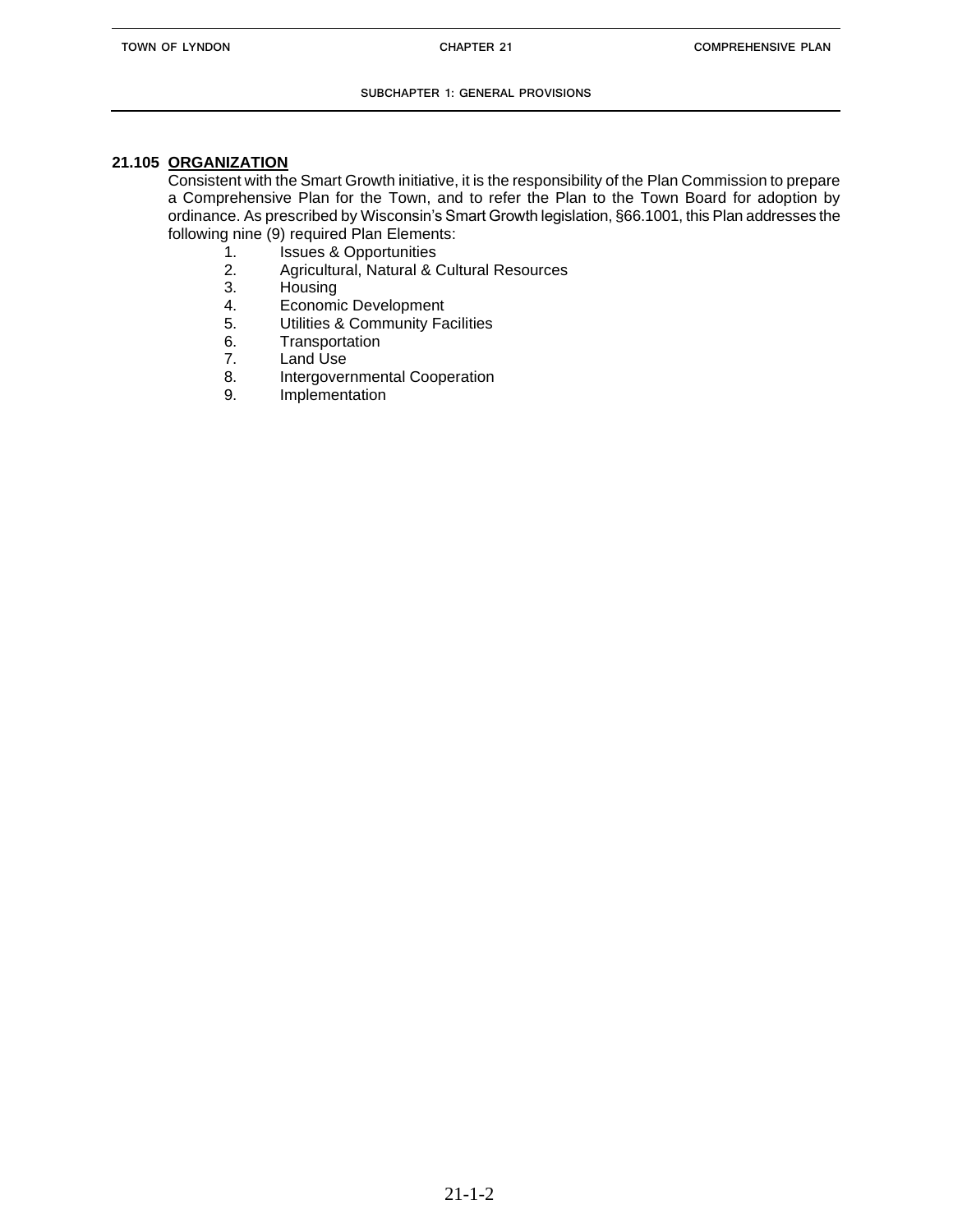## **SUBCHAPTER 2: ISSUES AND OPPORTUNITIES**

#### **21.200 PURPOSE**

The purpose of this Subchapter is to comply with §66.1001(2)(a), which requires this Plan to contain background information on the local government unit and a statement of overall objectives, policies, goals and programs of the unit to guide the future development and redevelopment of the Town over a 20-year planning period. Background information should include population, household and employment forecasts that the Town used in developing this Plan, and demographic trends, age distribution, educational levels, income levels and employment characteristics that exist within the Town.

#### **21.201 GOVERNMENT ORGANIZATION**

The Town of Lyndon is a body corporate and politic. It is organized and operated pursuant to Chapter 60 Wis. Stats., utilizing a Town Board form of government, with three (3) Board members, one of whom is elected Chairman. The Town has adopted "Village Powers" pursuant to §60.10(2)(c) and §60.22(3), and pursuant thereto, it has created a Plan Commission and adopted a Zoning Ordinance.

#### **21.202 LOCATION**

The Town is located in south-central Wisconsin, in Juneau County (pop. 24,316), between the Village of Lyndon Station (pop. 458) and the City of Wisconsin Dells (pop. 2,418) and its sister municipality, the Village of Lake Delton (pop. 344). The Town is located on the Wisconsin River, the State's largest internal waterway. The Town is dissected by Interstate Highways 90 & 94, as well as the Canadian Pacific Railway. It is situated approximately halfway between Madison and La Crosse, and halfway between Minneapolis and Chicago.

#### **21.203 HISTORICAL INFORMATION**

**(1) NATIVE AMERICANS:** The cultural history of the Dells area is thought to span several thousand years. Native Americans ranging from early Paleo-Indians to the more recent Ho-Chunk (formerly Winnebago), Sac (Sauk) and Menominee were attracted to the scenic Dells waterway, and left archeological evidence including effigy and burial mounds. In 1634, when the French explorer Jean Nicolet waded ashore at Red Banks, people of the Ho-Chunk Nation welcomed him. For some 360 years, the French labeled this nation as the Winnebago Tribe. In November 1994, the official results of the Ho-Chunk Nation secretarial Election was published, approving the revised Constitution and the proper name of the nation reverting to the Ho-Chunk Sovereign Nation (People of the Big Voice), which they have always called themselves. Hence today the Winnebago are the Ho-Chunk Nation and Red Banks is better known as Green Bay. The exact size of the total Ho-Chunk Nation was not known at that time. However, their territory extended from Green Bay beyond Lake Winnebago to the Wisconsin River and to the Rock River in Illinois.

While most people think of Native Americans as hunters or gatherers, the Ho-Chunk were also farmers. For example, their history tells of corn fields south of Wisconsin Dells that were as large as the distance covered when you shoot an arrow three times. They appreciated the bounty of the land we now call Wisconsin. Their story is the story of a people who loved the land of Wisconsin. In the last 170 years they faced tremendous hardship and overcame long odds to live here.

Their troubles began in the late 1820's when lead miners began to come into southwestern Wisconsin. At that time, the U.S. Government recognized the Ho-Chunk as a Sovereign Nation. The U.S. Government recognized the Ho-Chunk held title to more than seven million acres of some of the finest land in America. Treaty commissioners, speaking for the United States, promised they would punish any whites going on recognized Ho-Chunk lands. However, the lure of lead and good farmland proved too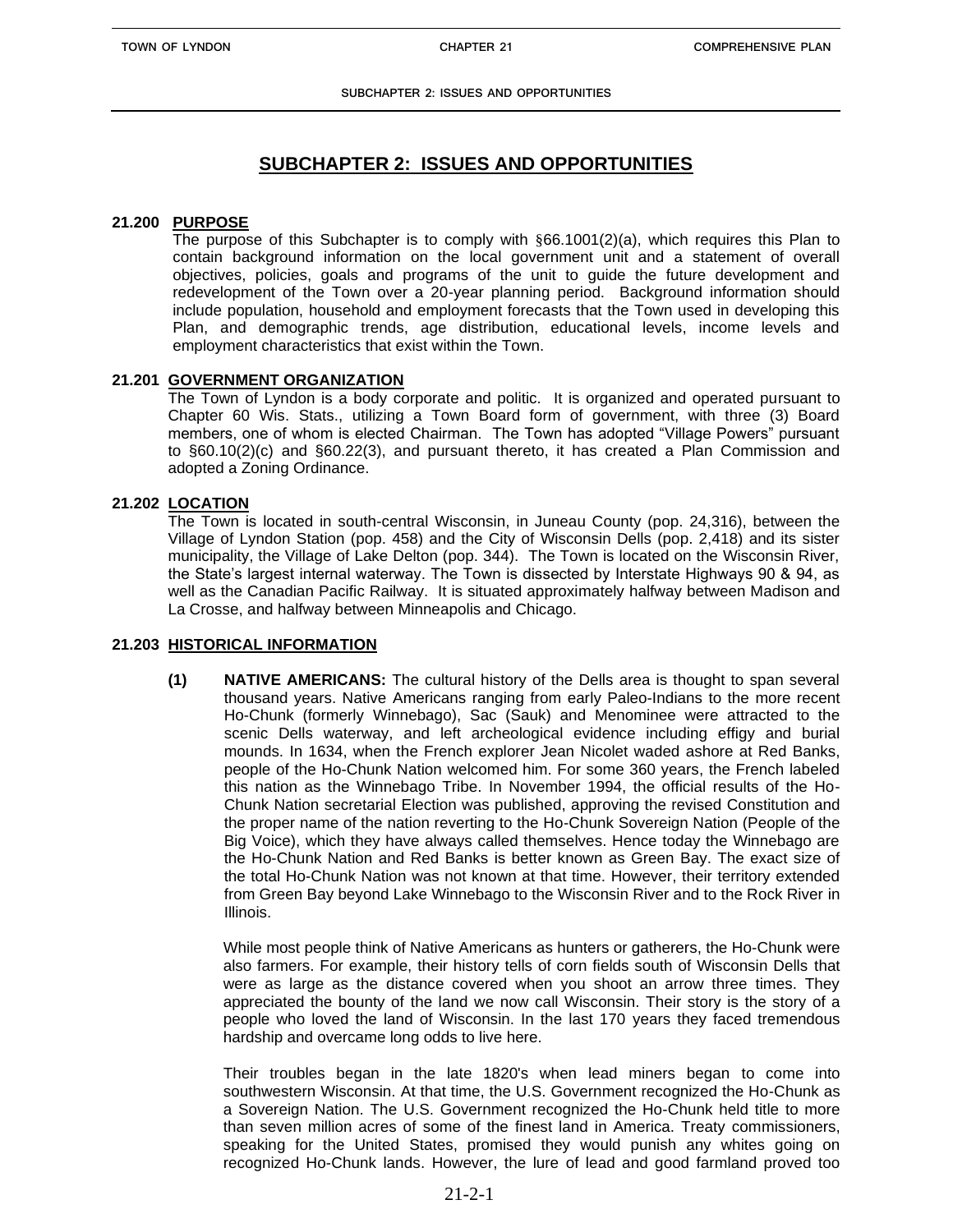great. Within ten years, the U.S. government reversed its position. The Ho-Chunk were forced to sell their remaining lands at a fraction of their worth and were removed from Wisconsin.

First, the Ho-Chunk people were moved to Northeastern Iowa. Within ten years (1846), they were moved to a wooded region of Northern Minnesota. They were placed there as a barrier between warring Sioux and Chippewa. As a result, the Ho-Chunk were victims of raids by both. At their request, they were to be moved to better land near the Mississippi River. Whites objected and before they could move, the U.S. Senate moved them further West. Within four years of their arrival (1859), the Government reduced their reservation from 18 square miles to 9 square miles. Four years later (1863), they were moved to a desolate reservation in South Dakota surrounded by Sioux. The U.S. Government allowed the Ho-Chunk to exchange their South Dakota reservation for lands near the more friendly Omaha's of Nebraska, in 1865. Throughout this time many Ho-Chunk refused to live on the increasingly poor area away from their abundant homelands in Wisconsin. Many returned to Wisconsin.

Today, the Wisconsin Ho-Chunk do not have lands reserved (a reservation) in Wisconsin. Instead, all Wisconsin Ho-Chunk tribal lands are lands they once owned but they have had to repurchase. As of December 27, 2001, the 6,159 members of the Wisconsin Ho-Chunk Sovereign Nation hold title to 2,000 acres of land. The largest concentrations of Ho-Chunk tribal members are in Jackson, Monroe, Milwaukee, Sauk, Shawano, and Wood counties. The Ho-Chunk Nation owns approximately 203 acres in the Town.

- **(2) WISCONSIN RIVER:** During the 17th century, European traders, trappers, and missionaries discovered the Wisconsin River as a primary transportation route. By the 1830's, timber resources in northern Wisconsin brought lumbermen who harvested oldgrowth forest and floated logs down the River. The Wisconsin River brought early opportunities for local economic growth. Damming of the River began in 1856 to generate waterpower for the new settlement. The present Kilbourn Dam (in Wisconsin Dells) was completed in 1909 and continues to serve the area with electric power today. However, the dam has reportedly raised the water level sixteen feet, submerging important geologic features and landmarks in the Upper Dells. According to the DNR, the difference in water levels between the Upper and Lower Dells is twenty-one feet. In a 1909 report, renowned landscape architect John Nolen recommended park status for the Dells. However, the State Park Board chose not to acquire the Dells of the Wisconsin River due to the extent of damage and development that had already occurred. About this time, tourism began to flourish in the Dells. Recognizing that tourism activity could endanger the scenic beauty of the Dells, H.H. Bennett's son-in-law, George Crandall, gradually acquired ownership of as much riverfront property as possible. He reforested many acres of cutover land adjacent to the River and created a plantation of 140,000 red pines that remain today. After Crandall's death, his daughters donated the property to the Wisconsin Alumni Research Foundation (WARF). Since that time, the Dells have been protected by Dells Boat Tours, LLC, a subsidiary of WARF.
- **(3) WISCONSIN DELLS:** The City of Wisconsin Dells has long been considered one of the premier family resort and recreation destinations in the State of Wisconsin and the Midwest. The beauty and splendor of the area began attracting tourists not long after the founding of Kilbourn – now Wisconsin Dells – in 1855. Early tours of the area were conducted by rowboat until the first steamboat began offering tours through the Dells in 1873. Intrigued by the images of landscape photographer H.H. Bennett, more and more visitors flocked to the area. By the 1890s, souvenir shops, more steamers, boat landings, and other tourist attractions were well established, foreshadowing the City's future as a mecca for family recreation and sightseeing. A century later, in 1999, it was estimated that the greater Wisconsin Dells community benefited from almost \$600 million in tourism-related expenditures by visitors to the area.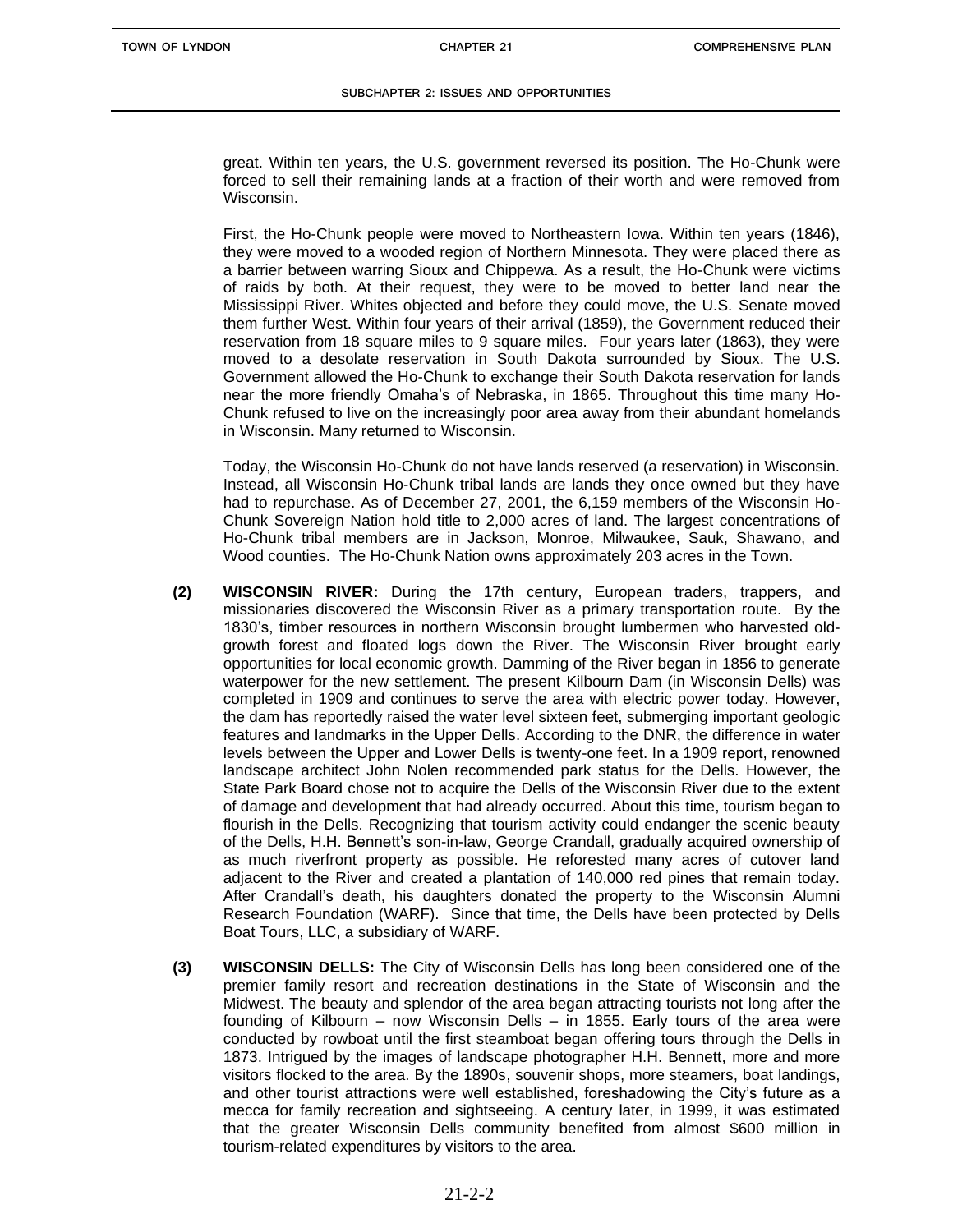**(4) TOWN HISTORY:** The Town is named after the hometown of an early settler, James Cope, who came from Lindon, Vermont. With the creation of Juneau County, there was a battle between Mauston and New Lisbon regarding placement of the County Seat. Town of Waucedah County Supervisor, A.E. Avery, introduced a resolution to divide his own Town to maintain the balance of power on the County Board between these two factions. Hence, the Town of Waucedah was dissolved, the Town of Kildare was modified, and the Towns of Lyndon and Marion were created.

### **21.204 STATISTICAL INFORMATION**

It is only through a clear understanding of the present community and the past events and trends that have helped shape the current community that we can effectively plan for the future. One way to help gain this understanding is through an analysis of demographic and development statistics over time. The following is an analysis of population, housing, employment, income, and economic trends experienced in the community over the last several decades, as well as projections for the future should these trends continue. A good understanding of these trends will help with the formulation of goals and objectives for the various Plan Elements aimed at continuing, altering, and/or accelerating these trends over the next several decades.

**(1) POPULATION:** The Town's population has steadily increased over the last 40 years, according to the census information displayed in the table below. Due to Town and County ordinances which require minimum lot sizes for home building, the population is disbursed. There are several areas where the density of dwelling units is higher than normal. Most of these areas were established before land use regulations were imposed. The Town encompasses approximately 29.6 square miles, and so population density is low, with only around 50 people per square mile.

|                                                | 1970   | 1980             | 1990             | 2000             | 2010              | 2020              | <b>TOTALS</b>        |
|------------------------------------------------|--------|------------------|------------------|------------------|-------------------|-------------------|----------------------|
| Town of Lyndon                                 | 405    | 701<br>$+73%$    | 790<br>$+12.7%$  | 1,217<br>$+54%$  | 1,384<br>$+13.7%$ | 1419<br>$+10.2%$  | $+1,120$<br>276.5%   |
| <b>Juneau County</b>                           | 18,445 | 21,037<br>$+14%$ | 21,650<br>$+3\%$ | 24,316<br>$+12%$ | 26,664<br>$+9.7%$ | 28,130<br>$+5.5%$ | $+9,685$<br>$+52.5%$ |
| <b>Village of Lake Delton</b>                  | 1,059  | 1,158<br>$+9%$   | 1,466<br>$+26%$  | 1,982<br>$+35%$  | 2,914<br>+47%     | 3,375<br>$+15.8%$ | $+2,316$<br>218.7%   |
| <b>Village of Lyndon Station</b>               | 533    | 375<br>$-30\%$   | 474<br>$+26%$    | 458<br>$-3%$     | 500<br>$+9.2%$    | 515<br>$+3%$      | $-18$<br>$-3.4%$     |
| <b>Town of Kildare</b><br><b>Juneau County</b> | 335    | 465<br>+39%      | 491<br>$+6\%$    | 557<br>$+13%$    | 681<br>$+22.3%$   | 770<br>$+13%$     | $+435$<br>+129.9%    |
| <b>Town of Delton</b><br><b>Sauk County</b>    | 846    | 1,426<br>$+68%$  | 1,599<br>$+12%$  | 2,024<br>$+27%$  | 2,391<br>$+18.1%$ | 2,725<br>$+14%$   | $+1,879$<br>$+222%$  |
| <b>Wis. Dells</b>                              | 2,401  | 2,521<br>$+5%$   | 2,398<br>$-4.9%$ | 2,418<br>$+0.8%$ | 2678<br>$+10.8%$  | 2845<br>$+6.2%$   | $+444$<br>$+18.5%$   |

- **(2) SEASONAL POPULATION:** Any analysis of population figures for the Town must recognize not only permanent Town residents as reflected in U.S. Census data, but also the presence of a seasonal population consisting of tourists and a temporary workforce that is not reflected in the census figures. At any point in time during the peak season, the number of people within the Wisconsin Dells/Lake Delton tourism area may be upwards of 20 times greater than the official population figures for the community. Even though this seasonal population does not call the Dells their home, their presence impacts surrounding communities, including the Town, and the facilities and services of the Town.
- **(3) POPULATION PROJECTIONS:** According to the WI Department of Administration, population projections for the Town and County are as follows: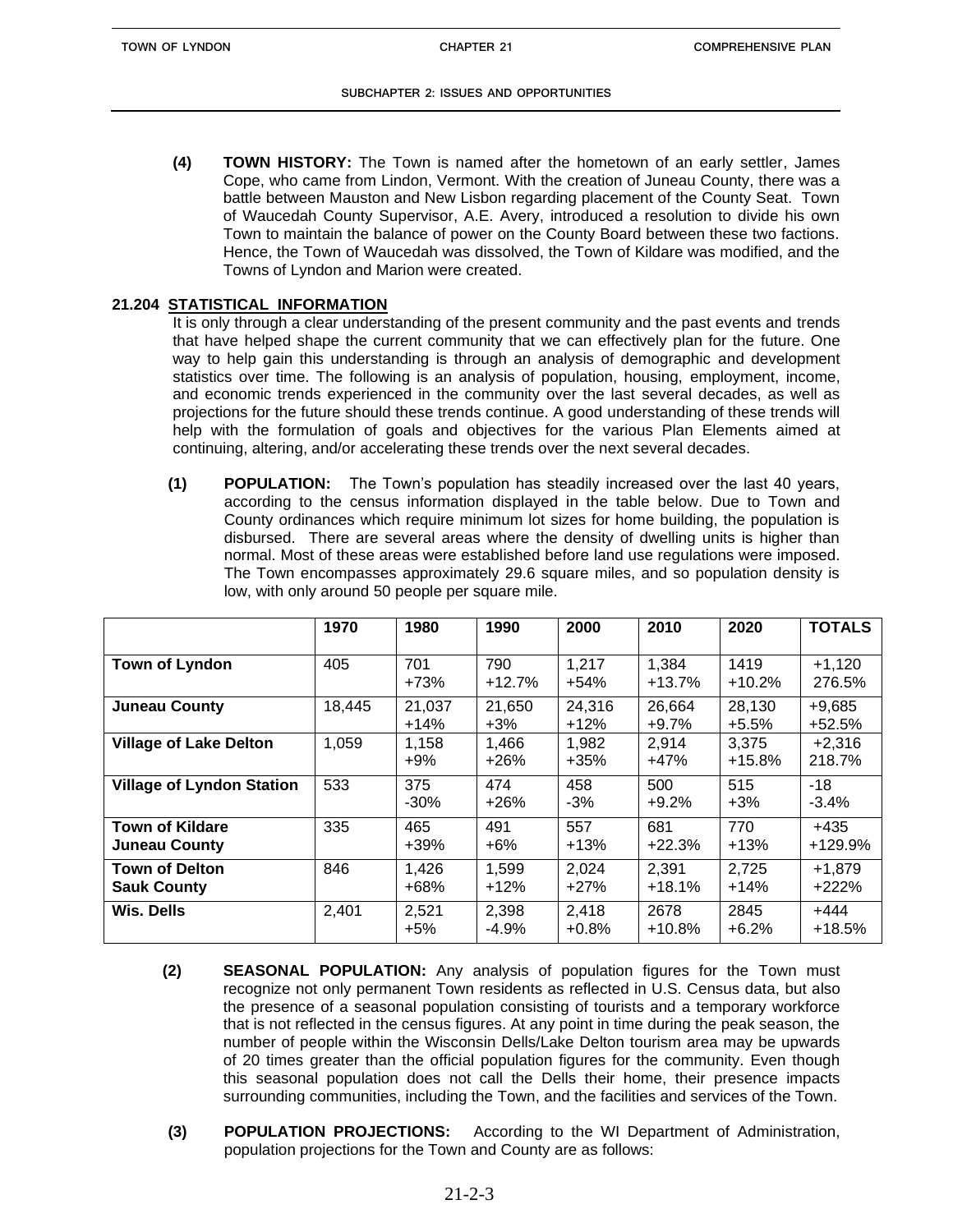|        | 2020   | 2025   | 2030   | 2035   | 2040   | <b>CHANGE</b> |
|--------|--------|--------|--------|--------|--------|---------------|
| Town   | 1,525  | 1,620  | 1,705  | 1,750  | 1,770  | +245          |
|        |        |        |        |        |        | +16%          |
| County | 28,130 | 29,080 | 29.790 | 29.805 | 29,465 | $+1,335$      |
|        |        |        |        |        |        | +4.5%         |

- **(4) HOUSEHOLDS:** According to the WI DOA, there were 630 households in the Town in 2020, up from 541 in 2010 (a 16% increase). The average household size was 2.42 persons, down from 2.77 in 2000.
- **(5) SEX AND AGE:** According to the 2019 American Community Survey, the makeup of the population is 56.4% male (up from 51.4% in 2000), and 43.6% female (down from 48.6% in 2000). The median age is 48.6 years (up from 35.4 in 2000), distributed as follows:

| Under 18 years:    | 16.7% |
|--------------------|-------|
| 18 years and over: | 83.3% |
| 21 years and over: | 81.2% |
| 62 years and over: | 25.8% |
| 65 years and over: | 22.4% |

**(6) EDUCATION:** The following table is a summary of the educational level of Town residents age 25 and over, according to 2019 American Community Survey data, compared to the County and State:

| <b>EDUCATIONAL ATTAINMENT LEVEL</b>                    | <b>TOWN</b> | <b>COUNTY</b> | <b>STATE</b> |
|--------------------------------------------------------|-------------|---------------|--------------|
| Less than 9 <sup>th</sup> Grade                        | 3.7%        | 3.0%          | 2.7%         |
| 9 <sup>th</sup> to 12 <sup>th</sup> Grade (no diploma) | 11.1%       | 8.5%          | 5.1%         |
| High School Graduate (or equivalency)                  | 39.4%       | 41.5%         | 30.6%        |
| Some college, no degree                                | 20.4%       | 23.0%         | 20.6%        |
| Associate Degree                                       | 11.7%       | 10.3%         | 10.9%        |
| <b>Bachelor's Degree</b>                               | 10.8%       | 9.7%          | 19.7%        |
| <b>Graduate or Professional Degree</b>                 | 2.8%        | 4.1%          | 10.4%        |

**(7) EMPLOYMENT:** According to the 2019 American Community Survey, 53.8% of those 16 years and older were employed. The workforce was spread across the industries shown in the following table:

| <b>INDUSTRY</b>                                                    | <b>PERCENT</b> |
|--------------------------------------------------------------------|----------------|
| Agriculture, forestry, fishing and hunting, and mining             | 3.2%           |
| Construction                                                       | 3.9%           |
| Manufacturing                                                      | 6.7%           |
| Wholesale trade                                                    | 0.5%           |
| Retail trade                                                       | 3.7%           |
| Transportation and warehousing, and utilities                      | 2.4%           |
| Information                                                        | 0.0%           |
| Finance, insurance, real estate, and rental and leasing            | 1.4%           |
| Prof., scientific, management, admin., & waste management services | 4.5%           |
| Educational, health and social services                            | 9.3%           |
| Arts, entertainment, recreation, accommodation and food services   | 11.4%          |
| Other services (except public administration)                      | 3.0%           |
| Public administration                                              | 3.8%           |

The Town has been an agriculturally based community for generations, but more recently the dominant industry has become the service industry due to the Town's proximity to the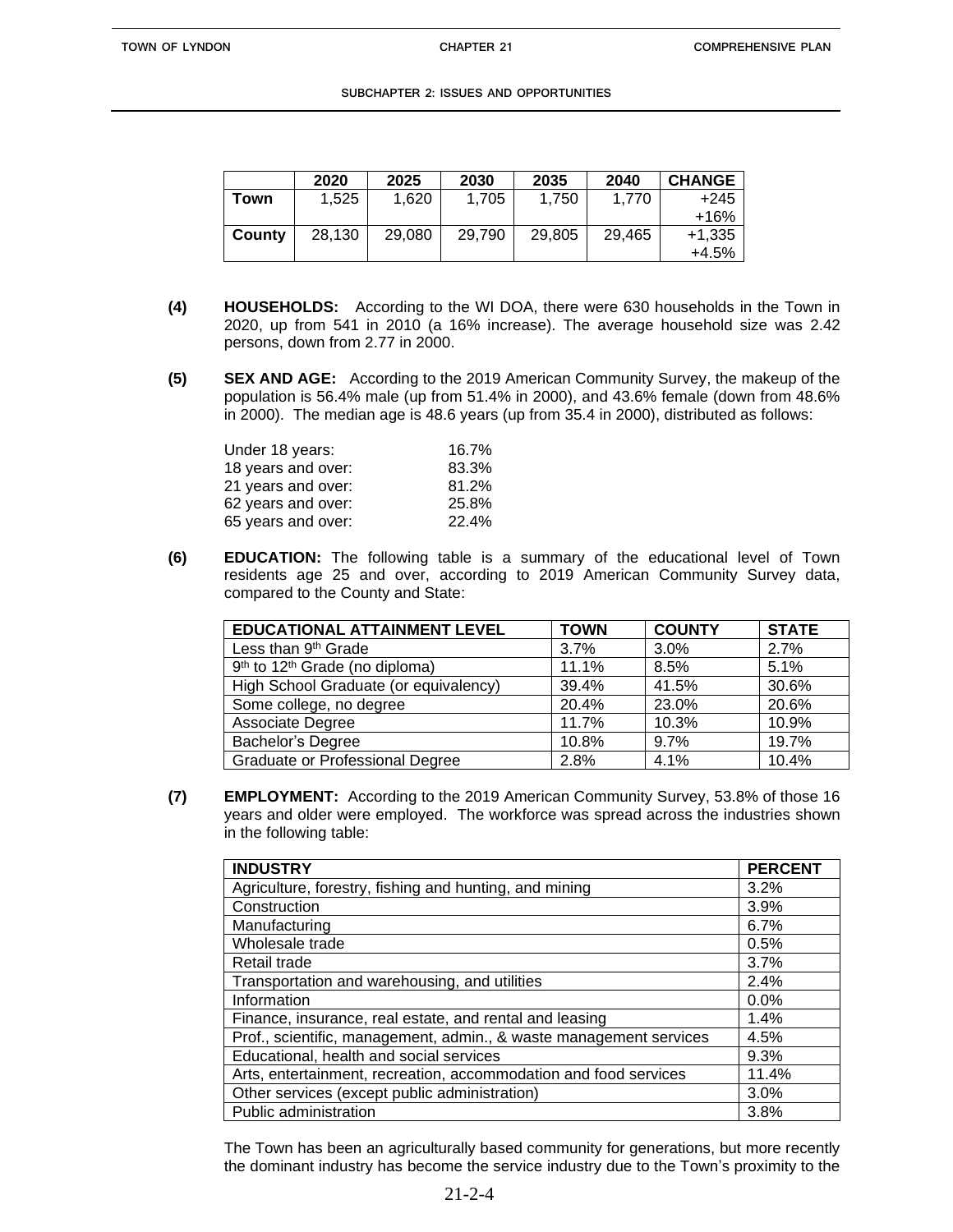#### **SUBCHAPTER 2: ISSUES AND OPPORTUNITIES**

Dells and Lake Delton. Most of the Town's residents commute to employment areas outside of the Town in Wisconsin Dells, Mauston, and Reedsburg. The largest businesses in the Town focus on tourism and are campgrounds and taverns.

**(8) INCOME:** According to the 2019 American Community Survey, full-time, year-round workers in the Town earned \$39,323.00 (male) and \$38,977.00 (female). The median household income was \$56,406.

#### **21.205 GOALS, OBJECTIVES AND POLICIES**

- **(1) PLANNED GROWTH:** Due to the Town's geographic location on the Interstate, near the Wisconsin Dells/Lake Delton tourism area, and adjacent to the Wisconsin River and other scenic natural resources, the Town has experienced development pressure, which the Town wishes to control. The Town is not resistant to growth. Instead, the Town wants to ensure that growth is well planned, so that it improves the tax base, preserves natural resources, and enhances the rural quality of life in the Town.
- **(2) ORDINANCES:** The Town is in the process of updating its zoning ordinance to establish and clarify standards and procedures to handle future development.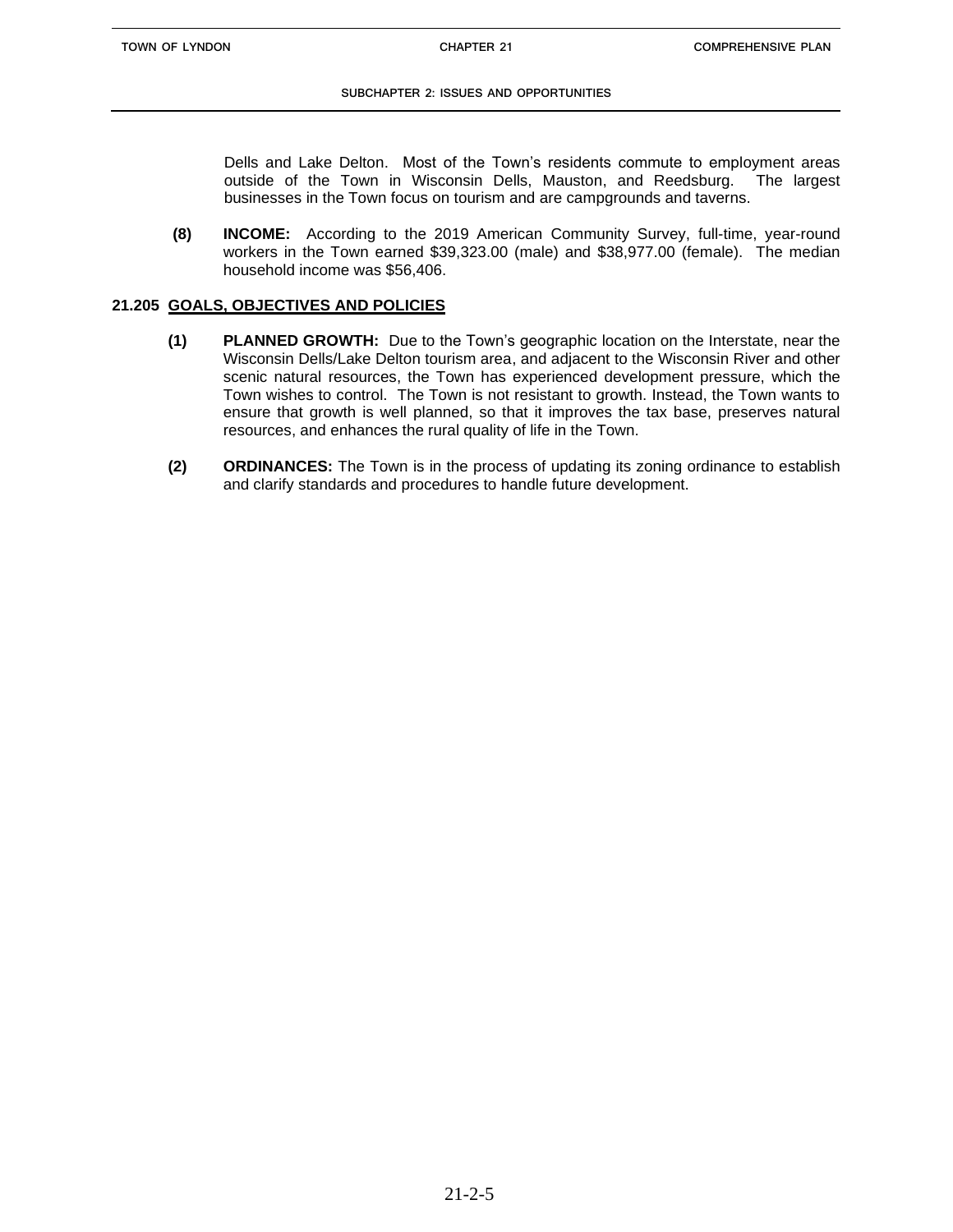**& CULTURAL RESOURCES**

## **SUBCHAPTER 3: AGRICULTURAL, NATURAL & CULTURAL RESOURCES**

#### **21.300 PURPOSE**

The purpose of this Subchapter is to comply with §66.1001(2)(e), Wis. Stats., which requires this Plan to contain a compilation of objectives and programs for the conservation and promotion of the effective management of natural resources such as groundwater, forest, productive agricultural areas, environmentally sensitive areas, threatened and endangered species, stream corridors, surface water, floodplains, wetlands, wild life habitat, metallic and non-metallic mineral resources consistent with zoning limitations under §295.20(2), parks, open spaces, historical and cultural resources, community design, recreational resources and other natural resources.

### **21.301 INVENTORY OF NATURAL RESOURCES**

**(1) ECOLOGICAL LANDSCAPES:** The Town is located in central Wisconsin where two ecological landscapes meet. The Northeast portion of the Town is contained in the "Central Sand Plains" ecological landscape and the Southwest portion in the "Western Coulee and Ridges" ecological landscape.

The Central Sand Plains ecological landscape occurs on a flat, sandy lake plain, formed in and around what was once Glacial Lake Wisconsin, which contained glacial melt water extending over 1.1 million acres at its highest stage. Soils are primarily sandy lake deposits, with some silt, loam, loess caps. Sandstone buttes carved by rapid drainage of the glacial lake, or by wave action when they existed as islands in the lake, are distinctive features of this landscape. The historic vegetation of the area includes extensive wetlands of many types. Prairies, forests, savannahs, and barrens also occur. The Wisconsin River is the largest river that flows through this landscape.

The Western Coulee and Ridges ecological landscape is characterized by its highly eroded, driftless topography, and extensive forested landscape. Soils are silt, loam (loess) and sandy loams over sandstone residuum over dolomite. The historical vegetation consists of southern hardwood forests, oak savannah, scattered prairies, and floodplain forests and marshes along the major rivers. Current vegetation is a mix of forest, agriculture and grassland, with some wetlands in the river valleys.

Map No. 1 attached hereto shows the land cover for the Town.

- **(2) THE DELLS:** The unique combination of geological and biological features found in the Dells is unusual in the Midwest and rare nationally. Sandstone cliffs in the Kickapoo River valley in Vernon and Crawford counties are geologically comparable to the Dells, and the Dalles of the St. Croix River between Wisconsin and Minnesota are somewhat similar. However, the Dalles of the St. Croix River were formed under different circumstances and are composed of different rock types. In addition, some of the native plant communities found in the Dells of the Wisconsin River State Natural Area are uncommon in the state. Some communities such as northern dry-mesic forest with red and white pines are typically found farther north. Of special significance are the shaded and exposed cliffs, which harbor several species of rare plants. While similar cliffs are found in Sauk County, the diversity of the cliffs and cliff flora in the Dells is unmatched. The Dells contain the most significant populations of some rare plant species in the state.
- **(3) SURFACE WATER:** Rivers and streams in the Town furnish an abundant supply of surface water. The main uses of surface water are as fish and wildlife habitat, for irrigation, and for the enjoyment of anglers, boaters, hunters and tourists. The major soil type being porous sand allows for most surface water to leach directly into the ground.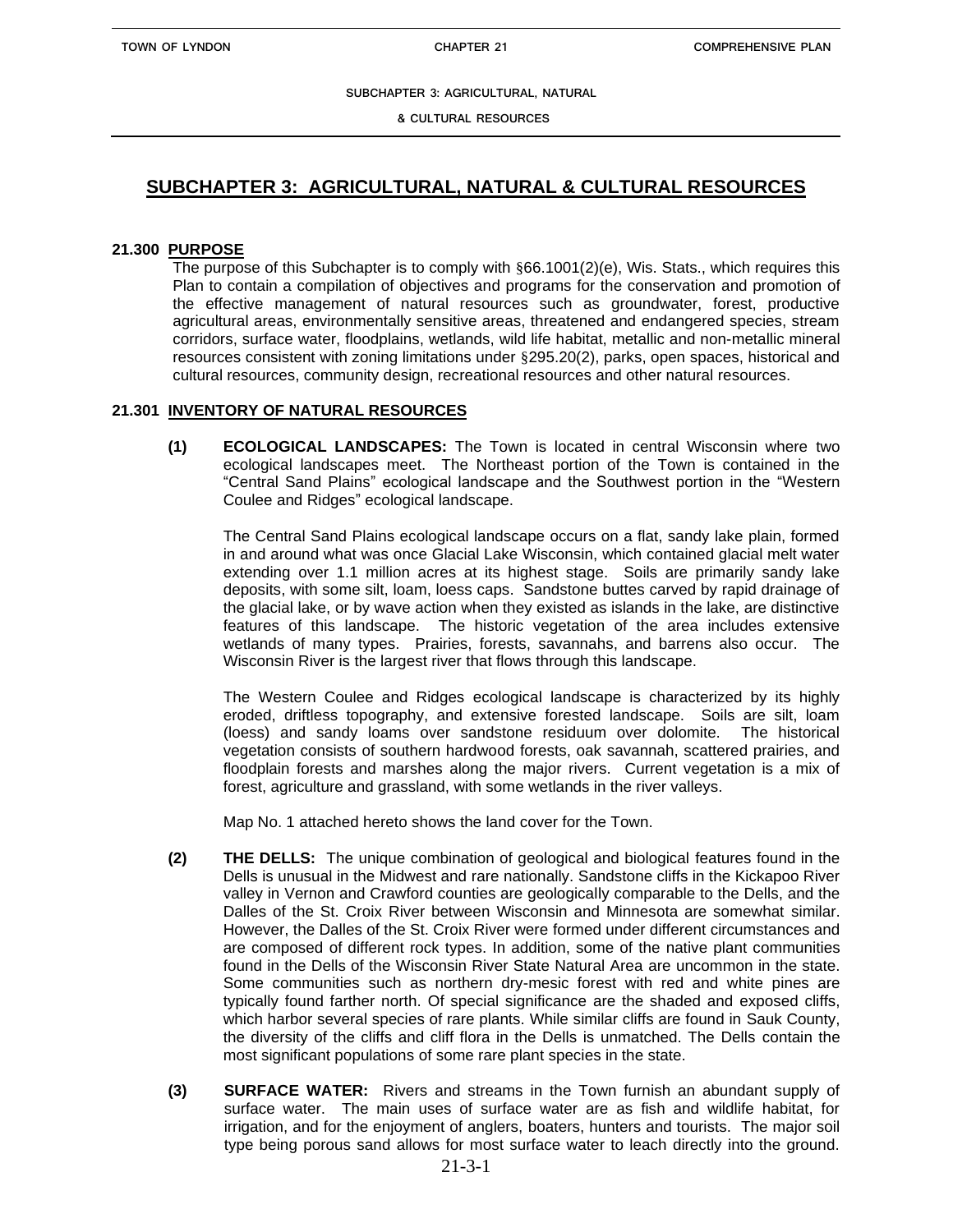#### **& CULTURAL RESOURCES**

Other waters travel from small wetlands, ponds and lakes along small creeks and streams, draining into the Wisconsin River along our eastern boundary. The Town has some trout streams classified under NR-20, including Gilmore Creek with 2 miles of class 1 and 1.5 miles of class 2, and Lyndon Creek with 6 miles of class 3 of which approximately ¼ mile is in Lyndon. (See Map No. 2 regarding "Water, Wetlands & Floodplains").

- **(4) GROUNDWATER:** In Juneau County, the major source of water supply is from groundwater aquifers and is available in adequate quantities for most domestic, agricultural, and business needs. The quality of the groundwater throughout Juneau County is generally good for most uses, but treatment may be needed for specific purposes. The water is relatively soft, but local differences in quality are caused by a variety of factors. Calcium, magnesium, and bicarbonate ions derived from dolomite are present. Minor water problems occur locally due to high concentrations of iron produced mainly by reducing conditions in marshes and swamps, although some iron does come from the bedrock.
- **(5) WETLANDS:** Wetlands serve several important environmental functions including flood control, water quality improvement and groundwater recharge as well as providing habitat for fish and wildlife. Wetlands shown reflect wetlands mapped by the DNR on its digital Wisconsin Wetland Inventory Maps and may not reflect all areas considered wetlands by the United States Department of Agriculture (USDS) or the US Army Corps of Engineers. A complex set of local, state, and federal regulations place limitations on the development and use of wetlands. The Shoreland Zoning Ordinance adopted by Juneau County regulates shoreline use and development within 300 feet of navigable streams and 1,000 feet of lakes. The Department of Natural Resources regulates the placement of structures and other alterations below the ordinary high-water mark of navigable streams and lakes. The Army Corps of Engineers has authority over the placement of fill materials in virtually all wetlands. The USDA incorporates wetland preservation criteria into its crop price support programs. Prior to placing fill or altering wetland resources, the appropriate agencies should be contacted to receive authorization. Wetlands are scattered throughout the Town. There are approximately 879 acres of wetland comprising 4.85% of the Town's land area. These wetlands exhibit great diversity in hydrologic and vegetative characteristics. The majority of the wetlands are forested areas with wet soils. These lowland areas support mixed hardwood and needle-leaved coniferous/deciduous plant communities. Wetter areas support scrub/shrub and emergent vegetation types. (See Map No. 2 regarding "Water, Wetlands & Floodplains).
- **(6) WISCONSIN RIVER:** The eastern boundary of the Town is the Wisconsin River, the largest river in the State, providing habitat for a wide variety of fish and wildlife. The river is used extensively by anglers, boaters, hunters and tourists. This portion of the river is commonly known as the "upper Dells" because it is located above the dam in the heart of Wisconsin Dells. The "upper Dells" enjoys unusual rock formations and unparalleled scenic beauty, which served as the catalyst for the development of the tourism industry of Wisconsin Dells and which has been enjoyed by tourists for over 100 years. A significant portion of the Town's shoreline along the Wisconsin River is owned by the State of Wisconsin and the University of Wisconsin, both of which are committed to preserving its natural beauty.
- **(7) SMALL STREAMS:** The Town has the following small streams, plus several smaller creeks which are un-named:
	- **(a)** Lyndon Creek
	- **(b)** Dell Creek
	- **(c)** Gillmor Creek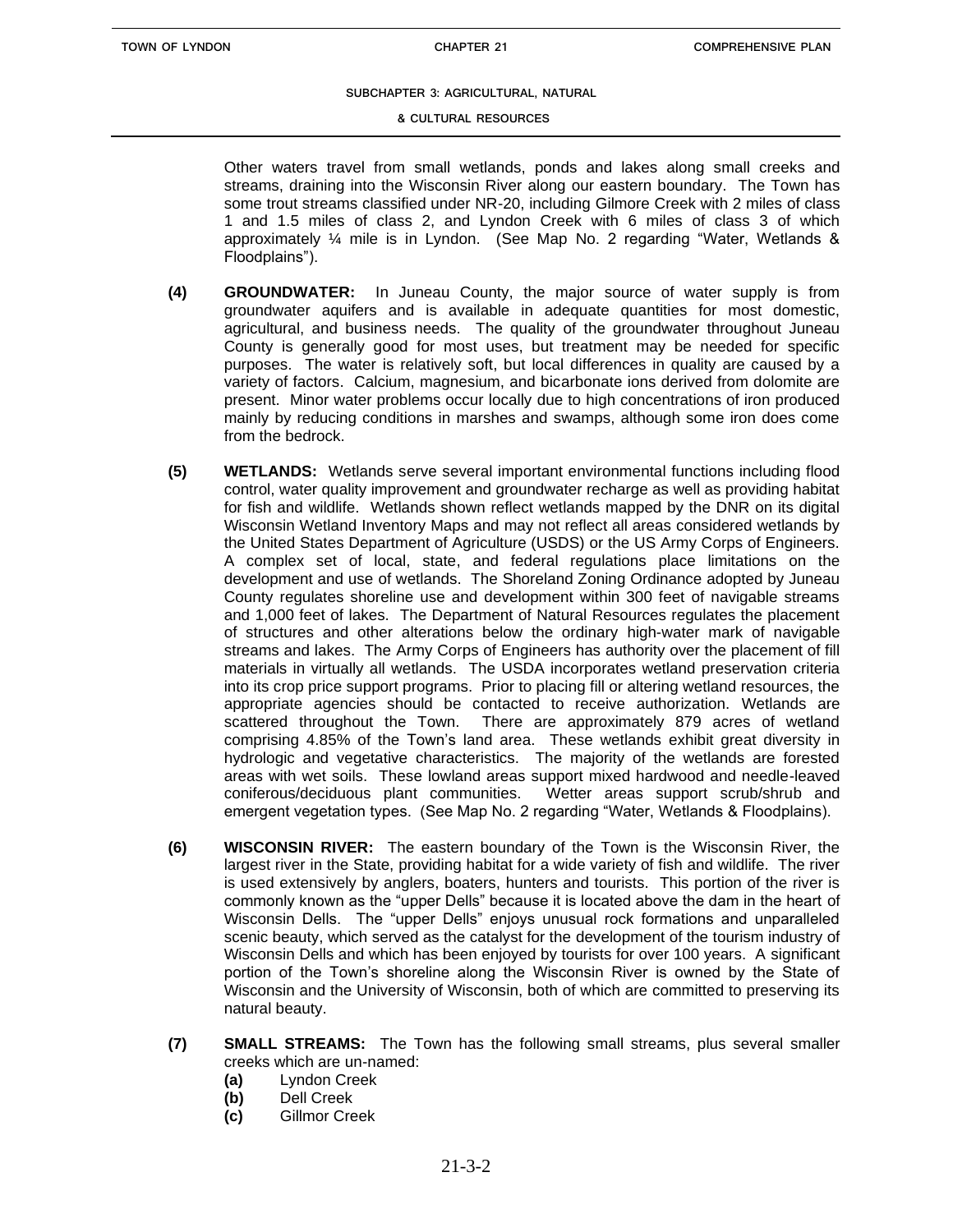#### **& CULTURAL RESOURCES**

- **(8) LAKES:** The Town has a variety of small lakes and ponds, most of which are unnamed. Trout Lake is one of the larger bodies of water.
- **(9) WOODLANDS:** Woodlands and forests cover a significant portion of the Town, with over 51% of the Town forested. Map No. 3 shows the "Woodland" in the Town. The vast majority of this land is in private ownership. Some woodlands in the Town are managed through the Managed Forest Law (MFL) and the Forest Crop Law (FCL). These tax assessment programs are available to landowners willing to manage their woodlands according to sound forestry practices specified in a management plan.

The primary function of woodlands is to provide wildlife habitat and enhance scenic beauty. Woodlands also serve to protect important water resources, drainage and hydrologic functions, control pollution and provide an inviting recreational setting and educational opportunities to residents and visitors. The DNR conducted a comprehensive forest reconnaissance in 1995 for the Dells of the Wisconsin River State Natural Area. According to the Master Plan, forest types were delineated and mapped, and forest management recommendations prepared. Nearly 90 percent of the land within the Dells Natural Area is forested. Oak trees make-up roughly 49 percent of the timber in the area. White pine accounts for approximately 31 percent, red pine about nine percent and eight percent is jack pine. Prior to settlement, the Dells area was vegetated by plant communities influenced by frequent fires. As a result, fire-sensitive species such as maples were found only in the most fire-protected sites. Today, most of the forest can be classified as dry-mesic northern forest. Typical species include mixtures of pin oak, black oak, white oak, jack pine, white pine and red pine. Some sites with more moisture have red and white oak mixed with red maples and black cherry.

- **(10) SOILS:** Soils occur in an orderly pattern that is related to the physical geography, climate, and the natural vegetation. Each kind of soil is associated with a particular kind of landscape or with a segment of the landscape. By observing the landscape in an area, by reviewing the soil map, and by understanding what is possible with each soil type, relationships can be created to determine the most productive use for an area. Most of the soils in Juneau County formed under forest vegetation. This resulted in a lightcolored soil that has a relatively low content of organic matter. Also, because tree roots intercept water at greater depths than grasses, there is more effective leaching. This leaching removes nutrients and allows clay accumulation at greater depths. In addition, there is an abundance of microflora, such as bacteria and fungi, which play important roles in decomposing organic matter and recycling the nutrients. Animals in the soil, including earth worms, insects, and rodents, mix the soil and contribute to additional organic matter, thereby affecting soil structure, porosity, and content of nutrients. Human activity also affects soil formation by altering and accelerating natural soil processes. Many soils have been altered by draining, clearing, burning, and cultivating. Repeatedly removing plant cover has accelerated erosion. Over-cultivation has often contributed to the loss of organic matter and has reduced the infiltration rate. Map No. 4 shows groups of soil types called associations. Each association has a distinctive pattern of soils, relief and drainage. Each is a unique natural landscape. Typically, an association consists of one or more major soils and some minor soils. It is named for the major soils. The soils making up one association can occur in another association, but then would exist in a different pattern. Because of the general soil map's small scale, it is only useful for determining suitability of large areas for general land uses. Soil maps located in the Juneau County Soil Survey Book are printed in a large scale and, therefore, are helpful in deciding land uses in specific sections.
- **(11) NON-METALLIC MINING:** Nonmetallic mining is a widespread activity in Wisconsin. In the Town there are currently no operating nonmetallic mining operations, and no registered marketable non-metallic mineral deposits. The variety of geologic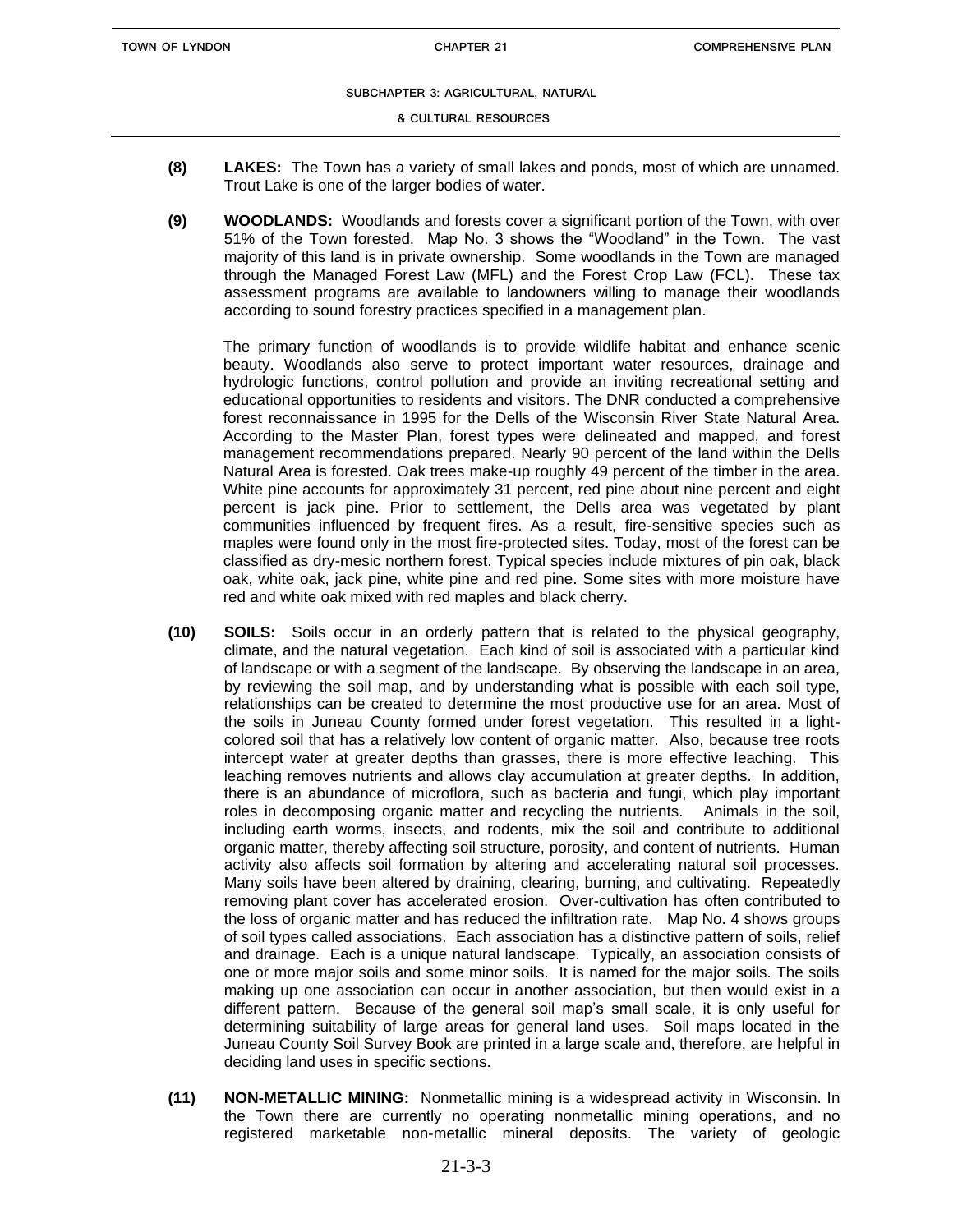#### **& CULTURAL RESOURCES**

environments provides for a diverse industry. Statewide, an estimated 2,000 mines provide aggregate for construction, sand, gravel and crushed stone (limestone and dolomite) for road building and maintenance as well as for agricultural use as lime. A smaller number of sites provide dimension stone for monuments, volcanic andesite for shingles, peat for horticulture and landscaping, industrial sand for export for the oil industry and a considerable variety of materials for other uses.

Chapter 295, Wisconsin Statutes, enabled the DNR to establish rules, such as Chapter NR 135, Wis. Adm. Code, to implement a nonmetallic mining reclamation program. The overall goal of NR 135 is to provide a framework for statewide regulation of nonmetallic mining reclamation. The rule does this by establishing uniform reclamation standards and setting up a locally administered reclamation permit program. In order to facilitate this process, the DNR published a model ordinance for use/adoption by counties and interested municipal governments. The ordinance established a reclamation program that issues reclamation permits in order to ensure compliance with the uniform reclamation standards contained in the rule. All counties were required to adopt an ordinance by June 1, 2001. Cities, towns and villages may choose to adopt an ordinance and administer a program within their jurisdiction at any time. A reclamation plan must be approved prior to operating a new mine, or no later than September 1, 2004 for existing mines. The purpose of the reclamation plan is to achieve acceptable final site reclamation to an approved post-mining land use in compliance with the uniform reclamation standards. The reclamation standards address environmental protection measures including topsoil salvage and storage, surface and groundwater protection, and contemporaneous reclamation to minimize the acreage exposed to wind and water erosion. Chapter NR 135 also requires that mine operators submit annual fees, as specified by the local regulatory authority, and an acceptable financial assurance instrument to ensure completion of the reclamation plan. Reclamation of nonmetallic mines according to approved plans will achieve approved post-mining land uses. This results in environmental protection, stable non-eroding sites, productive end land uses and potential to enhance habitat and increase land values and tax revenues.

**(12) CLIMATE:** Winters are very cold, and short summers are fairly warm. In the winter, the average temperature is 19 degrees Fahrenheit and the average daily minimum temperature is 8 degrees. Summer average temperature is 69 degrees. Precipitation is fairly well distributed throughout the year, reaching a slight peak in the summer. Total annual precipitation is about 33 inches. Snow generally covers the ground much of the time from late fall through early spring.

#### **21.302 INVENTORY OF AGRICULTURAL RESOURCES**

- **(1) LAND USE:** According to the 2021 assessment roll, the Town is almost 27.4% agricultural. An additional 12.6% is ag forest land, and another 7.6% is managed forest lands. Map No. 8 shows "Current Land Use".
- **(2) PRIME FARMLAND:** Prime farmland is one of several kinds of important farmland defined by the US Department of Agricultural and is of major importance in meeting the nation's food needs. Prime farmland is land that is best suited to food, feed, forage, fiber and oil seed crops. It may be cultivated land, pasture, woodland or other land, but it is not urban land or water areas. Prime farmland produces the highest yields with minimal expenditures of energy and economic resources, and with the least damage to the environment. Adequate and dependable sources of moisture from precipitation or irrigation are available. The temperature and growing season are favorable, and the level of acidity or alkalinity is acceptable. Prime farmlands have few or no rocks and are permeable to water and air. It is not excessively erodible or saturated with water for long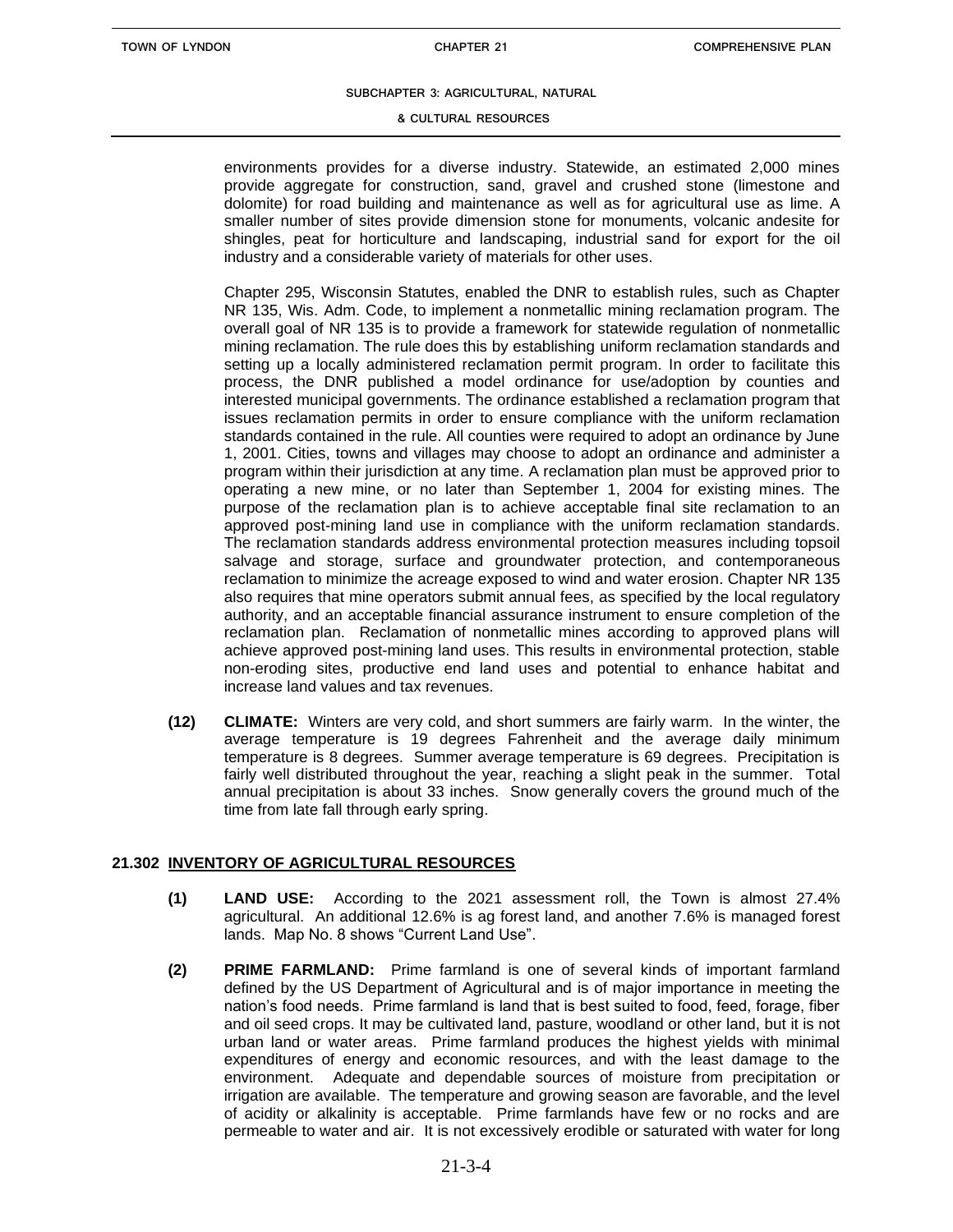#### **& CULTURAL RESOURCES**

periods and is not frequently flooded during the growing season. The land slope on these lands ranges mainly from 0% – 6%.

The Town has a small amount of prime farmland, approximately 2,783 acres, spread across the Town, as shown on the attached map. Map No. 5 shows the location of "Prime Ag Land Soils."

**(3) FARMING OPERATIONS:** The Town has been an agriculture-based community since its inception. However, like most rural areas, the Town has seen family farms gradually go out of business. In 1960 there were thirty farms in the Town, twenty-four of which were dairy farms. Currently, there are thirteen farms, two of which are dairy farms. Although little land has gone out of agriculture, there has been a consolidation of operations.

#### **21.303 INVENTORY OF CULTURAL RESOURCES**

- **(1) THE HO-CHUNK NATION:** As noted above (\$21.203), the Wisconsin Ho-Chunk do not have lands reserved (a reservation) in Wisconsin. Today, all Wisconsin Ho-Chunk tribal lands are lands they once owned but they have had to repurchase. As of December 27, 2001, the 6,159 members of the Wisconsin Ho-Chunk Sovereign Nation held title to 2,000 acres of land. The largest concentrations of Ho-Chunk tribal members are in Jackson, Monroe, Milwaukee, Sauk, Shawano, and Wood counties. The Ho-Chunk Nation owns approximately 203 acres in the Town.
- **(2) ROCKY ARBOR STATE PARK:** In the southeastern corner of the Town is the 244 acre Rocky Arbor State Park. It has 89 wooded campsites nestled into the pine trees and sandstone bluffs. The park has a 1-mile self-guided nature trail, and has camping facilities such as showers, flush toilets, electricity, and a playground.
- **(3) UPHAM WOODS OUTDOOR LEARNING CENTER:** Upham Woods is the result of an amazingly far-sighted vision of two sisters from the Upham family. In 1941, when the United States was growing rapidly at the expense of its natural resources, Elizabeth and Caroline Upham decided to save their beloved childhood summer home from the hands of developers forever. These sisters laid the philosophical groundwork for Upham Woods with their stipulations of the land's use. They wrote: *"These lands are to be used as an outdoor laboratory and camp for youth, such as 4-H clubs and other people cooperating with the University of Wisconsin in the advancement of conservation, of agriculture and rural culture."* Since 1941, Upham Woods has been a place where people gather to explore and experience the natural world. Early on, programs with Ranger Mac and Marvin Hanson introduced 4-H and school groups to the unique geology and forest communities of the area. Nature study was a main component of the program. Today, the emphasis continues with even greater focus, as environmental issues have grown on a local and global scale. The activities at Upham Woods are designed to encourage youth leaders to address environmental issues with the goal being the development of caring and responsible stewards of the natural world and its inhabitants. Upham Woods' programming focuses on both the natural and cultural history of the Wisconsin River, with topics ranging from the French Voyageurs of the Fur Trade, to finding archeological artifacts from the 1800's Dell House, to exploring the sandstone caves of the Dells. Through Upham Woods' educational programming, youth obtain a unique view on how Wisconsin has changed ecologically and culturally. Youth are encouraged to explore Wisconsin's past to discover valuable lessons that will enable each of us to better plan for the future of Wisconsin and the world.

Today, as you visit Upham Woods you will find a model residential environmental education center, operated by the University of Wisconsin-Extension. The center sits on a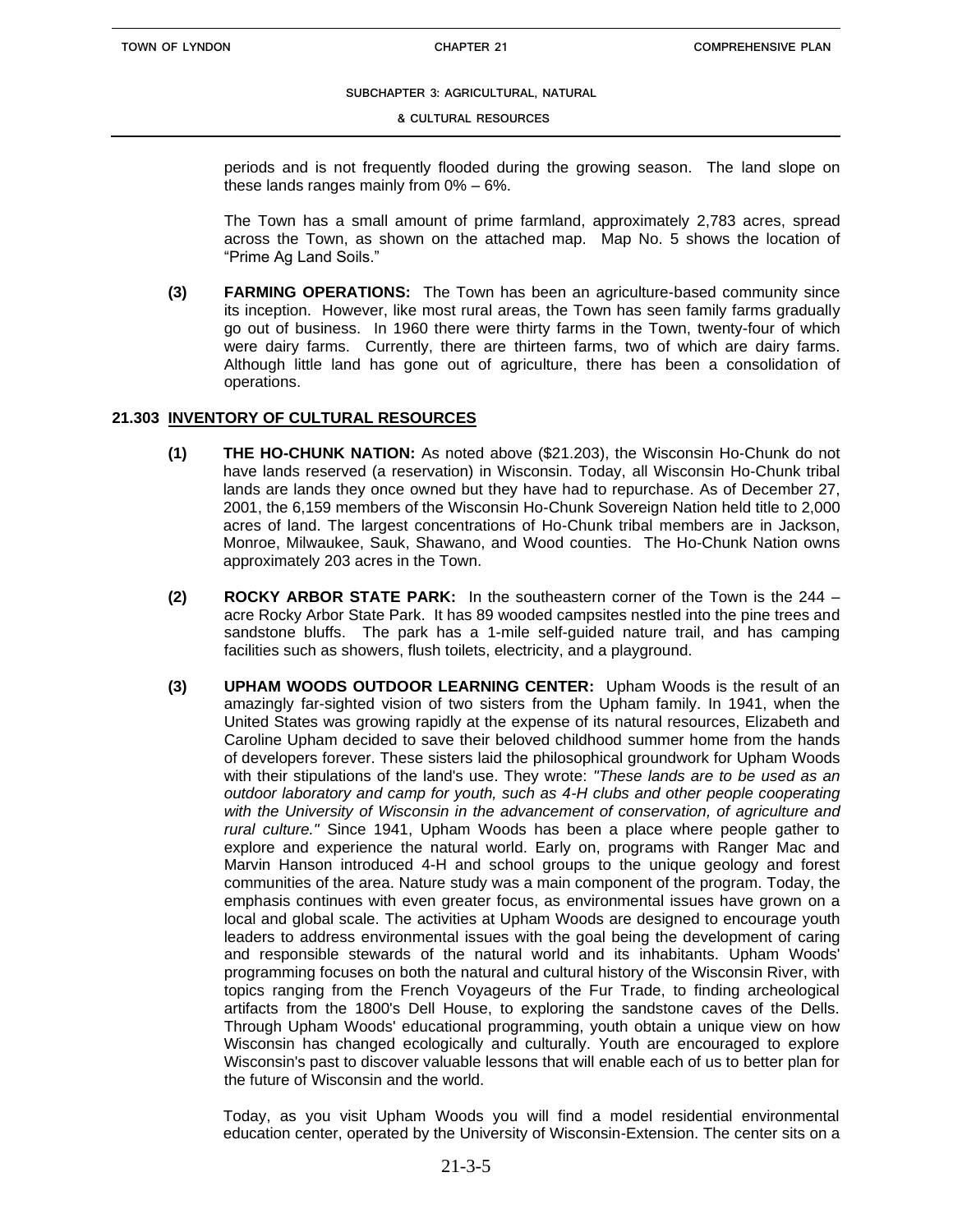#### **& CULTURAL RESOURCES**

prime location on the Wisconsin River, two miles north of the Wisconsin Dells, offering an excellent "river classroom" to study the both the natural and cultural history of Wisconsin. The center rests on 310 total acres of forested land, including a 210-acre island called "Blackhawk Island." This island has been designated a state natural area and offers a beautiful example of a mature mixed forest featuring flora not commonly found in the area. The island also has tremendous sandstone caves formed during the ice age. It's definitely a "different view" when you climb through them! The facility consists of 14 buildings including a fully equipped nature center and a raptor enclosure housing educational birds of prey. The center supplies lodging for 146 people, meals, and environmental education year-round for youth and youth leaders, including environmental lesson plans, summer camp programming, leadership workshops and other conferences. Upham Woods has three full-time teaching naturalists that live on-site in spring, winter and fall and a total of five teaching naturalists in the summer.

**(4) WISCONSIN ALUMNI RESEARCH FOUNDATION (WARF):** As noted above (§21.203) the Wisconsin Alumni Research Foundation (WARF), and its subsidiary Dells Boat Tours, LLC, owns and protects a significant portion of the shoreline.

#### **(5) DELLS OF THE WISCONSIN RIVER STATE NATURAL AREA**

- The Dells of the Wisconsin River encompasses over 5 miles of Wisconsin River corridor with a spectacular gorge, cliffs, tributary canyons, and rock formations carved into Cambrian sandstone. Formed between 510-520 million years ago, some cliffs rise over one hundred feet above the water and have been shaped by the erosive processes of water and wind. With a variety of exposures and moisture regimes, the cliffs afford many different niches for plants, some of which are very rare in Wisconsin. One species is known from only 2 places on Earth - here and in the Kickapoo Valley, and grows on protected rock ledges. Other rarities are also present. This area contains a mosaic of plant communities including northern and southern oak/pine forests, oak savanna, and moist and dry cliffs. Rare animals include six dragonfly species, six rare mussels and numerous birds. While set aside to protect the rare plants and animals, the Dells also has an important cultural history that spans several thousand years. Various Native Americans, ranging from early Paleo-Indian people to the more recent Ho-Chunk, Sac, and Menominee, were attracted to the scenic waterway, and left behind archeological evidence such as effigy and burial mounds, camps and village sites, garden beds and rock art. Dells of the Wisconsin is owned by the DNR and was designated a State Natural Area in 1994.
- **(6) COUNTY PARKS:** There are no county parks in the Town.
- **(7) TOWN PARKS:** There are no town parks.
- **(8) WONEWOC SCHOOL FOREST:** The School District of Wonewoc owns 120 acres of forest land in the Town.
- **(9) OTHER CULTURAL RESOURCES:** (None)

#### **21.304 GOALS, OBJECTIVES AND POLICIES**

**(1) CONSERVATION:** The Town should conserve its major environmental and recreational resources, including floodplains, wildlife habitat, wetlands, woodlands, open spaces, surface water and groundwater surfaces. New development in the Town should (i) not negatively impact these natural resources, (ii) encourage and support the conservation of undeveloped lands that serve to minimize flooding, such as wetlands and flood plains, (iii) incorporate site design techniques that minimize impervious surfaces and filter and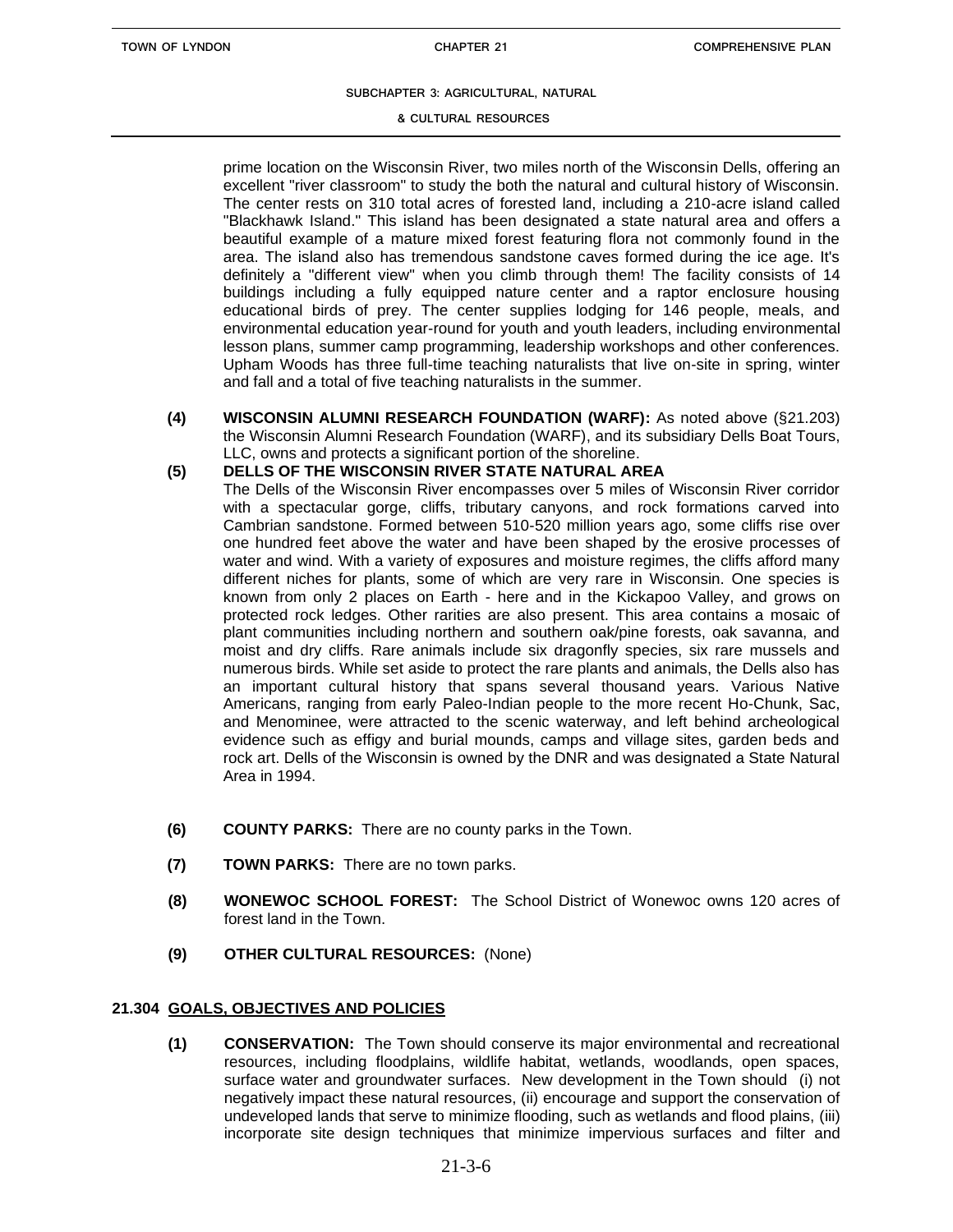#### **& CULTURAL RESOURCES**

infiltrate rainwater, and (iv) minimize impact to the Town's natural resources from nonmetallic mineral mining.

- **(2) AGRICULTURE:** The Town should protect and support agriculture as an important economic activity and land use within the Town. Land divisions on prime and productive farmland should be discouraged. Existing agricultural uses should be taken into consideration when locating new development to avoid conflicts. Non-farm development should be located in areas away from agricultural activities in order to minimize conflicts.
- **(3) CULTURAL RESOURCES:** The Town should preserve and protect cultural resources. Development proposals should be reviewed for potential impacts to these resources.
- **(4) SCENIC BEAUTY:** The Town will place a high priority on the preservation of scenic beauty and the aesthetic features of the Town which give the community its unique, rural character. The Town will adopt ordinances which protect scenic beauty and encourage the clean-up and maintenance of properties. The Town will encourage higher standards for architectural and landscape design for commercial development, and the Town will regulate nuisances so that residents have recourse against nuisance properties.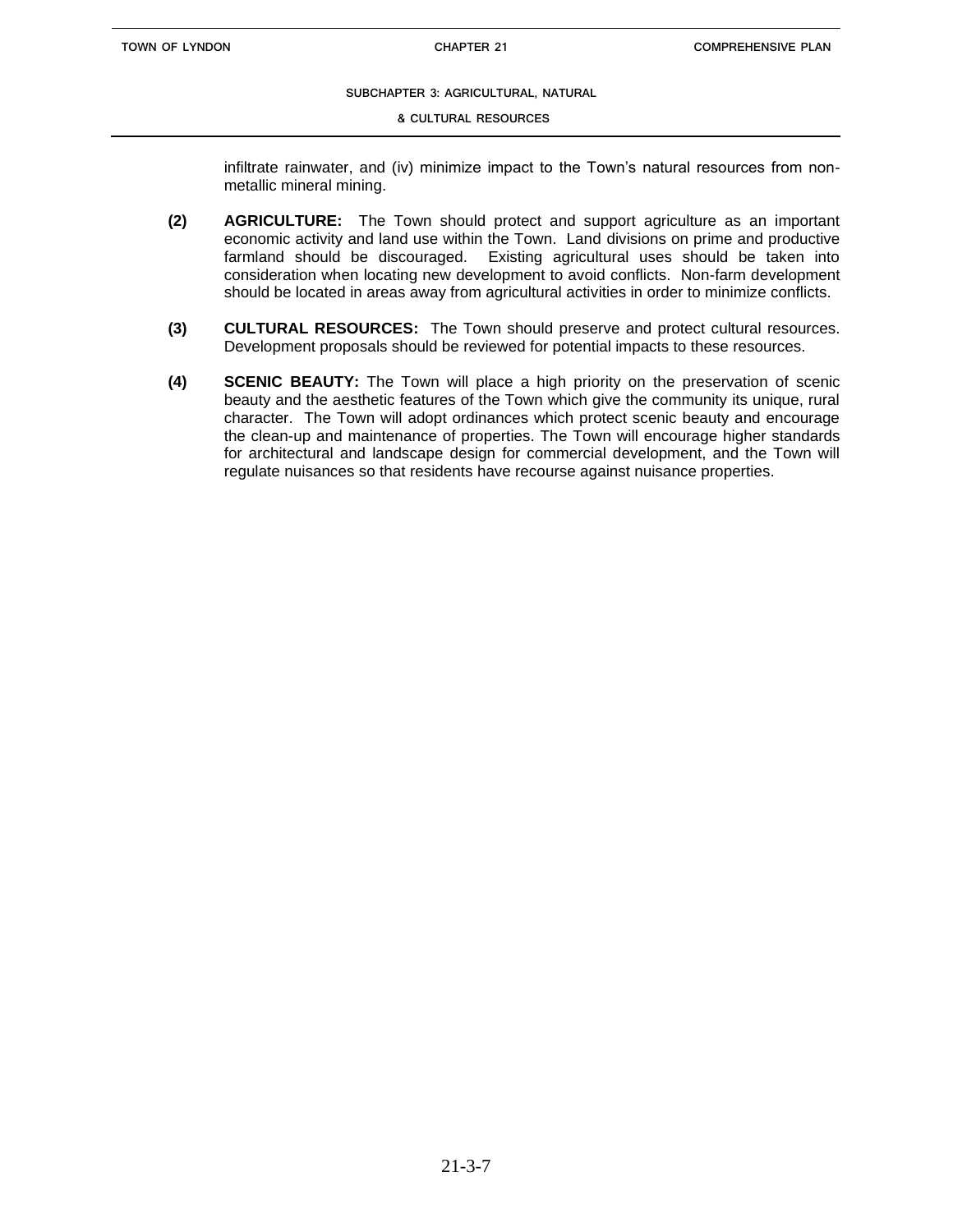**SUBCHAPTER 4: HOUSING**

## **SUBCHAPTER 4: HOUSING**

### **21.400 PURPOSE**

The purpose of this Subchapter is to comply with §66.1001(2)(b) which requires this Plan to contain a compilation of programs and specific actions to provide an adequate housing supply that meets existing and forecasted housing demand in the Town. This Section should assess the age, structural value and occupancy characteristics of the Town's housing stock. It should also identify specific policies and programs that promote the development of housing for residents in the Town, and provide a range of housing choices that meet the needs of persons of all income levels and of all age groups, and persons with special needs. It should also identify policies and programs that promote the availability of land for the development or redevelopment of low-income and moderate-income housing, and policies and programs to maintain or rehabilitate the Town's existing housing stock. The data included below is from the 2019 American Community Survey and the Wisconsin Department of Administration.

### **21.401 HOUSING STOCK**

**(1) OCCUPANCY:** According to the WI DOA, there were 630 households in the Town in 2020, up from 541 in 2010 (a 16% increase). 83% of these units were owner-occupied, while 17% were renter-occupied. The average household size was 2.42 persons.

| YEAR STRUCTURE BUILT | <b>UNITS</b> | <b>PERCENTAGE</b> |
|----------------------|--------------|-------------------|
| 2014 or later        | 8            | 1.5               |
| 2010 to 2013         | 6            | 1.2               |
| 2000 to 2009         | 110          | 21.2              |
| 1980 to 1999         | 242          | 46.7              |
| 1960 to 1979         |              | 13.7              |
| 1940 to 1959         | 23           | 4.4               |
| 1939 or earlier      | 58           | 112               |

**(2) YEAR BUILT:** Housing stock in Lyndon was built as shown in the following table:

**(3) BUILDING TYPE:** The Town had a total of 524 housing units, divided into the following types of structures:

| <b>UNITS IN STRUCTURE</b> | <b>UNITS</b> | <b>PERCENTAGE</b> |
|---------------------------|--------------|-------------------|
| 1-unit, detached          | 364          | 70.3              |
| 1-unit, attached          |              | 0.0               |
| 2 units                   | 3            | 0.6               |
| 3 or 4 units              |              | 1.4               |
| 5 to 9 units              | 32           | 6.2               |
| 10 or more units          | 3            | 0.6               |
| Mobile home or other      |              |                   |

**(4) HOUSING TENURE:** Over 36% of the Town's residents were living in the same house in 2000 as in 2019. Residents had occupied their housing units as follows:

| YEAR HOUSEHOLDER MOVED INTO UNIT | <b>UNITS</b> | <b>PERCENTAGE</b> |
|----------------------------------|--------------|-------------------|
| Moved in 2017 or later           | 42           | 8.1               |
| Moved in 2015 to 2016            | 58           | 11.2              |
| Moved in 2010 to 2014            | 81           | 15.6              |
| Moved in 2000 to 2009            | 188          | 36.3              |
| Moved in 1990 to 1999            | 90           | 17.4              |
| Moved in 1989 or earlier         | 59           |                   |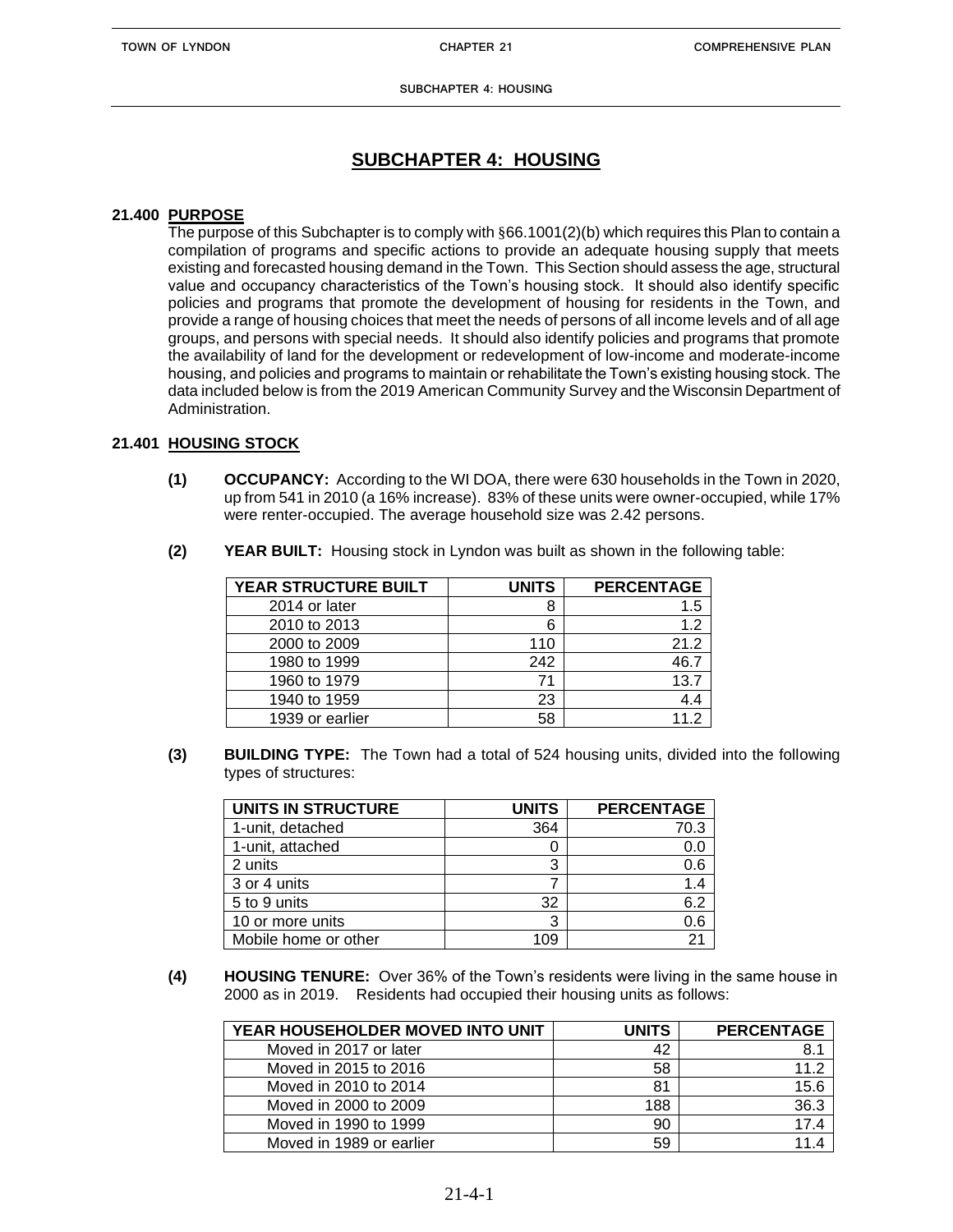**(5) VALUE:** The median home values for the Town , County and State are shown in the following table:

| <b>MUNICIPALITY</b> | <b>MEDIAN VALUE</b> |
|---------------------|---------------------|
| Town of Lyndon      | \$161,000           |
| Juneau County       | \$125,800           |
| State of Wisconsin  | \$187,900           |

#### **21.402 HOUSING DEMAND**

Families are getting smaller and more people are living alone. Therefore, the average household size has been decreasing for several decades. The most obvious effect of this trend is that the demand for housing units has increased faster than population. The average household size in the Town in 2020 was 2.42 persons, down from 2.56 in 2010, which compares to 2.25 for Juneau County and 2.35 for the State in 2020.

### **Future Household Projections**

|        | 2010   | 2015   | 2020   | 2025   | 2030   | 2035   | 2040   | <b>CHANGE</b>      |
|--------|--------|--------|--------|--------|--------|--------|--------|--------------------|
| Town   | 541    | 581    | 630    | 681    | 728    | 758    | 778    | $+237$<br>$+44%$   |
| County | 10,527 | 11,187 | 11,774 | 12,389 | 12,871 | 13,059 | 13,082 | $+2,555$<br>$+24%$ |

#### **21.403 HOUSING POLICIES AND PROGRAMS**

### **(1) FEDERAL GOVERNMENT:**

- **(a) U.S. Department of Agriculture-Rural Development (USDA-RD):** The USDA- RD is focused on rural areas, and thus may be the most promising source of housingrelated funding through the following programs:
	- **1.** Section 502 Home Ownership Direct Loan program of the Rural Health Service (RHS) provides loans to help low income households purchase and prepare sites or purchase, build, repair, renovate or relocate homes.
	- **2.** Section 502 Mutual Self-Help Housing Loans are designed to help very low-income households construct their own homes. Targeted families include those who cannot buy affordable housing through conventional means. Participating families perform approximately 65% of the construction under qualified supervision.
	- **3.** Section 504 Very-Low-Income Housing Repair program provides loans and grants to low income homeowners to repair, improve, or modernize their homes. Improvements must make the homes safer and more sanitary or remove health or safety hazards.
	- **4.** Section 533 Rural Housing Preservation Grants are designed to assist sponsoring organizations in the repair or rehabilitation of low income or very low-income housing. Assistance is available for landlords or members of a cooperative.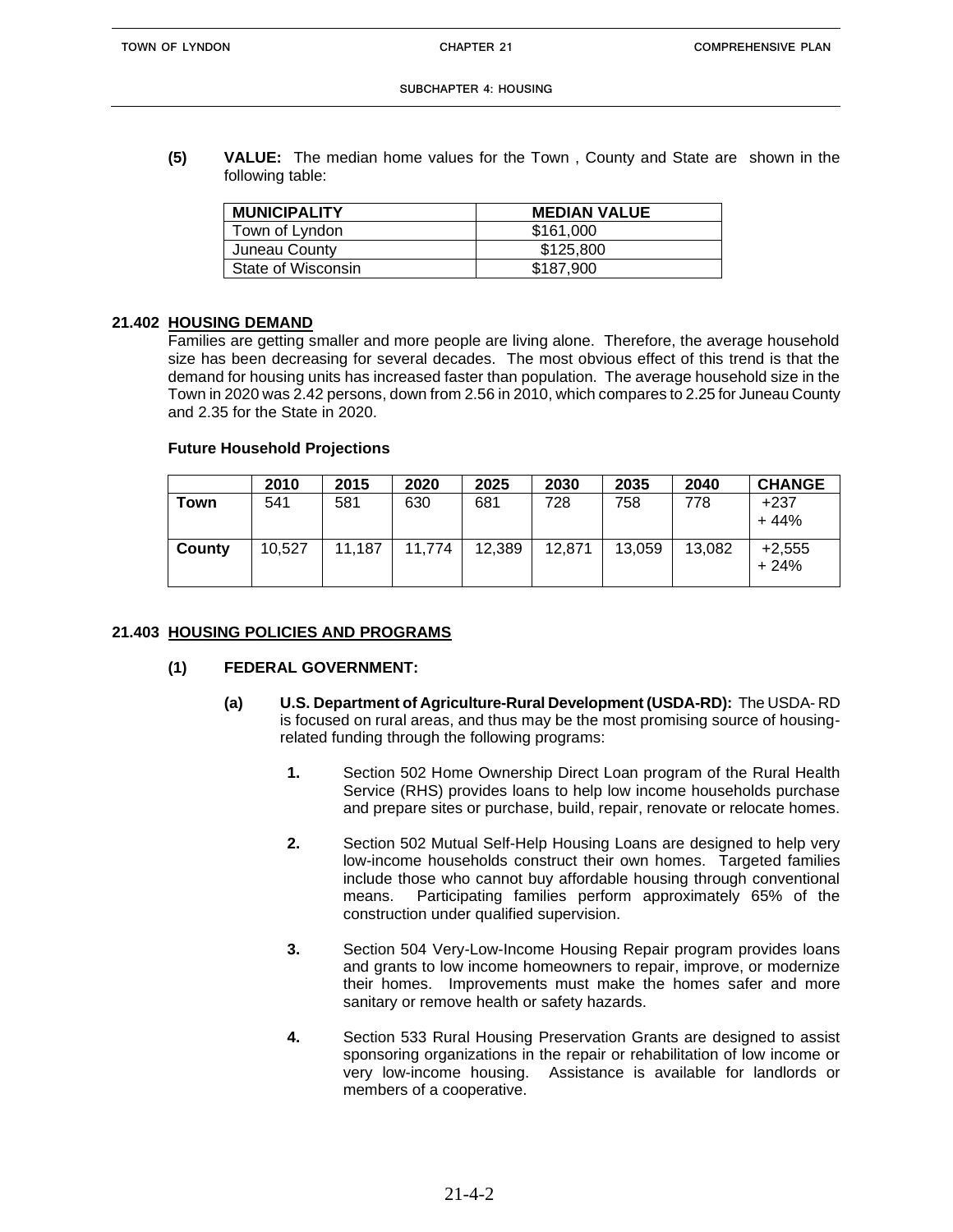### **(b) Department of Housing and Urban Development (HUD):**

- **1.** The HUD Self-Help Home Ownership Opportunity Program finances land acquisition and site development associated with self-help housing for low income families.
- **2.** The HOME Investment Partnership Program aims to encourage the production and rehabilitation of affordable housing. HOME funds may be used for rental assistance, assistance to home buyers, new construction, rehabilitation, or acquisition of rental housing.
- **3.** U.S. Department of Housing and Urban Development Section 8 Housing Choice Vouchers are administered locally by the Central Wisconsin Community Action Corporation (CWCAC). The program is open to any housing unit where the owner agrees to participate and where the unit satisfies the standards. Congress is considering replacing the current voucher program with a block grant to states. If enacted, eligibility criteria for the program may change.
- **4.** The Small Cities Development Block Grant (CDBG) program is the rural component of HUD's Community Development Block Grand Program, which is administered by the State of Wisconsin, Department of Administration. The state CDBG program provides assistance for the development of affordable housing and economic development efforts targeted to low- and moderate-income people.
- **(2) STATE GOVERNMENT:** The State does not provide any programs independent of the above-described federal programs. However, most Federal programs are administered by and through the State.
- **(3) JUNEAU COUNTY:** Pursuant to § 66.1201, *et seq*., Juneau County has established a Housing Authority which provides a variety of services. The Juneau County Housing Authority owns over 100 apartments, scattered throughout the county, which are rented to low income and/or elderly people who meet certain qualifications. In addition, the Housing Authority administers Community Development Block Grants, which are earmarked for the improvement of housing for low income and elderly people throughout the county. These programs are designed to maintain or rehabilitate existing housing stock.
- **(4) TOWN OF LYNDON:** The Town of Lyndon, like most small, rural townships, does not have any housing programs or programs to own, operate, or rehabilitate existing housing stock. For a variety of financial and administrative reasons, the Town does not have the capacity to independently create, fund, and administer such programs.

### **21.404 GOALS, OBJECTIVES AND POLICIES**

The Town hereby adopts the following goals, objectives and policies, based upon the foregoing data and the in-put of residents and landowners, regarding housing in the Town:

- **(1) PRESERVE RURAL CHARACTER:** All housing should be consistent with the rural character of the community. Residential development should be directed away from existing agricultural uses to avoid conflicts. Multi-family residential development should be directed toward Lyndon Station and Wisconsin Dells, both of which have municipal sewerage systems, and other public utilities and services, which can handle intensive residential development.
- **(2) PRESERVE FARMLAND:** The Town should discourage the conversion of good, sustainable, financially viable farmland into residential development.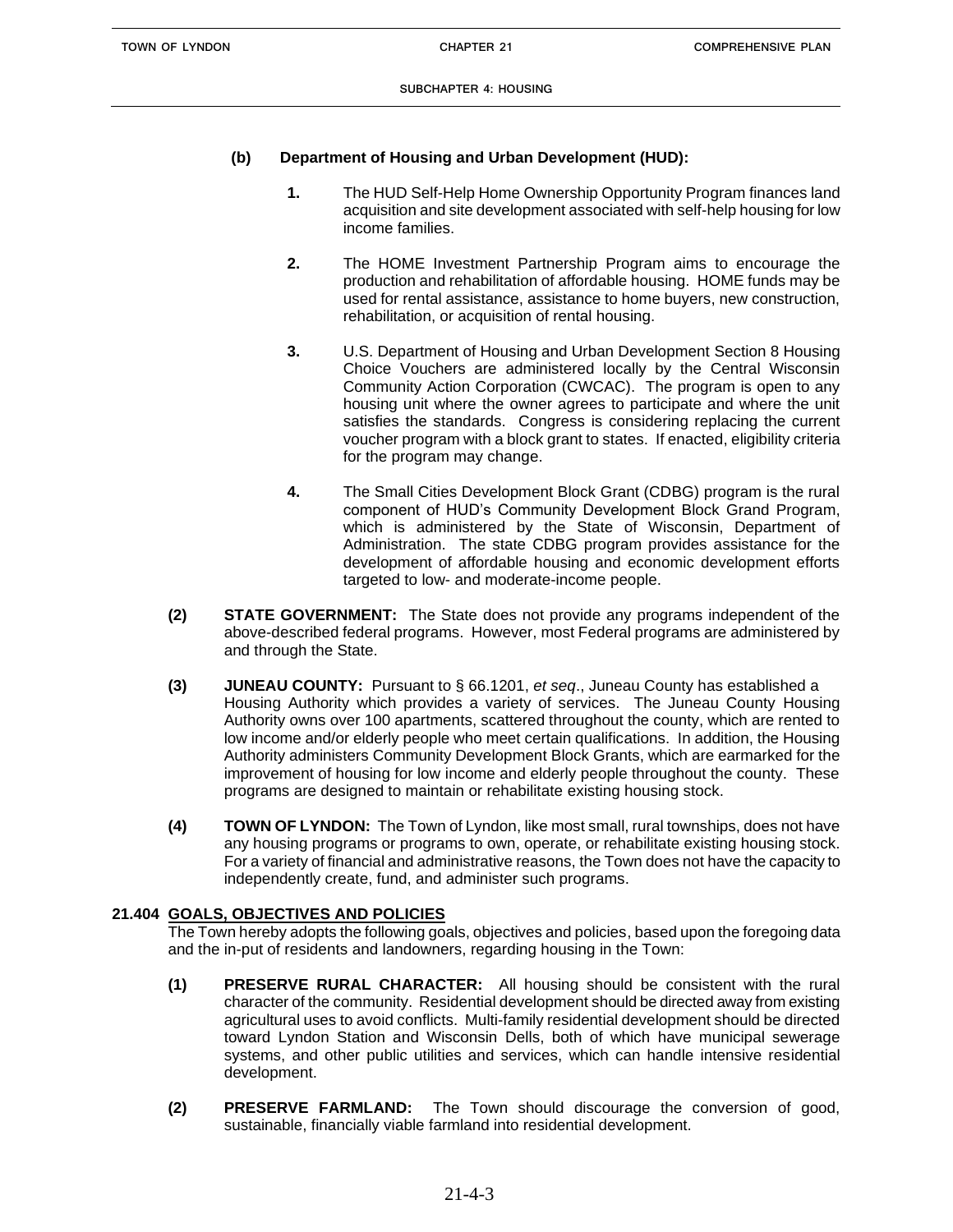- **(3) AFFORDABLE HOUSING:** Community-wide housing development should include a wide mix of housing types, sizes, and price points that meet resident and employee needs. The Town should allow the development of affordable housing for all incomes, ages and abilities. y and support quality, affordable housing initiatives that leverage outside financing.
- **(4) QUALITY HOUSING:** The Town should work to improve the quality of housing in the Town.
- **(5) BUILDING PROCEDURES:** The Town should work to ensure that zoning regulations and permitting procedures do not create an unreasonable burden on the development of housing consistent with the rural character of the community.
- **(6) UNSUITABLE AREAS:** The Town should discourage residential development in areas which are unsuitable for the long-term, safe, efficient, and economically-viable development of housing (e.g. housing should be discouraged in swampy or low-lying areas, or in drainage ways, or on steep slopes, or in areas which present ingress-egress obstacles, etc.).
- **(7) ORDERLY GROWTH:** The Town should provide for orderly growth and development by limiting residential development to densities and locations that are best suited to preserving the scenic, recreational, and environmental qualities of the area. The Town should review and approve housing development proposals based on consistency with the Land Use chapter of this Plan, including the Future Land Use Map and associated policies.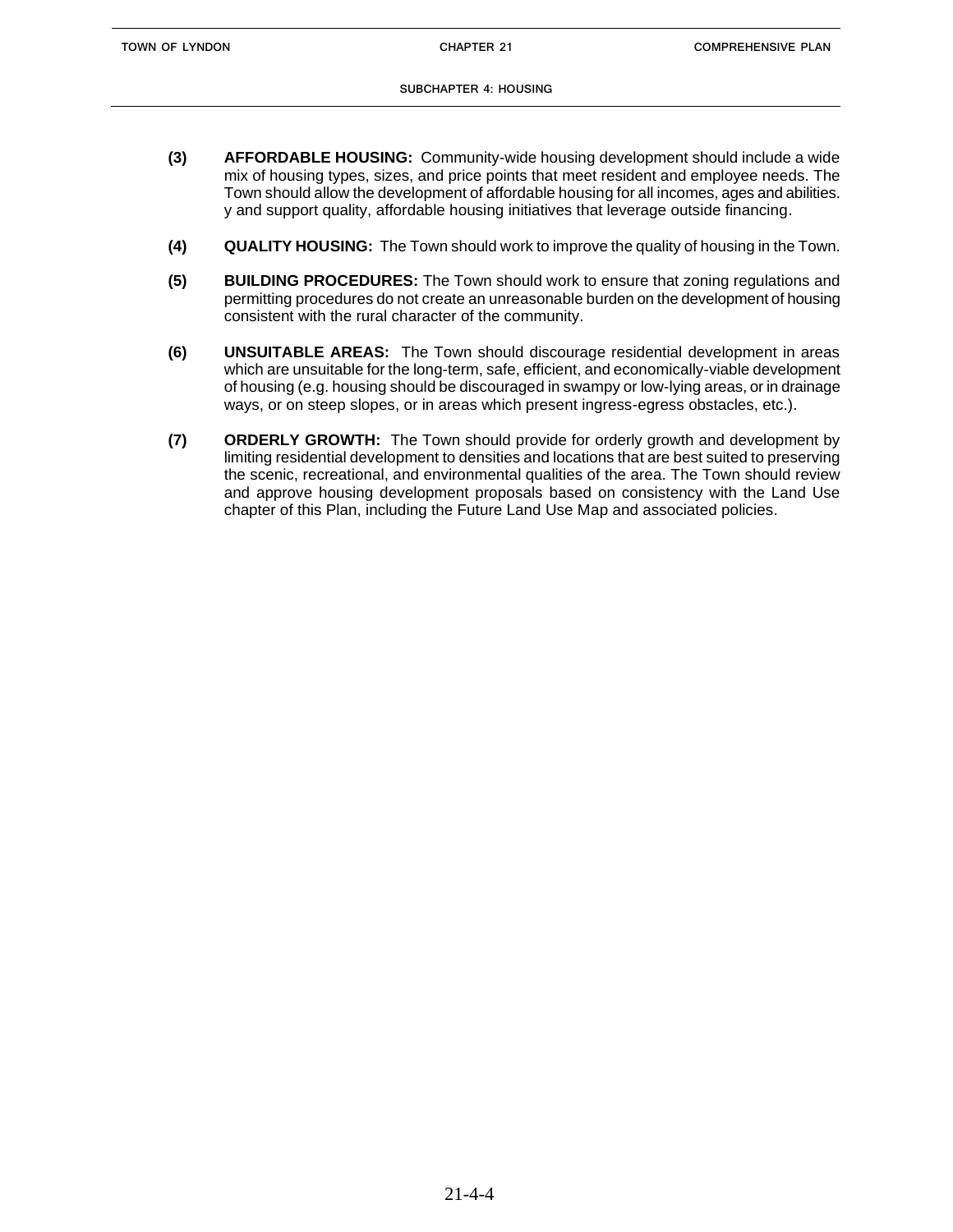## **SUBCHAPTER 5: TRANSPORTATION**

### **21.500 PURPOSE**

The purpose of this Subchapter is to comply with §66.1001(2)(c), Wis. Stats., which requires this Plan to contain a compilation of objectives and programs to guide the future development of the various modes of transportation, including highways, transit, transportation systems for persons with disabilities, bicycles, electric personal assistive mobility devices, walking, railroads, air transportation, trucking and water transportation. It should also identify highways within the Town by function, and incorporate other transportation plans, including transportation corridor plans, county highway functional and jurisdictional studies, rural area transportation plans, airport master plans, and rail plans that apply to the Town.

### **21.501 INVENTORY OF TRANSPORTATION FACILITIES**

- **(1) ROADS:** Map No. 7 shows the "Transportation" system in the Town.
	- **(a) Federal Highways:** The Town enjoys two federal highways. Interstate Highways 90 & 94 dissect the Town, including an interchange in the southeast quadrant of the Town in Section 32. In addition, Federal Highway 12 runs parallel to the I-90/94 and provides numerous access points and intersections with county highways, town roads, and private drives
	- **(b) State Highways:** State Highway 16 shares the transportation corridor of Federal Highway 12.
	- **(c) County Highways:** The Town is serviced by County Highways J, N, and HH, which serve as major collectors throughout the Town.
	- **(d) Town Roads:** The Town road network consists of roughly 40 miles of town roads, all of which are paved.
- **(2) AIR:** The nearest commercial air service is located in Madison at the Dane County Airport, approximately 60 miles away via I-90/94. The Baraboo/Wisconsin Dells Airport is located approximately 10 miles away and provides air cargo service and some charter passenger service. There is no air service within the Town, nor is there likely to be in the next 20 years.
- **(3) RAlL:** The Canadian-Pacific Railway dissects the Town commencing at the Southeast corner and traveling in a Northwest direction. The railway provides commercial rail service and Amtrak passenger rail service, with the nearest Amtrak railway station located about 2 miles south of the Town in the City of Wisconsin Dells.
- **(4) TRUCKING:** I-90/94 is a major trucking route, carrying a heavy load of semi truck traffic. Because Juneau County is located halfway between Chicago and Minneapolis, the trucking industry has a significant presence in Juneau County, with major trucking firms located in Mauston, and with a small trucking firm located in the Southwest quadrant of the interchange in the Town.
- **(5) TAXI:** There is taxi service in Wisconsin Dells, which provides service to the Town, for a fee, when the demand for service in Wisconsin Dells allows the taxi to travel into the Town.
- **(6) TRANSPORTATION FACILITIES FOR DISABLED:** Handicapped persons and residents age 60 and over are eligible for free transportation, provided by the Aging and Disability Resource Center, which serves Crawford, Juneau, Richland and Sauk Counties.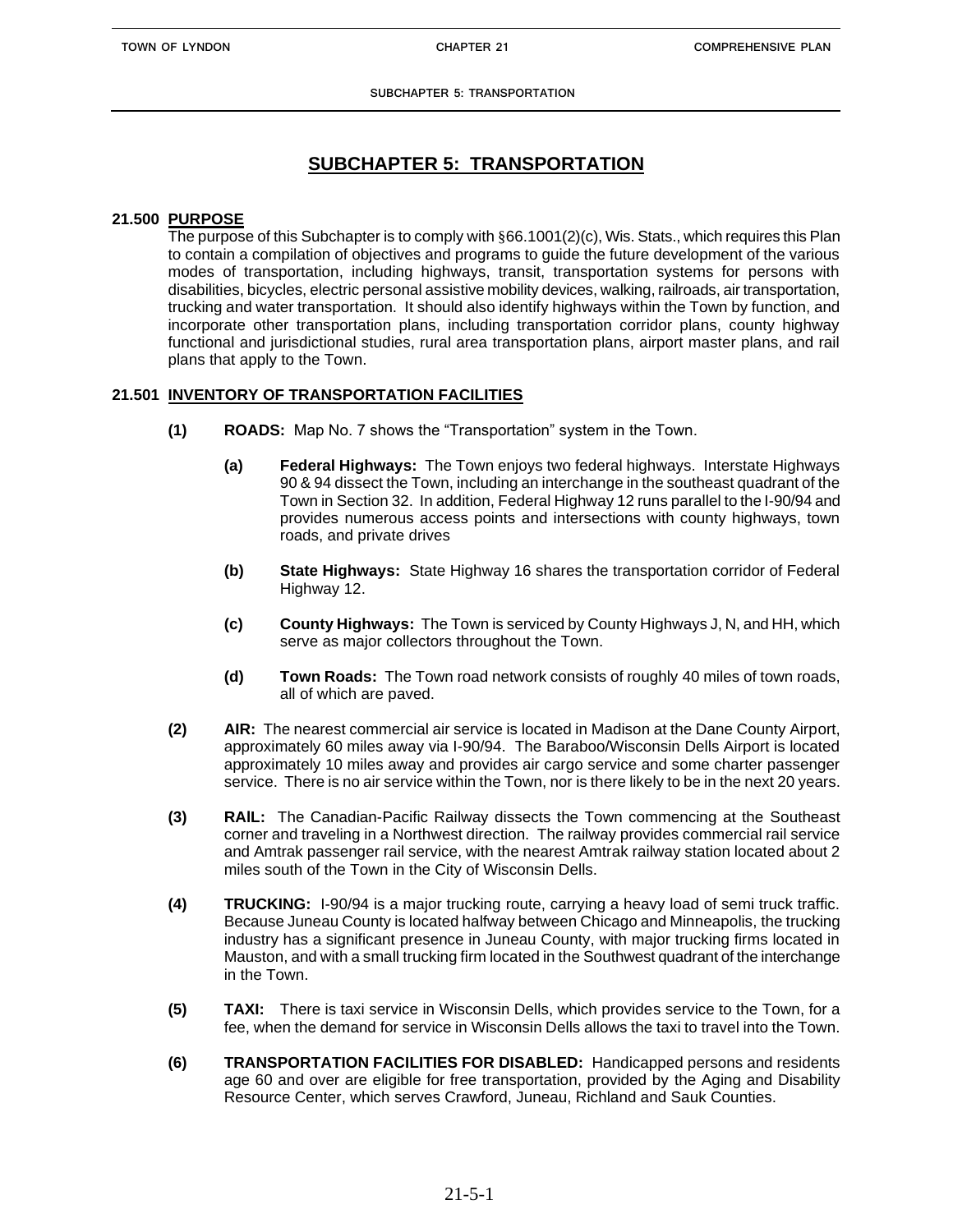- **(7) BICYCLING:** All roads, except I-90/94, are available for bicycle travel, but none provide dedicated bicycle lanes. The Bicycle Federation of Wisconsin, along with the DOT, identifies which roads are suitable for bicycling (S*ee, Department of Transportation website: https://wisconsindot.gov/Pages/travel/bike/bike-maps/default.aspx*).
- **(8) PEDESTRIAN FACILITIES:** All roads, except I-90/94, are available for pedestrian travel, but none provide dedicated off-road pedestrian walkways. The State did recently install pedestrian crosswalks on Hwy 12 & 16. Most town roads have limited shoulder areas, and gravel roads create a dust hazard for pedestrians. These conditions hamper safe pedestrian travel in some areas. Given the low-density development pattern of the Town, and the fact that nearly all goods and services are located several miles away in nearby municipalities, walking to places of work, shopping, or entertainment is not realistic for most residents. Hence, most walking is for fitness and recreation.
- **(9) SNOWMOBILE TRAILS AND ROUTES:** The Town does not maintain any of its own snowmobile trails. Juneau County maintains a network of snowmobile trails, including trails in the Town. See the Juneau County website for updated trail maps. In addition, there are some private club trails in the Town. The use of road right-of-way is permitted in certain circumstances to provide snowmobilers with access from their residence to the closest established trail.
- **(10) ATV TRAIL AND ROUTES:** There are no public ATV trails or routes in the Town. Town ordinances do not allow ATV's to use Town Roads.

### **21.502 SUMMARY OF TRANSPORTATION PLANS**

**(1) FEDERAL PLANS:** Although the Federal Government provides significant funding for transportation, most planning is left to the states.

### **(2) STATE PLANS:**

- **(a) BICYCLE TRANSPORTATION PLAN 2020**: The Wisconsin Department of Transportation (WisDOT) encourages planning for bicyclists at the local level and is responsible for developing long-range, statewide bicycle plans. Guidelines for accommodating travel by bicycles when roadways are reconstructed, or new roads are built, are available and their use is encouraged.
- **(b) CONNECT 2050**: Connect 2050 is Wisconsin's statewide, long-range transportation policy plan. WisDOT periodically updates its statewide, long-range, multimodal plan. Connect 2050 sets a fresh vision and updates goals based on issues, trends, and public comments. The plan will guide WisDOT's decision-making about changes to and investments in our statewide system for the next roughly 30 years.
- **(c) STATE FREIGHT PLAN**: Enhancing freight mobility is a top priority for the Wisconsin Department of Transportation (WisDOT). The State Freight Plan (SFP) provides a vision for multimodal freight transportation and positions the state to remain competitive in the global marketplace. The SFP was approved by the U.S. Department of Transportation on March 19, 2018.
- **(d) WISCONSIN PEDESTRIAN POLICY PLAN 2020**: The Wisconsin Department of Transportation (WisDOT) developed the Wisconsin Pedestrian Policy Plan 2020 to provide a long-range vision addressing Wisconsin pedestrian needs. The Pedestrian Plan provides a basic description of existing and emerging pedestrian needs through 2020, with a set of recommendations to meet those needs. WisDOT's efforts ensure that this plan complements both existing and future long-range transportation plans.
- **(e) WISCONSIN RAIL PLAN 2050**: Wisconsin Rail Plan 2050 will replace Wisconsin Rail Plan 2030 as the statewide long-range rail transportation plan. The entire planning process is scheduled to be completed by January 2022.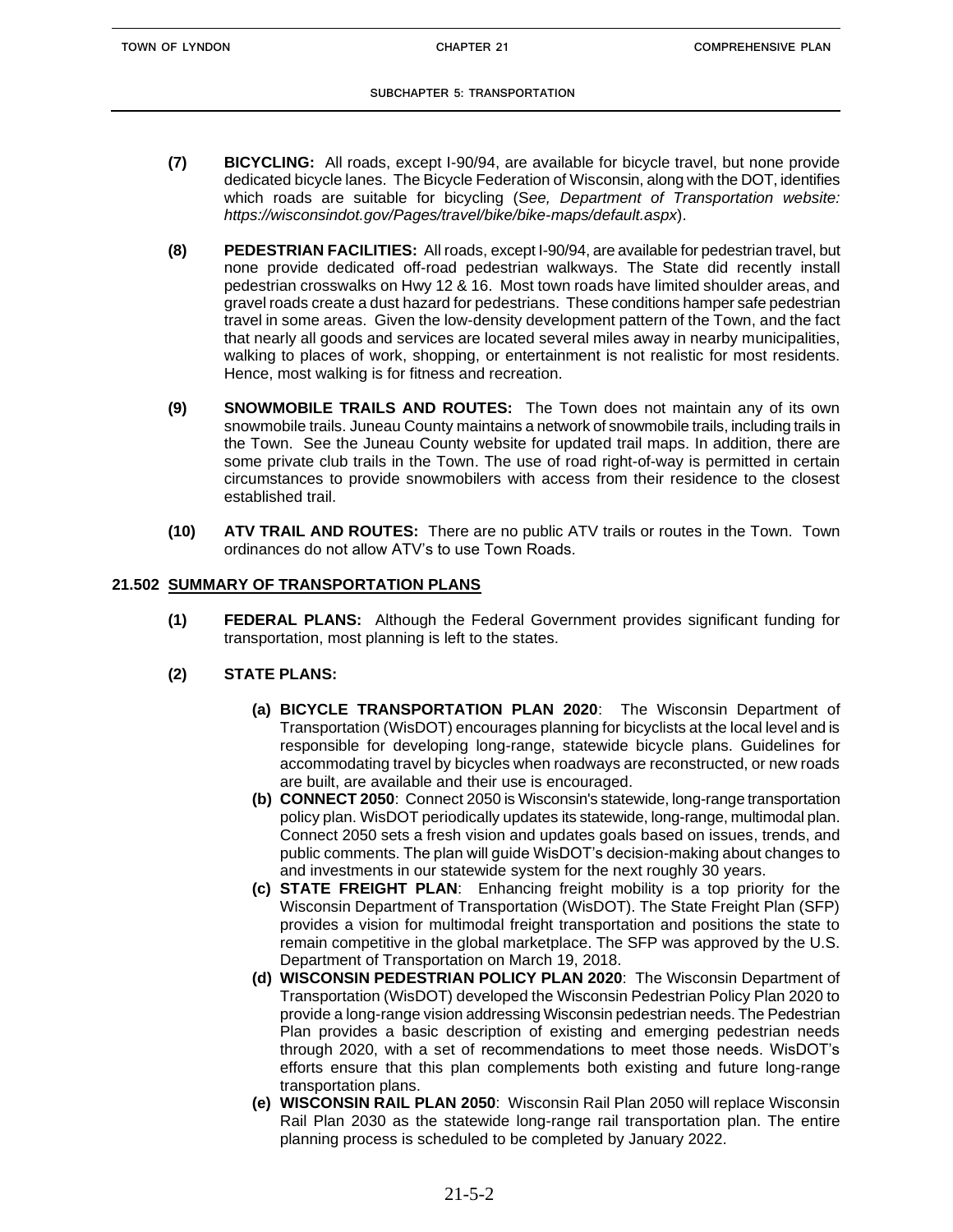#### **SUBCHAPTER 5: TRANSPORTATION**

- **(3) WISCONSIN INFORMATION SYSTEM FOR LOCAL ROADS (WISLR);** The DOT has developed an internet system that helps local governments and the DOT manage local road data to improve decision-making and to meet state statute requirements. WISLR users can produce maps that show the location of road related data and see trends that might otherwise go unnoticed. WISLR is a receptacle for local road information, such as width, surface type, shoulder, curb, road category, functional classification, and pavement condition ratings.
- **(4) COUNTY PLANS:** The Juneau County Highway Department maintains a road improvement program using WISLR.
- **(5) TOWN PLANS:** The Town does not engage in long-range transportation planning because it lacks the financial, administrative resources and expertise to do so. The Town utilizes its limited resources to maintain town roads. New roads, when necessary, are usually constructed by private development, pursuant to Town standards, and then dedicated to the Town.

#### **21.503 GOALS, OBJECTIVES AND POLICIES**

The Town hereby adopts the following goals, objectives and policies based upon the foregoing data, and the in-put of the residents of the Town regarding their wishes for housing:

- **(1) INTERGOVERNMENTAL COOPERATION:** The Town should cooperate with the WI DOT and the County on transportation projects that affect the Town.
- **(2) WISLR/PASER SYSTEM:** The Town should utilize the WISCL/PASER Internet Database to inventory and rate local roads, and to evaluate maintenance needs on local roads.
- **(3) DEVELOPMENT IMPACTS:** All proposed development in the Town should be evaluated to determine the impact of such development on road usage and traffic volumes. Land uses, which generate heavy traffic volumes, or which employ heavy vehicles, will be discouraged on local roads that have not been constructed or upgraded for such use. The placement of road access (i.e. driveways) should be spaced and constructed to maintain safety and preserve capacity.
- **(4) TRANSPORTATION PRIORITIES:** The Town should maintain, widen, and improve existing roads where possible before constructing new roads. All town roads should have an improved hard surface, and should accommodate access requirements for emergency services, as well as school bus and snow removal equipment.
- **(5) NEW ROADS:** The Town should establish clear standards for the design and construction of new roads, both public and private. Road locations, extensions, and connections should be carefully evaluated when reviewing plans and proposals for new development.
- **(6) BIKE & PEDESTRIAN IMPROVEMENTS**: Move toward a road network that is safe, convenient, and attractive for everyone regardless of age, ability or mode of transportation. Seek to minimize conflicts between motorized and non-motorized traffic by improving street crossings, using off-street paths, and implementing protected lanes where appropriate.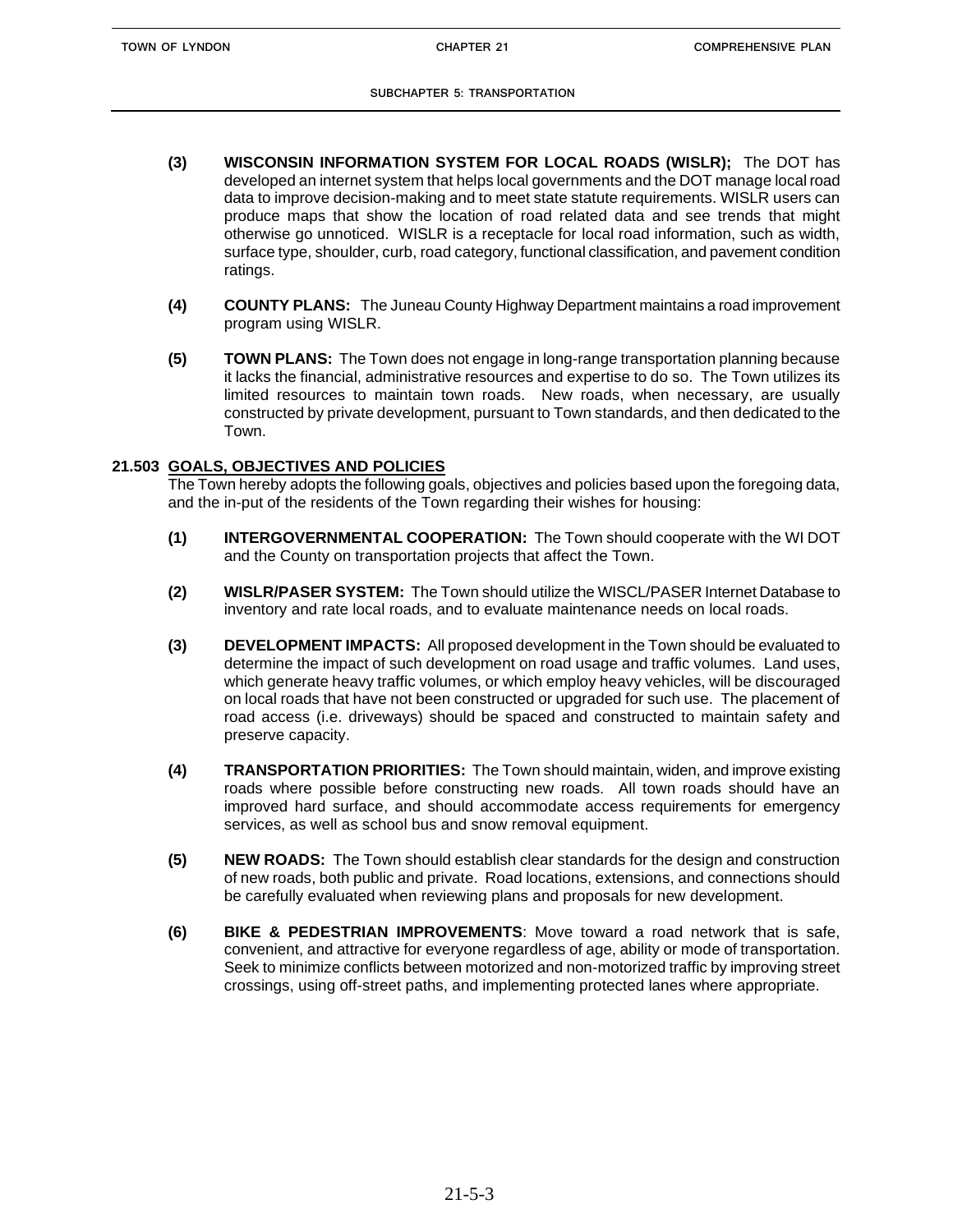**SUBCHAPTER 6: UTILITIES AND COMMUNITY FACILITIES**

## **SUBCHAPTER 6: UTILITIES AND COMMUNITY FACILITIES**

#### **21.600 PURPOSE**

The purpose of this Subchapter is to comply with §66.1001(2)(d), Wis. Stats., which requires this Plan to contain a compilation of objectives and programs to guide the future development of utilities and community facilities in the Town such as sanitary sewer service, storm water management, water supply, solid waste disposal, on-site waste water treatment technologies, recycling facilities, parks, telecommunications facilities, power-generating plants and transmission lines, cemeteries, health care facilities, child care facilities, and other public facilities, such as police, fire and rescue facilities, libraries, schools and other governmental facilities. This Section should describe the location, use and capacity of existing public utilities and community facilities that serve the Town and should provide a timetable for the expansion or rehabilitation of existing facilities or the construction of new utilities or facilities. It should also assist future needs for government services in the Town that are related to such utilities and facilities.

### **21.601 INVENTORY OF EXISTING PUBLIC UTILITIES**

- **(1) WATER & SEWER UTILITIES:** The Town does not own or operate a water utility or a sanitary sewerage system. The Village of Lyndon Station and the City of Wisconsin Dells both have public water and sewer adjacent to the Town.
- **(2) STORM WATER SYSTEMS:** The Town is responsible for stormwater conveyance via culverts and ditches as part of the Town road system but does not own or maintain any other stormwater management facilities.
- **(3) SOLID WASTE DISPOSAL:** The Town does not own or operate a garbage truck or other garbage/dump facilities. However, the Town contracts with a private firm to provide weekly curbside trash/recycling pickup to residential dwelling units in the Town. All garbage collected in the Town is dumped at approved sites located outside the Town. Trash/recycling pickup is not provided by the Town to commercial, retail, industrial, educational, religious or governmental facilities.
- **(4) ELECTRIC UTILITIES:** The Town does not own or operate an electric utility. There are no power-generating plants in the Town. However, the Town is fully electrified, with electric service provided by Alliant Energy and Oakdale Electric Cooperative.
- **(5) GAS UTILITIES:** The Town does not own or operate a gas utility. A natural gas line does not run through the Town. Residents who wish to use gas must use propane gas (LP), which is available from several vendors in the area.

#### **21.602 INVENTORY OF GOVERNMENT FACILITIES**

- **(1) TOWN HALL:** The Town owns a modern town hall located at W1797 Co. J, Wisconsin Dells, Wisconsin. This building has a meeting hall, kitchen facilities, offices, and bathrooms, and it houses polling equipment. (See, Map No. 6)
- **(2) PUBLIC WORKS BUILDING:** The Town uses the old Town Hall for storage of public works equipment. The Town has a very small public works department. The Town uses private contractors to do most of its work (e.g. plowing, mowing, road repair, etc.).
- **(3) CEMETERIES:** There is one cemetery in the Town, commonly known as "Indian Baptist Church Cemetery," which is owned and maintained by the Wisconsin State Baptist Convention. There are no cemeteries owned or maintained by the Town.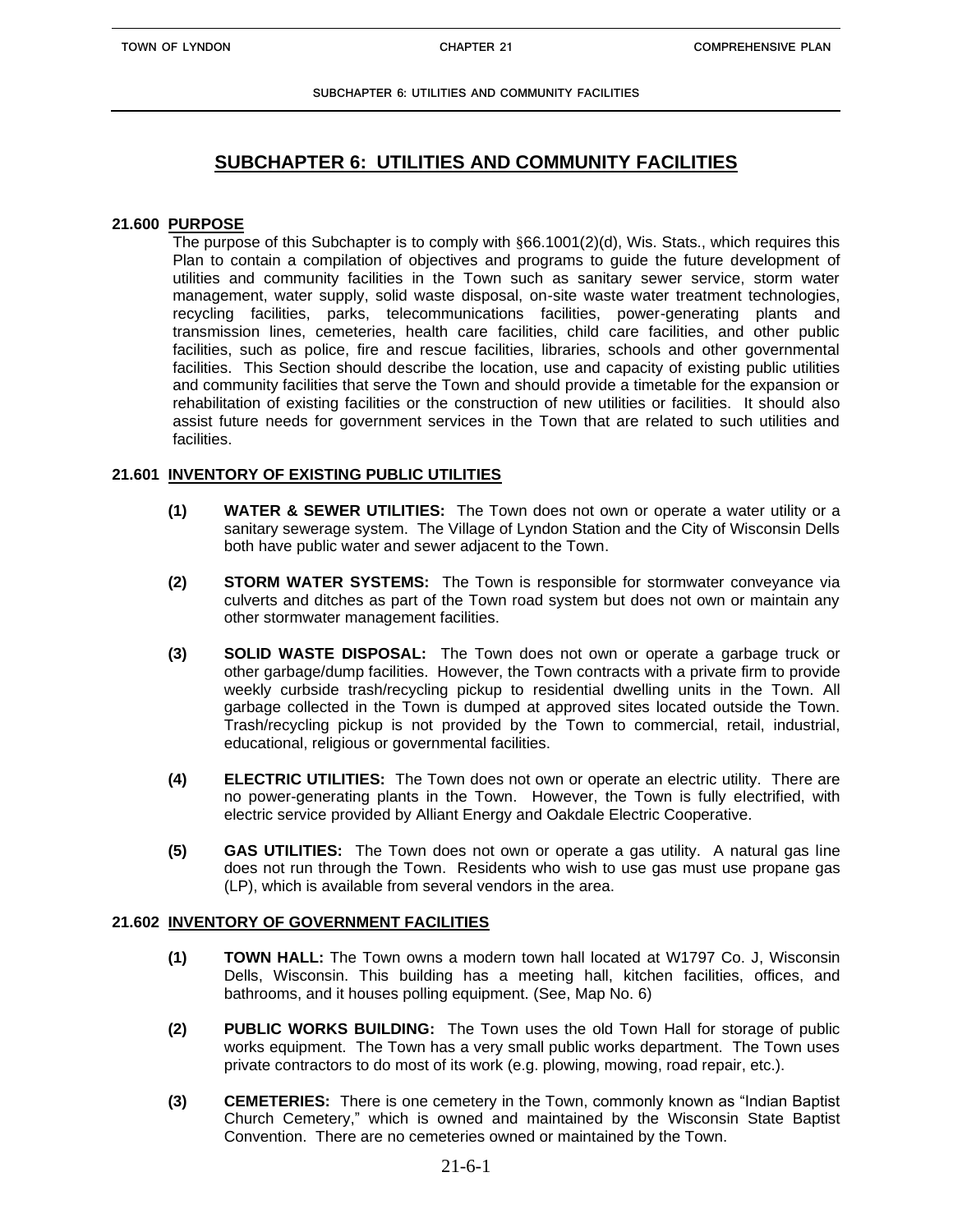#### **SUBCHAPTER 6: UTILITIES AND COMMUNITY FACILITIES**

- **(4) HEALTH CARE FACILITIES:** There are no health care facilities in the Town. Mile Bluff Medical Center is available in Mauston (10 miles away). There are SSM Health Clinics located in Wisconsin Dells (3 miles away), and the Lake Delton (6 miles away). The Reedsburg Area Medical Center is located in Reedsburg (10 miles away).
- **(5) EDUCATION:** Students living in the Town are split between the Mauston school district (including Lyndon Station Elementary), the Wisconsin Dells school district, and the Reedsburg School District. College classes and adult continuing education classes are available at University of Wisconsin Extension (UW-Extension) and Western Wisconsin Technical College (WWTC) in Mauston, and at Madison Area Technical College in Reedsburg.
- **(6) POLICE PROTECTION:** The Town does not currently own or operate its own police department or other law enforcement agency. The Town is serviced by the Juneau County Sheriff's Department. Lyndon Station has a small part-time police department, and the City of Wisconsin Dells has a fulltime police department.
- **(7) FIRE FIGHTING FACILITIES:** The Town does not own or operate a fire department. The Town contracts with the City of Wisconsin Dells and the Village of Lyndon Station to provide fire protection. The DNR in Wisconsin Dells handles forest/wildfire protection.
- **(8) AMBULANCE FACILITIES:** The Town does not own or operate an ambulance service. The Town contracts with the Dells-Delton EMS Commission and the Reedsburg Area Ambulance Service, Inc., to provide ambulance service.
- **(9) PARK FACILITIES:** The Town owns and operates no parks. The Town owns and operates a public boat ramp and public parking area on the Wisconsin River.

### **21.603 GOALS, OBJECTIVES AND POLICIES**

The Town hereby adopts the following goals, objectives and policies, based upon the foregoing data and the in-put of residents and landowners, regarding housing in the Town:

- **(1) FIRE AND RESCUE SERVICE:** The Town will continue to provide fire and rescue service by contracting with adjacent municipalities and other service providers.
- **(2) RECREATION:** The Town will continue to maintain its boat launch.
- **(3) GARBAGE:** The Town will continue to provide garbage/recycling pickup for dwelling units. The Town will also enforce ordinances prohibiting the dumping and/or accumulation of junk, garbage and waste at sites which are not approved by the Town.
- **(4) UTILITIES:** The Town will continue to work with utility providers to supply services to Town residents and businesses. At this time, the Town does not contemplate the creation or construction of any new Town utilities or community facilities. However, the Town will cooperate with other governmental entities and providers, who wish to construct or expand such utilities and community facilities in the Town.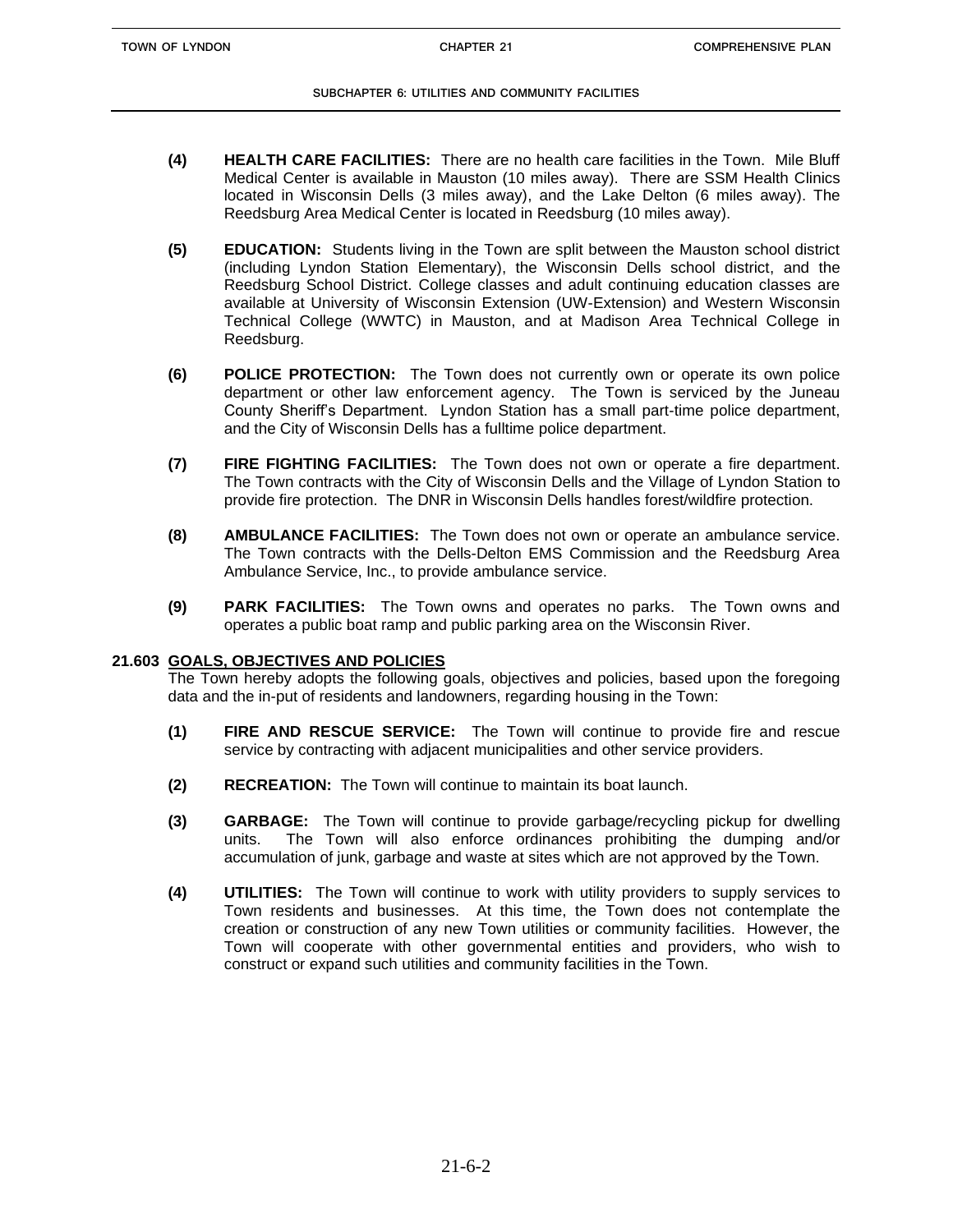## **SUBCHAPTER 7: ECONOMIC DEVELOPMENT**

#### **21.700 PURPOSE**

The purpose of this Subchapter is to comply with §66.1001(2)(f), Wis. Stats., which requires this Plan to contain a compilation of objectives and programs to promote the stabilization, retention, or expansion of the economic base and quality employment opportunities in the Town, including an analysis of the labor force and economic base of the Town. It should assess categories or particular types of new businesses and industries that are desired by the Town. It should assess the Town's strengths and weaknesses with respect to attracting and retaining businesses and industries and should designate a number of sites for such businesses and industries. It should also evaluate and promote the use of environmentally contaminated sites (if any) for commercial or industrial uses. Finally, it should identify county, regional and state economic development programs that apply to the Town.

#### **21.701 HISTORY**

One of the oldest sites to appear on maps of the western Great Lakes region is the "dalles" of the Wisconsin River. It was identified as a convenient reference point by French explorers in the 1700's. The name stuck after the French explorers left Wisconsin, with the spelling and pronunciation Anglicized as the "dells."

When the railroad arrived in 1857, a new Village was established at the point where the tracks crossed the Wisconsin River, named "Kilbourn City" in honor of the railroad's President. Ever since, Wisconsin Dells has been a resort area, focused on the natural beauty of the area.

A significant portion of the "dells" scenic area is located along the eastern edge of the Town, in and around the Wisconsin River.

Despite the Town's close proximity to Wisconsin Dells, the Town has captured very little of the economic development resulting from the tourism industry. The primary longstanding industry in the Town is agriculture. However, in the last 20-30 years there has been a modest development of campgrounds, motels, and taverns which service some of the "spillover" from Wisconsin Dells. However, the Town has not experienced the rapid commercial growth that other Townships adjacent to the Dells have experienced.

At least part of the reason for the Town's failure to share in this growth is primarily due to several natural characteristics. The Town is separated from the heart of Wisconsin Dells by the Wisconsin River, a state park, and other publicly owned lands, all of which act as a natural barrier to the extension of typical municipal services (sewer, water, streets, etc.). The lack of these services has been a blessing and a curse. On the one hand, the lack of these municipal services has stifled economic development in the Town, but on the other hand, the extension of such services is usually accompanied by annexation. The Town has been able to preserve most of its boundary, and its tax base, from annexation.

#### **21.702 ECONOMIC BASE**

In looking at the prospects for economic development in a rural community it is best to place it in a larger context. It is useful to compare the Town to the County and State in assessing the prospects for economic development.

#### **(1) EMPLOYMENT AND LABOR STATISTICS**

**(a) Manufacturing in Decline:** In recent years there has been a good deal of change in the economy of Juneau County. Most significant has been the decline in manufacturing that has occurred throughout the nation as well as in the county. In order to reinvigorate the county's economic base, diversification away from the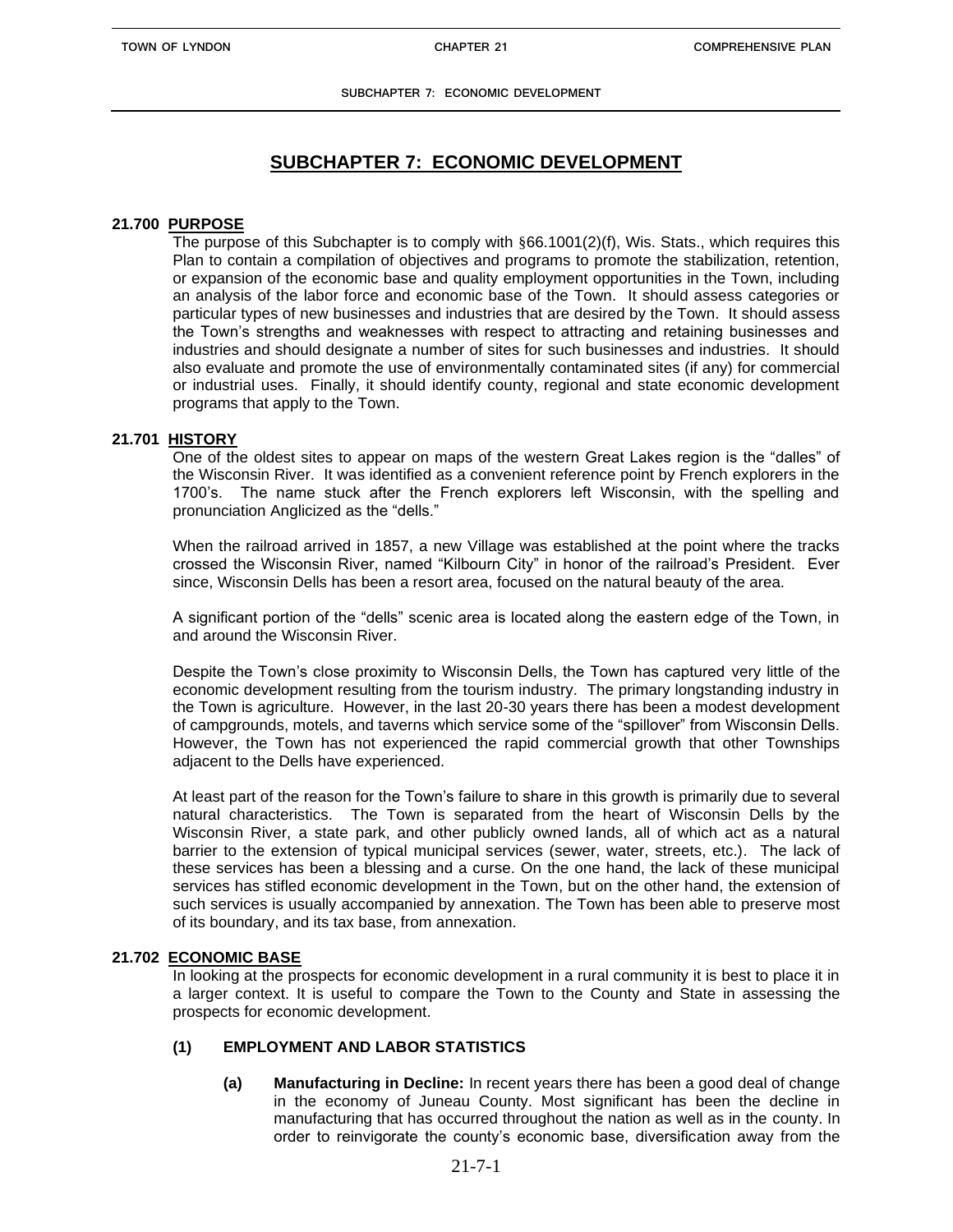#### **SUBCHAPTER 7: ECONOMIC DEVELOPMENT**

traditional reliance on manufacturing will be required in order to better position the county to compete in a changing marketplace.

- **(b) Transportation:** Many of the communities in Juneau County are located along the Interstate 90/94 Corridor making them something of a "midpoint" between the larger cities Madison and Eau Claire/La Crosse, and between Chicago and Minneapolis. Manufacturers seeking to serve markets in these communities have historically found Juneau County's location to their liking. But this transportation linkage has not only impacted employers, but the ability of employees to commute as well. There is certainly potential within the warehousing and transportation sector due to this advantageous location. The position of the county halfway between Chicago and the Twin Cities places it literally at the center of an axis of high-tech growth. This offers great potential for development within the county.
- **(c) Labor Force:** Economic success often hinges on the characteristics of the population. These human resources are key to the diversification of the economy in Juneau County. A diversified community requires more employees and a wider variety of skills than a "one-industry focus" community. Furthermore, these workers must be adaptable to changes in the demand for labor and be capable of quickly retraining in new vocations to meet that demand. The Town lags behind the state in educational attainment, with only 13.6% of the population having a bachelor's or graduate degree, as compared to 30.1% of the State(*See*, § 21.204(6) above). The population is also slightly older than the State: the median age in the Town is 48.6 years, while the State's is 39.5 years. In spite of these factors, the unemployment rate in the Town is lower than that of the County and State (see below).

|                           | Town<br>2019 | <b>County</b><br>2019 | <b>State</b><br>2019 |
|---------------------------|--------------|-----------------------|----------------------|
| Population                | 1,525        | 21,788                |                      |
|                           |              |                       | 4,659,582            |
| <b>Employment Rate</b>    | 62.6%        | 55.9%                 | 64%                  |
| Unemployment              | 2.2%         | 3.4%                  | 3.6%                 |
| Rate                      |              |                       |                      |
| <b>Participation Rate</b> | 64.1%        | 58.3%                 | 66.5%                |

**Labor Force & Unemployment 2019**

Source: US Census

**(d) Employment by Industry:** Juneau County's largest two sources of employment are the manufacturing and education, health and social services industries. The Town's largest industries are education, health and social services and arts, entertainment, recreation, accommodation and food services. The table below summarizes the allocation of workers in Juneau County and the Town by industry. Both the Town and County have seen major growth in the healthcare industry over the past two decades. According to the US Census, prior to 2000, manufacturing was the dominant source of employment in the County, at 26%; it is now at 10%. The Town has a higher percentage of workers in the arts, entertainment, recreation, accommodation and food services industry due to its proximity to Wisconsin Dells. As would be expected in a rural town, employment in agriculture and forestry is about the same as the county as a whole.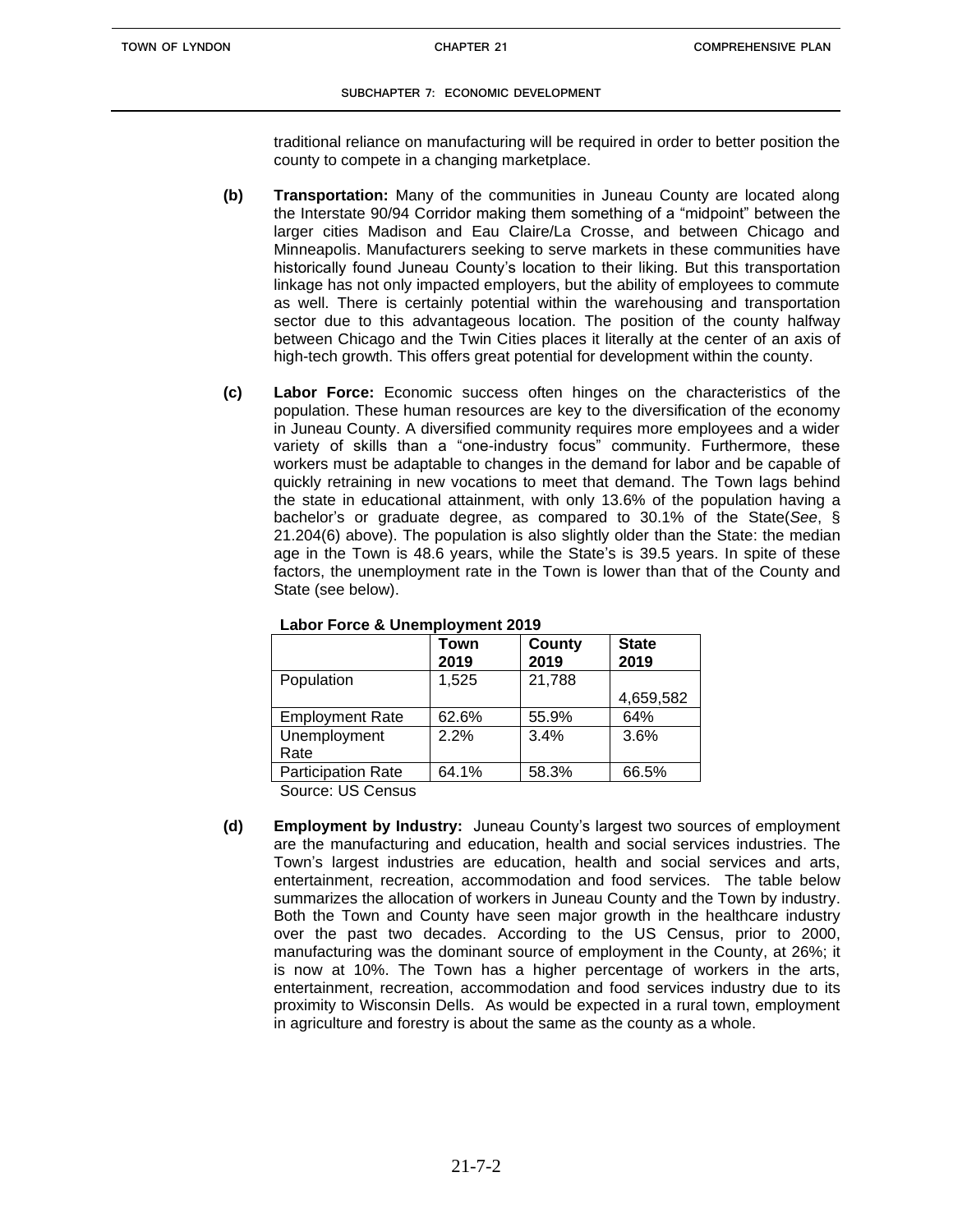#### **Distribution of Employment by Industry Sector, Town and Juneau County, 2019**

| <b>Industry</b>                                         | Percent, Town | <b>Percent, County</b> |
|---------------------------------------------------------|---------------|------------------------|
| Agriculture, forestry, fishing and hunting, and mining  | 3.2%          | 3%                     |
| Construction                                            | 3.9%          | 4%                     |
| Manufacturing                                           | 6.7%          | 10%                    |
| Wholesale trade                                         | 0.5%          | $1\%$                  |
| Retail trade                                            | 3.7%          | 6%                     |
| Transportation and warehousing, and utilities           | 2.4%          | 3%                     |
| Information                                             | 0.0%          | $0\%$                  |
| Finance, insurance, real estate, and rental and leasing | 1.4%          | 2%                     |
| Prof., scientific, management, admin., & waste          | 4.5%          | 3%                     |
| management services                                     |               |                        |
| Educational, health and social services                 | 9.3%          | 12%                    |
| Arts, entertainment, recreation, accommodation and food | 11.4%         | 6%                     |
| services                                                |               |                        |
| Other services (except public administration)           | $3.0\%$       | 2%                     |
| Public administration                                   | 3.8%          | 4%                     |

Source: US Census

**(e) Major Employers:** As noted, healthcare has joined manufacturing as a dominant industry in the County. Of the eleven largest employers in the county, four are involved in manufacturing and three are involved in health care and social services.

| <b>Employer Name</b>                | <b>Description</b>          |
|-------------------------------------|-----------------------------|
| Mile Bluff Medical Center           | Healthcare                  |
| <b>Walker Stainless Equipment</b>   | Manufacturing               |
| <b>Sandridge Treatment Facility</b> | Healthcare                  |
| <b>MVP Warehousing</b>              | <b>Professional Offices</b> |
| <b>US Army National Guard</b>       | Camp Douglas                |
| <b>Parker Refrigeration</b>         | Manufacturing               |
| <b>Festival Foods</b>               | Grocery                     |
| Leer, Inc.                          | Wholesale                   |
| Mastermold                          | Manufacturing               |
| Freudenberg                         | Manufacturing               |
| <b>Community Sharing Pantry</b>     | <b>Social Services</b>      |

 **Major Employers with 250+ Employees, Juneau County, 2020**

Source: Department of Workforce Development

#### **21.703 ECONOMIC DEVELOPMENT PROGRAMS**

There are a number of economic development programs available to businesses and local governments in Juneau County. Following is a partial list of those programs.

- **(1) LOCAL**
	- **(a) The Juneau County Economic Development Corporation (JCEDC):** A nonprofit organization that promotes the economic development of Juneau County, Wisconsin, and its respective cities, villages, and towns. JCEDC is comprised of area businesspersons, citizens, local government, utility company area businesspersons, citizens, local government, utility company representatives, state agencies and elected officials, educational institutions and other organizations essential to the growth of Juneau County. JCEDC is prepared to serve the needs of new businesses coming to our area as well as assist existing companies.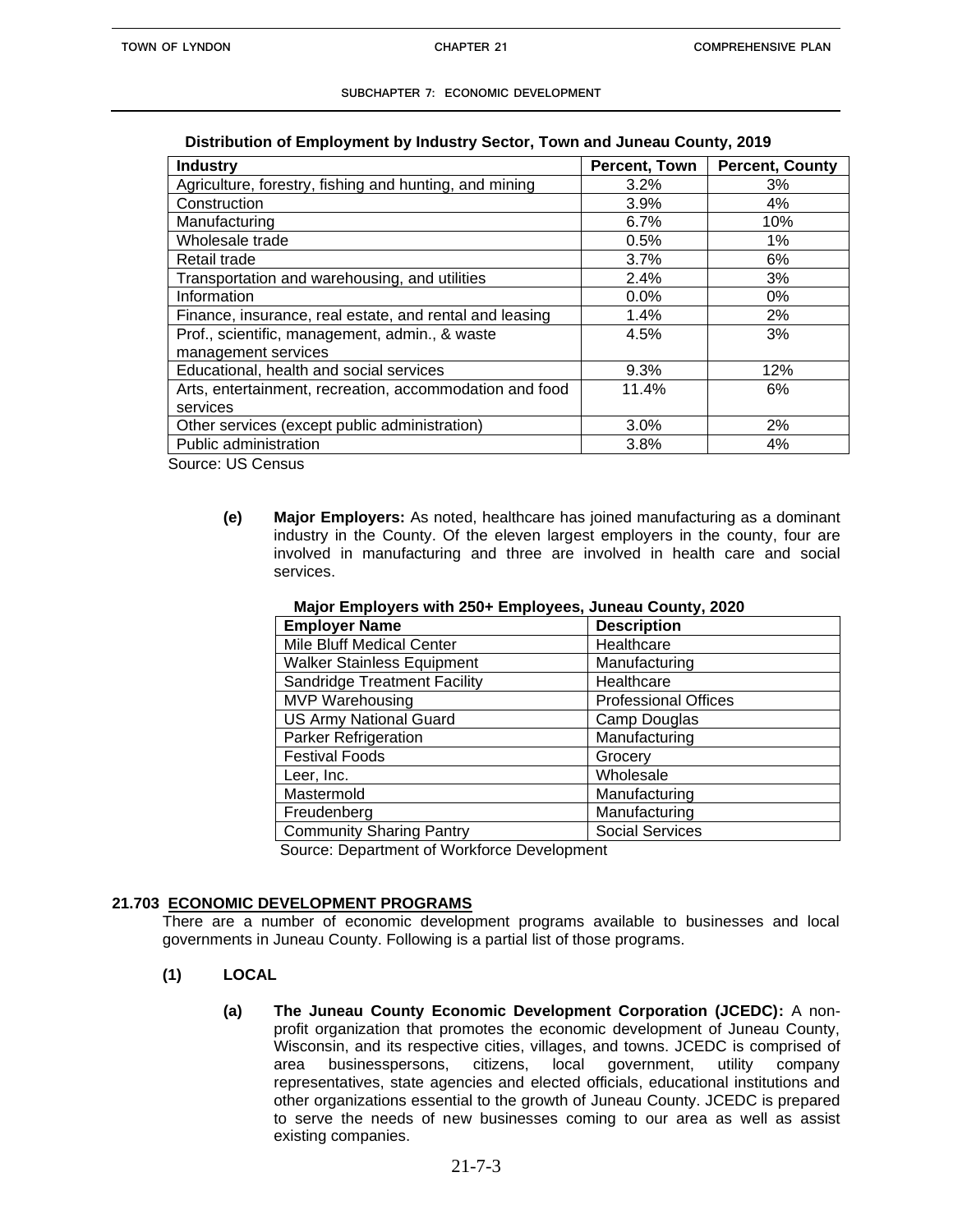#### **SUBCHAPTER 7: ECONOMIC DEVELOPMENT**

**(b) Juneau County Revolving Loan Fund:** A Wisconsin Department of Commerce Economic Development Grant was awarded to Juneau County in 1998. This grant enabled Juneau County to establish a revolving loan fund in order to assist local businesses. Loans are available from this fund as other loans are paid back.

### **(2) REGIONAL**

- **(a) North Central Wisconsin Development Corporation:** The North Central Wisconsin Development Corporation (NCWDC) manages a revolving loan fund designed to address a gap in private capital markets for long-term, fixed-rate, low down payment, low interest financing. It is targeted at the timber and wood products industry, tourism and other manufacturing and service industries.
- **(b) Northwest Wisconsin Manufacturing Outreach Center (NWMOC):** The Northwest Wisconsin Manufacturing Outreach Center provides operations assessments, technology training, and on-site assistance to help firms in western Wisconsin modernize and streamline manufacturing processes.
- **(c) Alliant Energy:** Alliant Energy is a regional utility company that provides technical and consultative economic development assistance to communities within its service area.

### **(3) STATE**

- **(a) Rural Business Development Grants:** These programs are administered by the State office of the USDA. This program is designed to provide technical assistance and training for small rural businesses. Small means that the business has fewer than 50 new workers and less than \$1 million in gross revenue. Rural Business Development Grant money must be used for projects that benefit rural areas or towns outside the urbanized periphery of any city with a population of 50,000 or more.
- **(b) University of Wisconsin Extension Office:** The Center for Community Economic Development, University of Wisconsin Extension, creates, applies and transfers multidisciplinary knowledge to help people understand community change and identify opportunities.
- **(c) The Wisconsin Innovation Service Center (WISC):** This non-profit organization is located at the University of Wisconsin at Whitewater and specializes in new product and invention assessments and market expansion opportunities for innovative manufacturers, technology businesses, and independent inventors.
- **(d) Wisconsin Small Business Development Center (SBDC):** The UW SBDC is partially funded by the Small Business Administration and provides a variety of programs and training seminars to assist in the creation of small business in Wisconsin.
- **(e) Transportation Economic Assistance (TEA):** This program, administered by the Wisconsin Department of Transportation, provides immediate assistance and funding for the cost of transportation improvements necessary for major economic development projects.

### **21.704 GOALS, OBJECTIVES AND POLICIES**

**(1) ENCOURAGE CONTROLLED DEVELOPMENT:** Although the Town does not have the resources to actively recruit business into the Town, the Town should cooperate with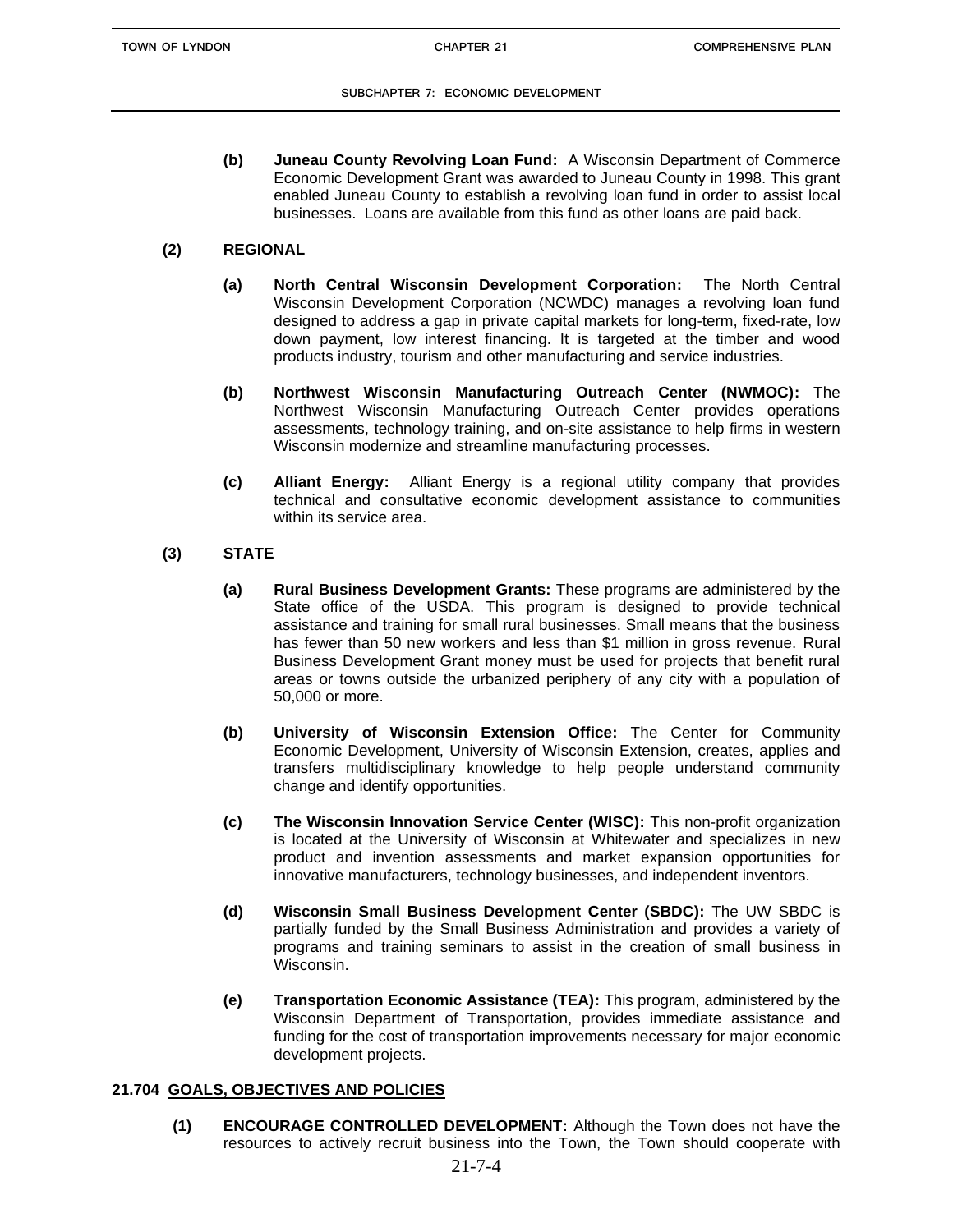#### **SUBCHAPTER 7: ECONOMIC DEVELOPMENT**

other agencies and groups to encourage business development which does not conflict with the quiet, rural character of the Town.

- **(2) TRANSPORTATION:** Businesses should be encouraged to locate in business corridors, along Highways 12 & 16, and away from County Trunk Highways and Town roads.
- **(3) AGRICULTURE:** Development should not conflict with existing agriculture, and should avoid using prime, sustainable farmland.
- **(4) AESTHETICS:** Businesses should conform with high standards for design, landscaping, lighting, etc. to ensure high quality development in the Town.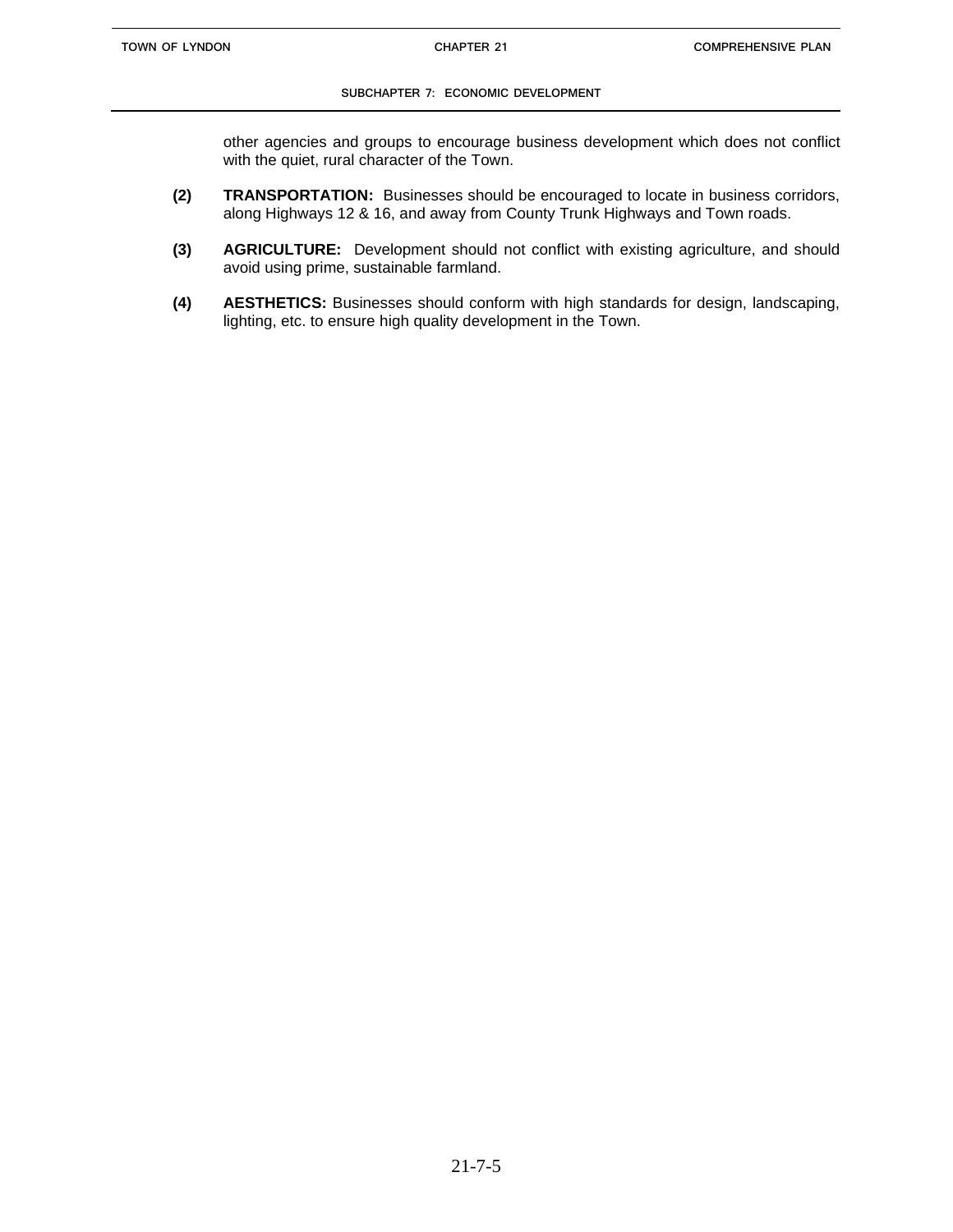**SUBCHAPTER 8: LAND USE**

## **SUBCHAPTER 8: LAND USE**

### **21.800 PURPOSE**

The purpose of this Subchapter is to comply with §66.1001(2)(h) which requires this Plan to contain a compilation of objectives and programs to guide the future development and redevelopment of public and private property. It should contain a listing of the amount, type, intensity and net density of existing uses of land in the Town, such as agricultural, residential, commercial, industrial and other public and private uses. It should analyze trends in the supply, demand and price of land, opportunities for redevelopment and existing and potential land use conflicts. It should contain projections for twenty years, in five-year increments, of future residential, agricultural, commercial and industrial land uses, including the assumptions of net densities or other special assumptions upon which the projections are based. It should also include a series of maps that show current land uses and future land uses that indicate productive agricultural soils, natural limitations for building site development, floodplains, wetlands and other environmentally sensitive lands, the boundaries or barriers serviced by public utilities and community facilities and the general location of future land uses by net density and other classifications.

#### **21.801 OVERVIEW**

The Town of Lyndon covers about 17,933 acres in Juneau County, in an "L" shaped configuration, bisected by the I-90/94 corridor. The Village of Lyndon Station lies to the Northwest, and the City of Wisconsin Dells lies to the Southeast. The Eastern edge of the Town is the Wisconsin River. The Northwest portion of the Town is generally flat, with scattered rocky outcroppings and fairly extensive forest and scrubland. The Southwesterly portion of the Town is rolling hills and valleys, with extensive cropland.

### **21.802 EXISTING LAND USES**

**(1) TYPES OF USES:** According to North Central Wisconsin Regional Planning Commission land use data from 2015, the following chart itemizes the types of land use in the Town:

| <b>Land Use</b>              | Percentage |
|------------------------------|------------|
| Agriculture                  | 23.58%     |
| Commercial                   | 1.62%      |
| Governmental / Institutional | 0.10%      |
| Open Lands                   | 2.59%      |
| <b>Outdoor Recreation</b>    | 1.07%      |
| Quarry                       | 0.02%      |
| Railroad                     | 0.14%      |
| Residential                  | 3.61%      |
| Transportation               | 3.57%      |
| Utility                      | $0.00\%$   |
| Water                        | 4.09%      |
| Woodlands                    | 59.61%     |
| Total                        | 100.00%    |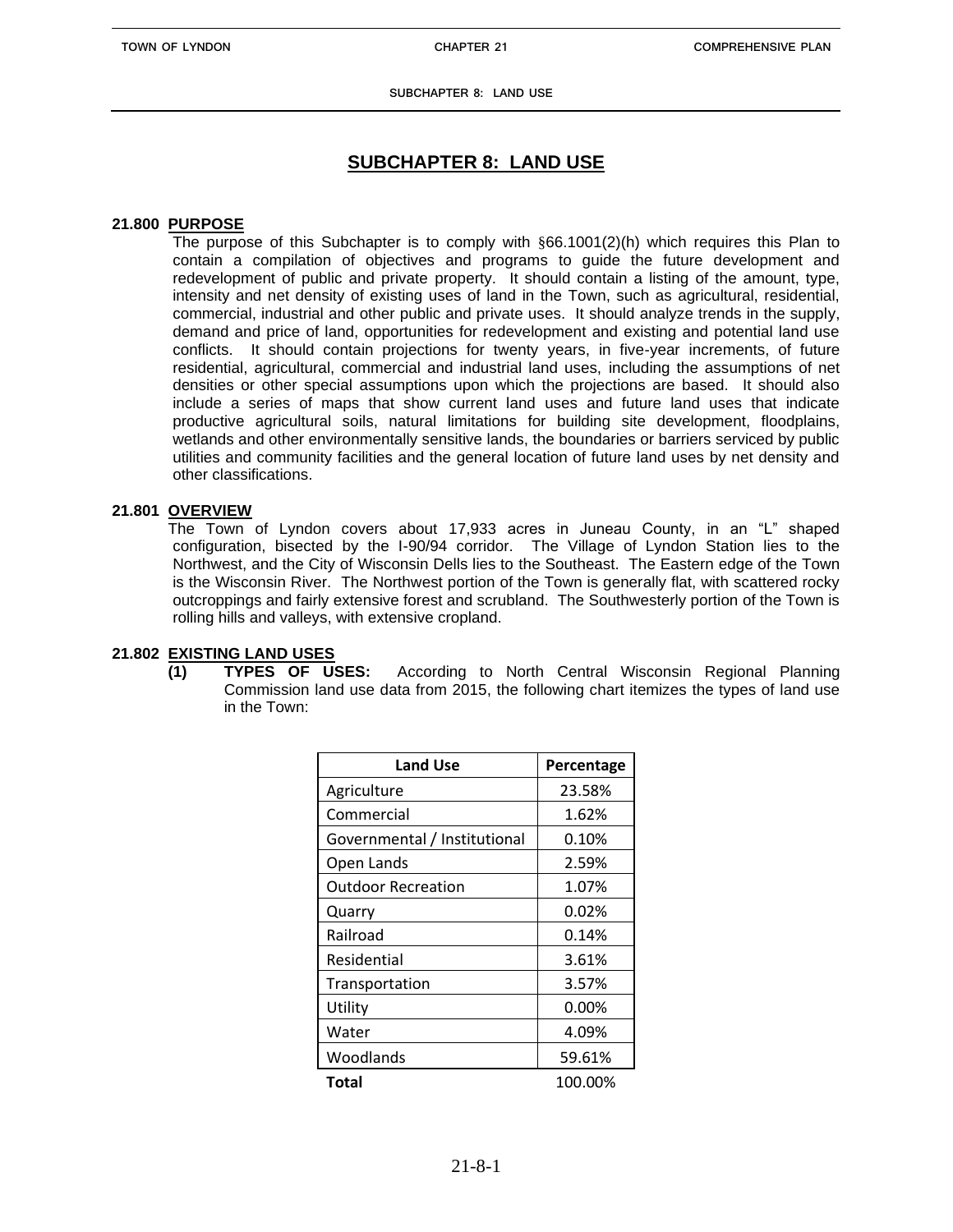**SUBCHAPTER 8: LAND USE**

- **(2) INTENSITY OF NON-RESIDENTIAL DEVELOPMENT:** Commercial, industrial and other non-residential development is generally disbursed throughout the Town, with the majority of development existing along the Highway 12/16 corridor. None of this development is very intense, especially when compared to the intensity of non-residential development typically seen in cities and villages. The most intense development is located closest to the City of Wisconsin Dells, and the I-90/94 interchange.
- **(3) DENSITY OF RESIDENTIAL DEVELOPMENT:** Residential development is spread throughout the Town, mostly in low density, consisting of farms and secluded homes. However, the Town has several residential developments in which density is much higher:
	- **(a)** Arbor Lake Estates
	- **(b)** North Addition to Arbor Lake Estates
	- **(c)** Mariposa Acres
	- **(d)** Amherst Acres a/k/a Lyndon-Kildare Assessor's Plat
	- **(e)** Oak Glen Circle
	- **(f)** Hendrickson Subdivision
	- **(g)** Whitetail Acres
	- **(h)** Indian Heights
	- **(i)** The Evergreens
- **(4) CAMPGROUNDS:** Campgrounds are addressed separately herein because they are a unique combination of commercial land use and residential land use. The Town currently has the following campgrounds:

| (a) | Arrowhead Campground         | 159.42 Acres |
|-----|------------------------------|--------------|
| (b) | <b>Bass Lake Campground</b>  | 21.52 Acres  |
| (c) | Eagle Flats Campground       | 45.19 Acres  |
| (d) | Edge O Dells Campground      | 25.8 Acres   |
| (e) | In the Pines Campground      | 25 Acres     |
| (f) | River Bay Campground         | 97.2 Acres   |
| (g) | <b>Stand Rock Campground</b> | 115.83 Acres |
| (i) | Shangri-La Campground        | 68.21 Acres  |

**(5) MAP:** Map No. 8 shows the "Current Land Use" in the Town.

### **21.803 TRENDS AND PROJECTIONS**

- **(1) POPULATION:** As noted above in section §21.204(1), the Town has experienced dramatic population growth, well above the state and county average. This growth is due primarily to the growth of the Wisconsin Dells tourism area and the natural resources of the Town. Over the past 20 years, the Wisconsin Dells area has been transformed from a seasonal destination (summers only) to a year-round destination. As a result of this transformation, the permanent population of the Wisconsin Dells area is rapidly expanding, along with the summertime population.
- **(2) HOUSEHOLD PROJECTIONS:** As noted above in section §21.402 the demand for housing is expected to increase. Furthermore, since the average household size in the Town is larger than the average for Juneau County and the State, the demand for housing units is likely to increase faster than the population.

### **(3) 2020 EQUALIZED VALUES:**

|    | <b>Real Estate Classes</b> | Lyndon        | County          |
|----|----------------------------|---------------|-----------------|
|    | Residential                | \$101,698,700 | \$1,766,786,500 |
| 2. | Commercial                 | \$16,929,000  | \$230,240,300   |
|    |                            | 2102          |                 |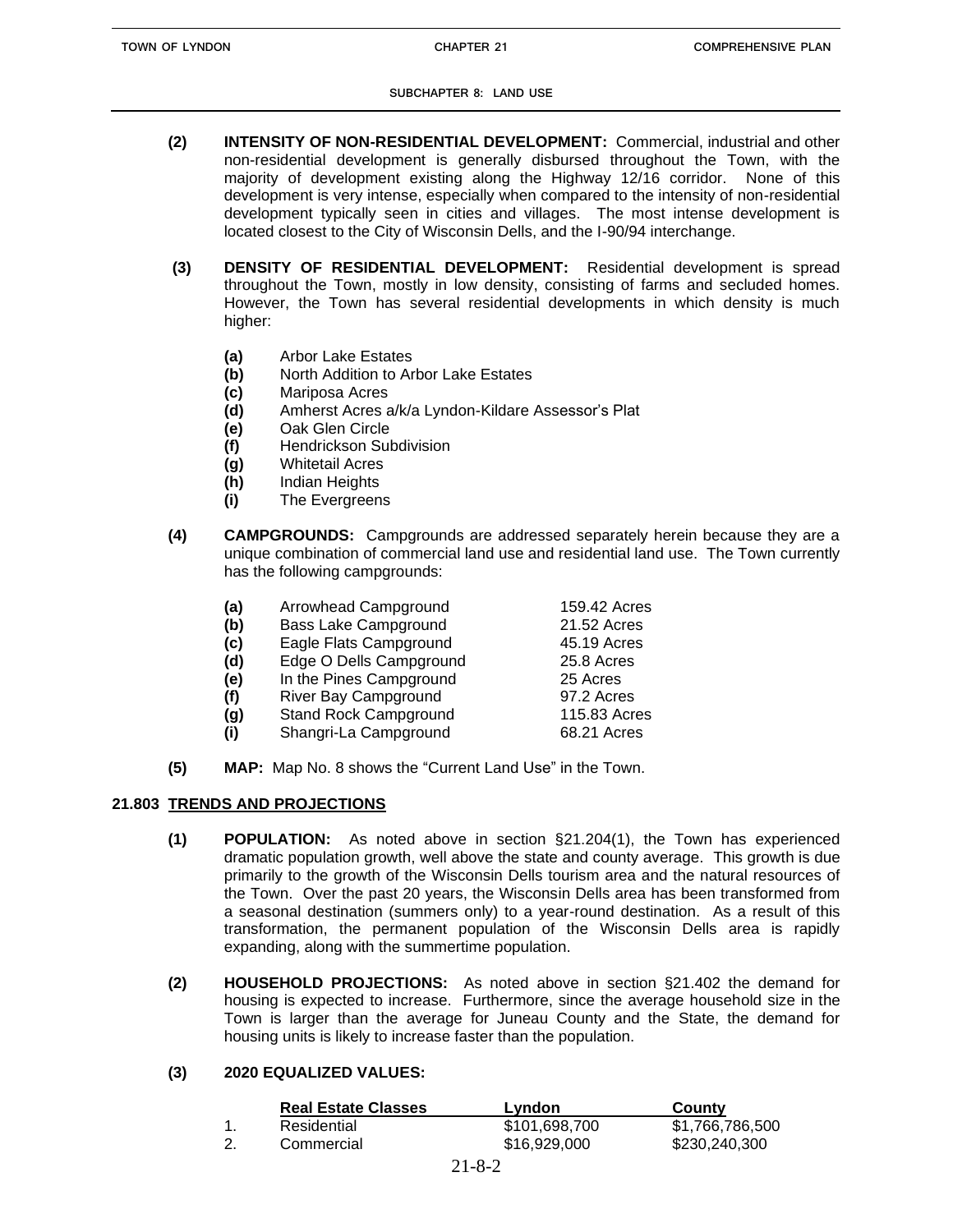| 3. | Manufacturing | -0-           | \$59,585,100    |
|----|---------------|---------------|-----------------|
| 4. | Agricultural  | \$631,200     | \$18,658,500    |
| 5. | Undeveloped   | \$807,200     | \$27,482,900    |
| 6. | Ag Forest     | \$2,823,800   | \$44,213,800    |
| 7. | Forest        | \$7,145,100   | \$131,380,600   |
| 8. | Other         | \$4,849,900   | \$82,936,400    |
|    |               | \$134,884,900 | \$2,361,284,100 |

#### **Source: Wis. Dept. of Revenue**

- **(4) OPPORTUNITIES FOR REDEVELOPMENT:** The vast majority of the Town currently consists of open farmland, forestland, scrubland, and wetlands, all of which has experienced very little development. Hence, the need for "redevelopment" is negligible. Some developed areas were not initially "planned" or "designed" up to current standards. These areas may benefit from some modest improvement, but complete redevelopment would not be necessary or financially possible. Other developed areas suffer from a lack of proper maintenance but, again, these areas do not need complete redevelopment.
- **(5) LAND USE CONFLICTS:** The Town suffers from the same use conflicts experienced by other rural communities which are adjacent to growing cities, or which enjoy significant natural resources. Farmland in Wisconsin has been under increasing pressure because a relatively poor agricultural economy has prompted farmers to sell land and a robust non-farm economy has enabled many to realize their dream of living in the country. As a result, the number of farms has been reduced, even while the population of the Town increases. Some farmland has been taken out of production, while other land has been consolidated into larger operations. At the same time, more and more people are establishing residences on attractive landscapes in rural areas.

This trend has pitted advocates of farmland preservation against advocates of development. Everyone recognizes the vital role which agriculture plays in our economy and in our sustenance. It is important to recognize a balance between preservation and development.

From the perspective of farmers and other landowners, development pressure is both a blessing and a curse. High land prices make it more difficult to enter farming or to expand existing farms. However, high land prices also enable older or exiting farmers to realize significant financial gains when they sell their farmland assets. Proceeds from selling farmland is often the only source of retirement funds for older farm families.

The trend of consolidating many farms into a few large farms creates other problems. Large farming operations often concentrate large amounts of livestock into small areas, thereby creating a greater potential for noise, dust, odor and other pollutants, which can be offensive to non-farming neighbors who have moved into the countryside for peace and quiet.

Finally, many types of development prefer access to municipal services (e.g. municipal sewer and water systems). As a result, as more and more development occurs, there will be efforts by landowners and others to annex land from the Town into adjoining municipalities which offer these services. This potential must be considered when designing zoning for areas adjacent to municipalities, and when evaluating development adjacent to municipalities.

**(6) MAP:** Map No. 9 shows the "Future Land Use" for the Town.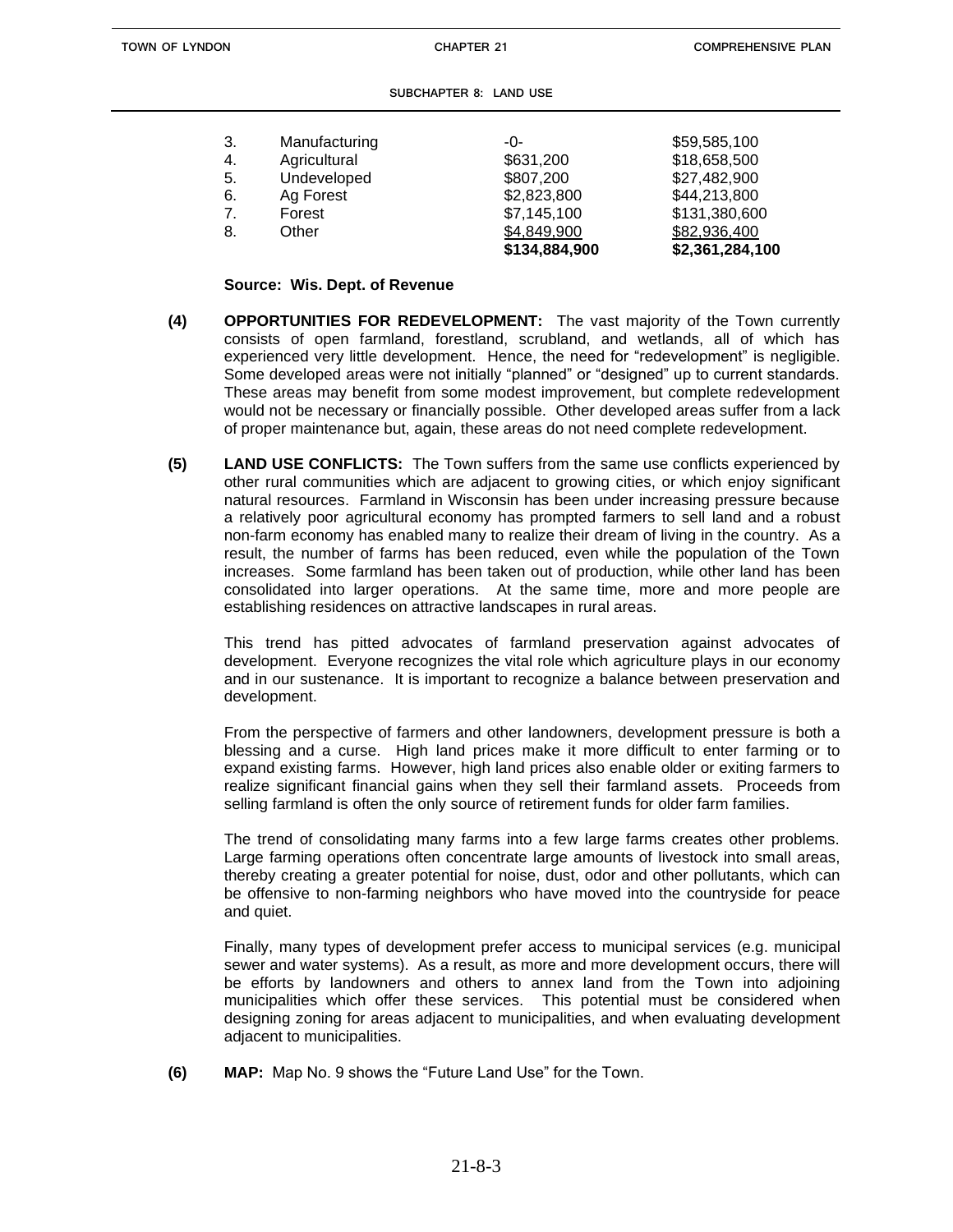#### **21.804 GOALS, OBJECTIVES AND POLICIES**

- **(1) COMPREHENSIVE PLAN:** Require consistency with this Comprehensive Plan in all zoning and land division decisions. Maintaining consistency with this plan is required by state law and serves to make the development process more predictable for all participants. There will be times that uses are proposed that do not align with the plan, but that most participants see as reasonable and appropriate. In such cases the vision and goals of the plan should still be applied, but the plan can be amended to allow the desired use.
- **(2) ZONING ORDINANCE:** The Town will adopt a new, up-to-date, zoning ordinance which incorporates this Plan and which gives the Town better control over development in the Town, especially commercial development, so that growth in the Town is orderly and consistent with this Plan and the wishes of the people.
- **(3) NATURAL RESOURCES:** Protect and respect natural resources and systems in all development decisions.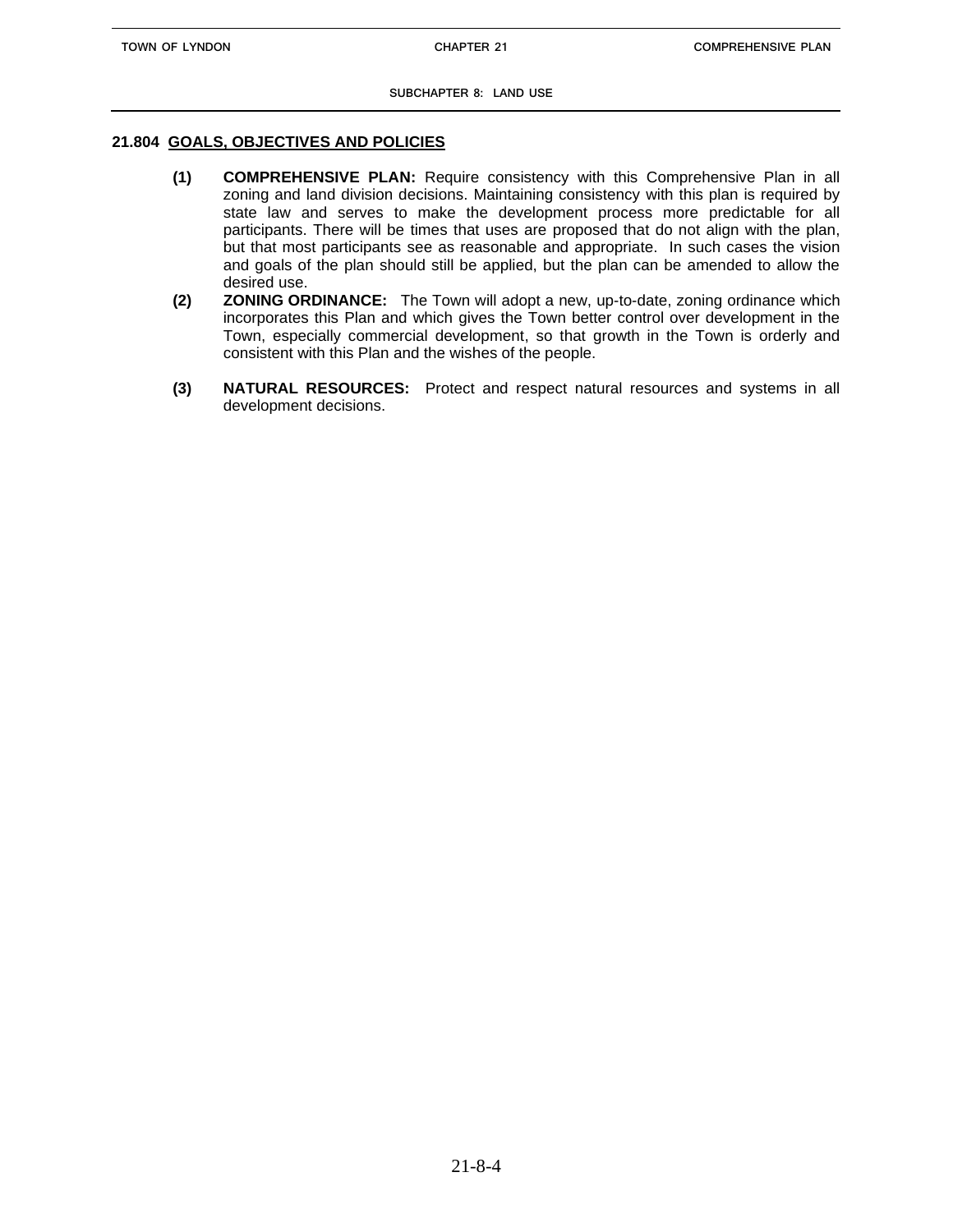## **SUBCHAPTER 9: INTERGOVERNMENTAL COOPERATION**

### **21.900 PURPOSE**

The purpose of this Subchapter is to comply with  $\S66.1001(2)(g)$ , Wis. Stats., which requires this Plan to contain a compilation of objectives and programs for joint planning and decision making with other jurisdictions, including school districts and adjacent governmental units, for locating and building public facilities and sharing public services. It should analyze the relationship of the Town to school districts, adjacent municipalities, the state and the region. It should consider, to the extent possible, the maps and plans of any military base or installation. It should incorporate any plans or agreements to which the Town is a party. It should identify existing or potential conflicts between the Town and other municipalities and describe processes to resolve such conflicts.

### **21.901 INVENTORY OF EXISTING RELATIONSHIPS**

Some governmental relationships are "vertical" relationships, such as those between the federal, state and local units (i.e. federal, state, county, city, village, town). In a "vertical" relationship, one entity has authority over another (i.e. state laws trump county ordinances). Other governmental relationships are "horizontal" relationships, such as town-to-town, town-to-school district, town-tocounty, and town-to-municipality. In "horizontal" relationships, one entity has no authority over another.

- **(1) FEDERAL:** The Town has no special relationship with the federal government. There are no federal installations located in the Town, except for the federal highways (I-90/94 and USH 12).
- **(2) STATE:** The Town does have a special relationship with the State of Wisconsin in several respects:
	- **(a) Wisconsin Department of Natural Resources (DNR):** The DNR has a wide range of statewide responsibilities for environmental quality, state parks, and recreation. From an organization standpoint, the DNR is divided into five regions. The Town is located in the West Central Region. The DNR operates and/or administers the following:
		- 1. Rocky Arbor State Park
		- 2. Approximately 163 acres in the southwest corner of the Town as part of the Hulbert Creek Fishery.
		- 3. Dells of the Wisconsin River
	- **(b) WI Department of Transportation (DOT):** The DOT is divided into eight districts for administrative and programmatic purposes. The Town is located in District 1, with headquarters in Madison. The DOT is responsible for STH 16, as well as the federal highways.
	- **(c) Wisconsin Alumni Research Foundation** (**WARF):** WARF owns approximately 300 acres along the Wisconsin River. The official mission of this private, non-profit organization is to support scientific research at the UW-Madison. WARF accomplishes this by patenting inventions arising from university research, licensing the technologies to companies for commercialization, and returning the licensing income to the UW-Madison to support further scientific endeavor.
	- **(d) Department of Safety and Professional Services (DSPS):** DSPS is another state agency with regulatory responsibility. The Department administers and enforces state laws and rules relating to building construction and safety and health. Plan review and site inspection is part of the Department's role in protecting the health and welfare of people in constructed environments. DSPS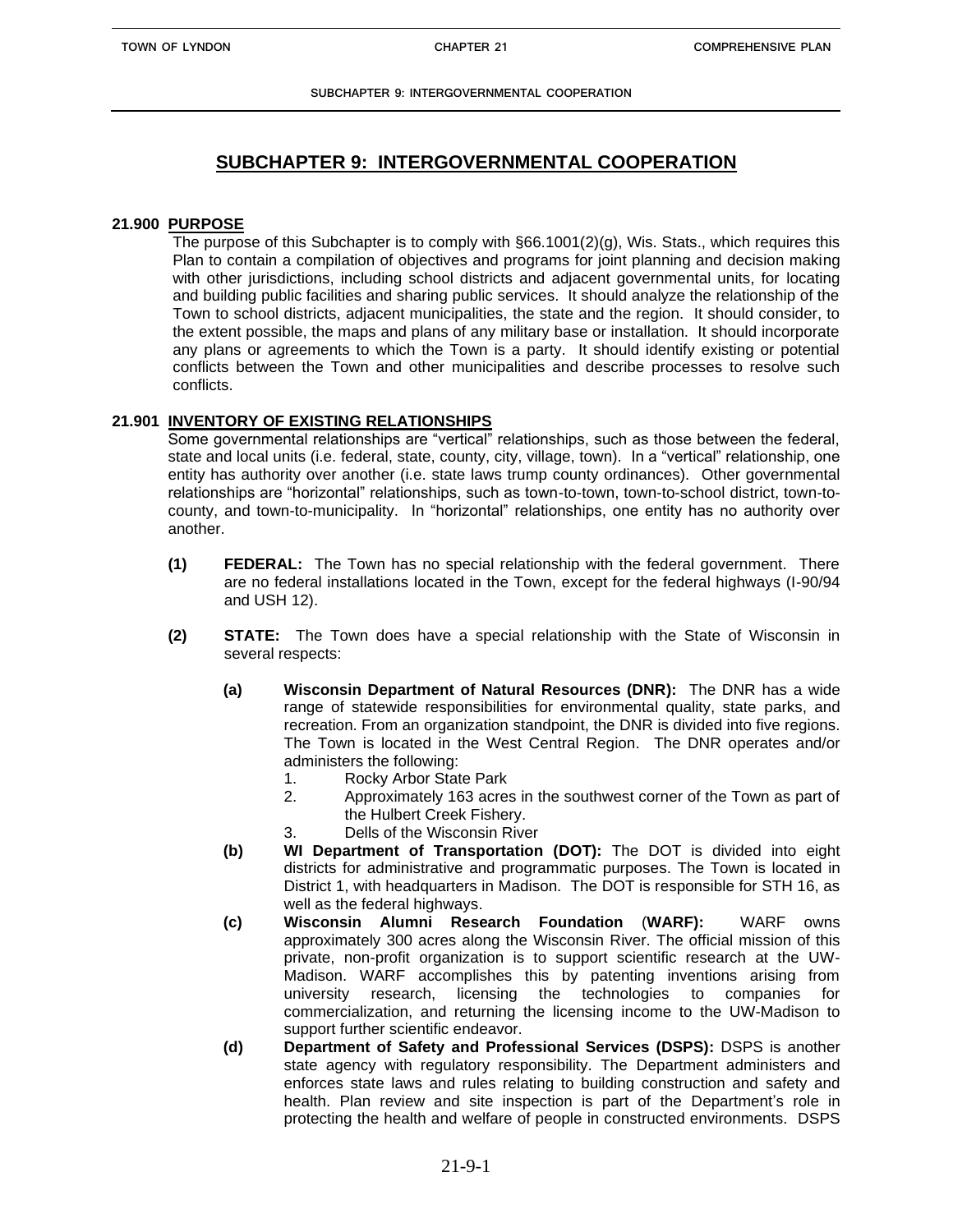administers the State Building Code on all structures in the Town except for 1 and 2 family dwellings.

- **(e) Department of Agriculture, Trade and Consumer Protection (DATCP):** The DATCP has regulatory duties concerning the Farmland Preservation Program and certain agricultural practices.
- **(f) Department of Revenue (DOR):** The DOR is responsible for assessing real estate under its purview. Because of its role, there is little interaction between DOR and the Town.
- **(g) Department of Administration (DOA):** The DOA fulfills a number of functions. It reviews annexation requests, incorporations, and cooperative boundary Plans. Additionally, the Land Information Office (LIO) within DOA is charged with identifying ways to enhance and facilitate Planning of local governments and improve coordination and cooperation of state agencies in their land use activities. LIO also provides technical assistance and advice to state agencies and local governments with land information responsibilities, among other things. LIO will review this Comprehensive Plan to ensure consistency with the state's "Smart Growth" legislation. Along with regulating local activities, all of these agencies provide information, education and training and maintain funding programs to assist local governments in development efforts and maintaining a basic level of health and safety.
- **(h) Wisconsin Emergency Management (WEM):** WEM is an agency charged with a wide range of responsibilities for disaster mitigation, planning, response, and education. It administers a number of grants to local communities and is responsible for preparing and administering several statewide policy plans. The current State Hazard Mitigation Plan was published in October 2016. In accordance with FEMA requirements, the next update of the Plan is scheduled for 2021.Regional directors are located in each of the six regional offices throughout the state. They work directly with municipal and county programs in planning, training exercising, response and recovery activities, as well as the coordination of administrative activities between the Agency and local governments. When disasters and emergencies strike, they are the Agency's initial responders and serve as field liaisons with the state. The Town is located in the Southwest Region, whose headquarters is located in Madison.
- **(3) JUNEAU COUNTY:** There are no County facilities located in the Town except for:
	- **(a)** Juneau County is the owner of approximately 235 acres, consisting of county highways and lands acquired by tax deed.
	- **(b)** Juneau County owns, controls, and maintains County Trunk Highways J, N and HH in the Town.
	- **(c)** Juneau County exercises jurisdiction in the Town regarding a variety of ordinances, including the regulation of sanitary systems, zoning for shore landwetland and flood plain areas, among others.
- **(4) SAUK COUNTY:** The Town shares a southern boundary with Sauk County. However, the Town has no meaningful contacts or relationships with Sauk County.
- **(5) SCHOOL DISTRICTS:** The Town is serviced by the Mauston school district, the Wisconsin Dells school district, and the Reedsburg School District. There are no school district facilities located in the Town, nor does the Town have any special contractual relationship with either school district.
- **(6) LYNDON STATION:** The Town shares a boundary with the Village of Lyndon Station and, in general, has enjoyed a good working relationship with the Village.
- **(7) CITY OF WISCONSIN DELLS:** The Town shares a short boundary line with the City of Wisconsin Dells. The City annexed a small portion of the Town in 2003 and 2006. The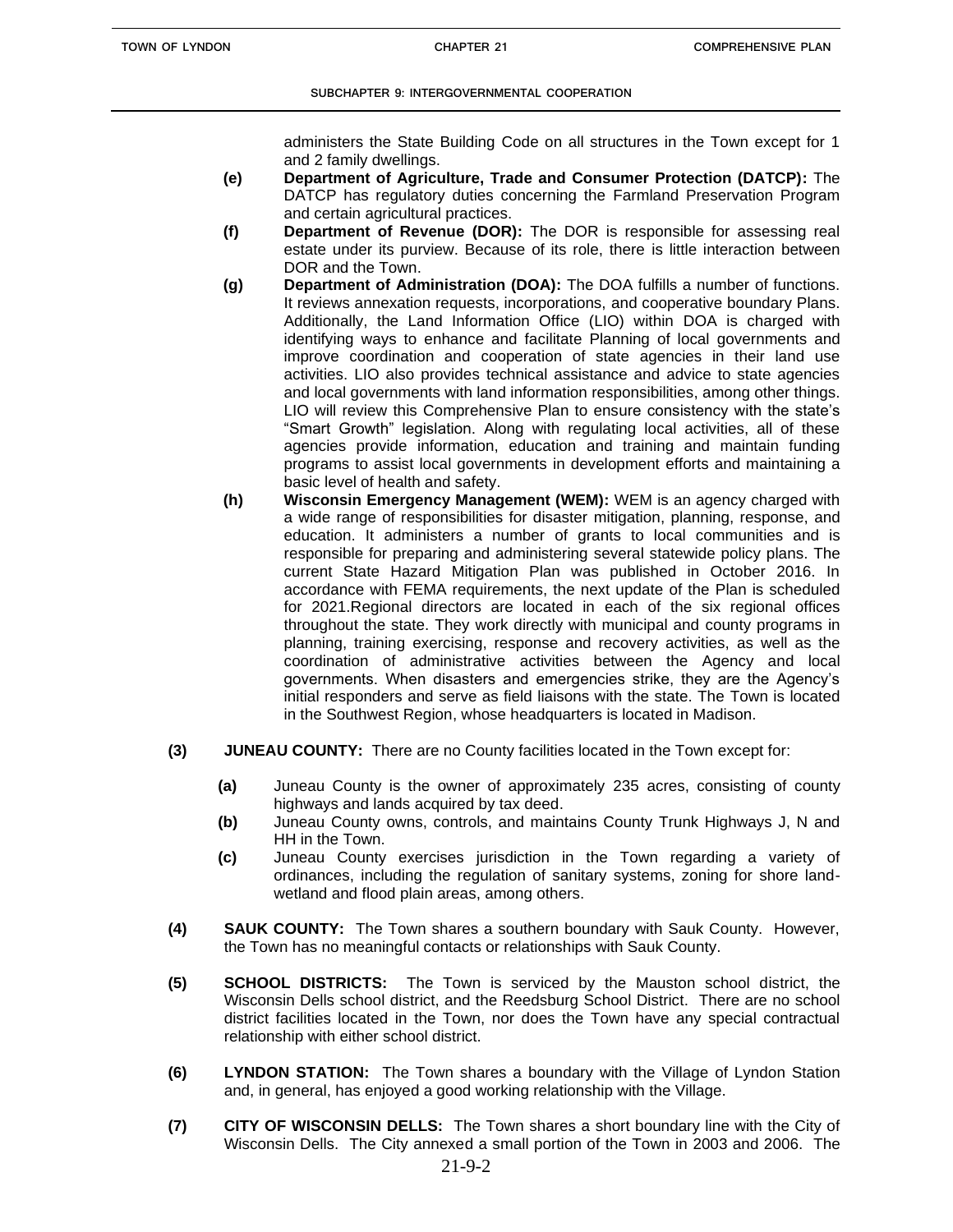City of Wisconsin Dells appears to have a substantial interest in geographic growth. To date, Rocky Arbor State Park, and Upham Woods have acted as a barrier to City expansion. Most landowners are only interested in annexation if the City can provide sewer and water utility service. The location of Rocky Arbor State Park has, to date, made it financially difficult for the extension of sewer and water into the Town.

The Town currently receives fire protection and ambulance service from the Dells-Delton Ambulance Service, pursuant to separate contracts.

- **(8) CITY OF REEDSBURG:** The Town receives ambulance and fire service from the City of Reedsburg, pursuant to contract, for the westerly six sections of the Town
- **(9) TOWN OF KILDARE:** The Town enjoys a typical relationship with the neighboring town of Kildare. At one point, the Towns jointly created the "Assessor's Plat of Lyndon-Kildare" in 1997*,* for the purpose of clearing up ownership and boundary line issues in an area of small tracks of land which crossed the boundary line between the two Townships.
- **(10) TOWN OF SEVEN MILE CREEK:** The Town shares its western boundary with the Town of Seven Mile Creek. These two Towns have a typical town-to-town relationship.
- **(11) NATIVE AMERICAN LANDS:** The Ho-Chunk Nation owns approximately 203 acres in the Town. There are no special contracts or agreements between the Town and the Nation. The U.S. Government holds 81.5acres in trust for the Winnebago Tribe.
- **(12) REGIONAL PLANNING COMMISSION (RPC):** There are eight regional planning commissions within Wisconsin created pursuant to §66.0309, Wis. Stats. The governor, with consent of local governing bodies, creates them. RPCs are formed to provide a wide range of services to local units of government within its geographic boundary, including (but not limited to) planning services on regional issues, consulting services regarding state and federal programs, advisory services on regional Planning problems, coordination services for programs and activities, and planning and development services to local governments. The Town is part of North Central WI Regional Planning Commission.
- **(13) OTHER INTERGOVERNMENTAL AGREEMENTS:** Sec. 66.0301 Wis. Stats. permits the Town to enter into agreements with other municipalities for the receipt or furnishing of services, or for the joint exercise of any power or duty required or authorized by law. At this time, the Town has not entered into any such contracts, except for fire protection and ambulance service as noted above.

#### **21.902 NONGOVERNMENTAL ORGANIZATIONS**

In addition to governmental organizations, there are other types of organizations that can affect the daily lives of City residents. These may include a chamber of commerce, nonprofit organizations, and similar organizations that are actively working to promote the quality of life in the area. It is imperative that governmental and nongovernmental organizations work together for the good of all residents. The following section briefly describes some of these organizations and how they are organized and their purpose.

**(1) FORWARD WISCONSIN:** Forward Wisconsin, Inc., is a public-private statewide marketing and business recruitment organization. It was created in 1984 as a not-forprofit corporation. Its job is marketing outside Wisconsin to attract new businesses, jobs, and increased economic activity to the state. It is governed by a board of directors, which reflects the public-private partnership. The Governor is chairman of the board. Private sector representation includes Wisconsin's utilities, banks, educational institutions, investment firms, law firms, and manufacturers. Public sector representation includes four state legislators and the Secretary of the Department of Commerce. Funding for Forward Wisconsin comes from private sector contributors and from the state through a contract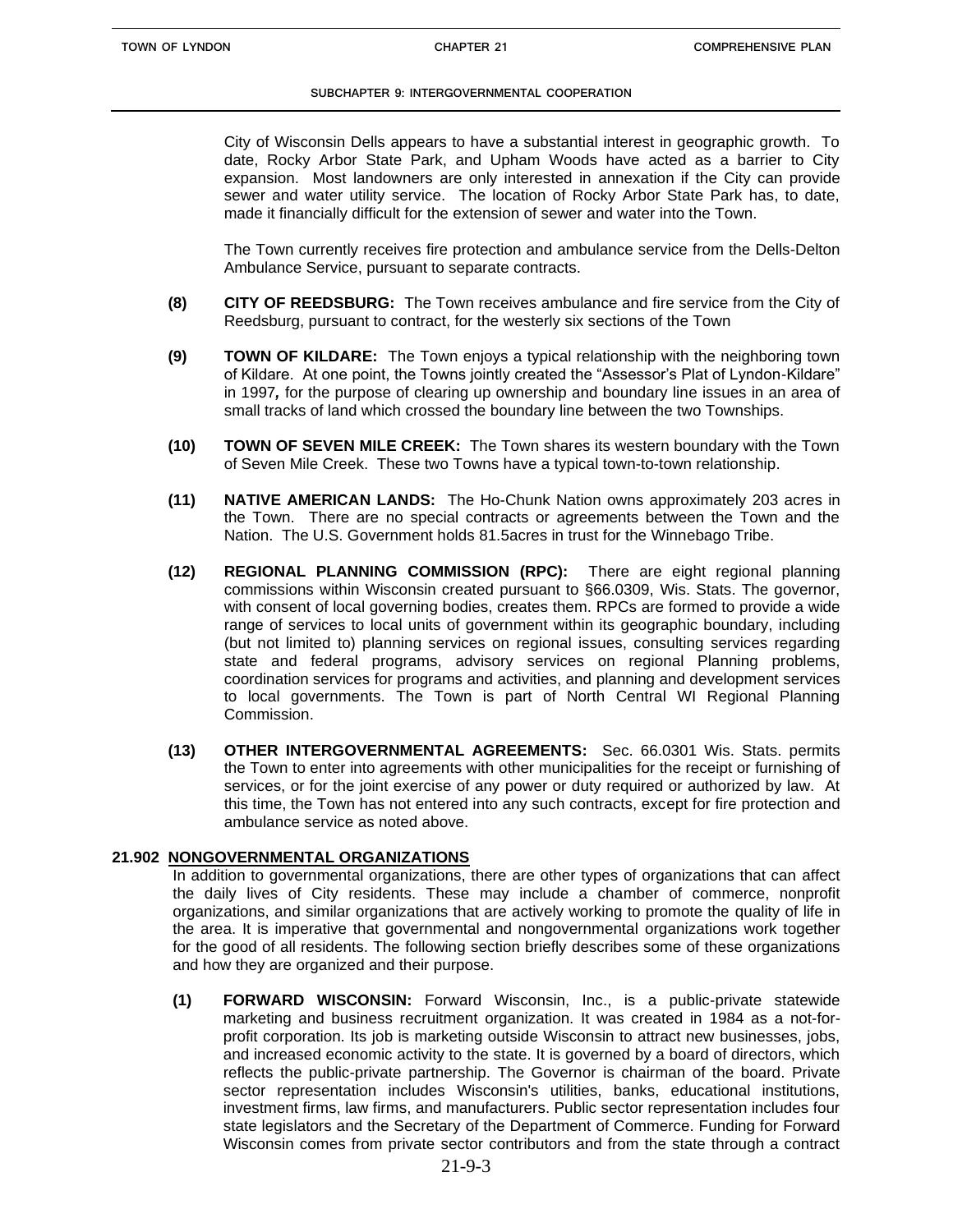with the Wisconsin Department of Commerce. Forward Wisconsin is headquartered in Madison and has offices in Eau Claire, Milwaukee, and Chicago.

- **(2) INTERNATIONAL TRADE, BUSINESS & ECONOMIC DEVELOPMENT COUNCILS (ITBECS):** Since 1992, five regional ITBECs have been created in Wisconsin to expand economic development in the state by promoting tourism from foreign lands and the exporting of Wisconsin products to other countries. Currently, Juneau County is an atlarge member of the Southwest WI ITBEC.
- **(3) RESOURCE CONSERVATION & DEVELOPMENT COUNCILS (RC&DS):** RC&Ds are private, non-profit organizations created pursuant to state enabling legislation to improve the social, economic, and environmental opportunities of the area. Nationally, there are more than 200 districts and there are five in Wisconsin. The Town is located in the Golden Sands RC&D, headquartered in Stevens Point. RC&D councils have broad authority to seek help from a variety of sources including federal or state agencies, local government, community organizations, and private industry. Help may be technical or financial assistance in the form of donations, loans, grants, or cost-sharing programs. The Golden Sands RC&D strives to improve the local economy by wise development and use of local resources.

#### **21.903 EXTRATERRITORIAL ZONING**

At this time, there is no extraterritorial zoning within the Town by either the Village of Lyndon Station or the City of Wisconsin Dells.

#### **21.904 GOALS, OBJECTIVES AND POLICIES**

- **(1) GOVERNMENTAL COOPERATION:** The Town shall encourage coordination and cooperation by and between units of government.
- **(2) WISCONSIN DELLS:** The Town shall maintain an open line of communication with the City of Wisconsin Dells regarding all issues of mutual interest. The Town will work with the City of Wisconsin Dells to monitor boundary issues and to plan for the future.
- **(3) SHARED SERVICE AGREEMENTS:** The Town will periodically review and update shared service agreements, and explore additional agreements with other service providers, in an effort to provide the best, cost-effective services to Town residents.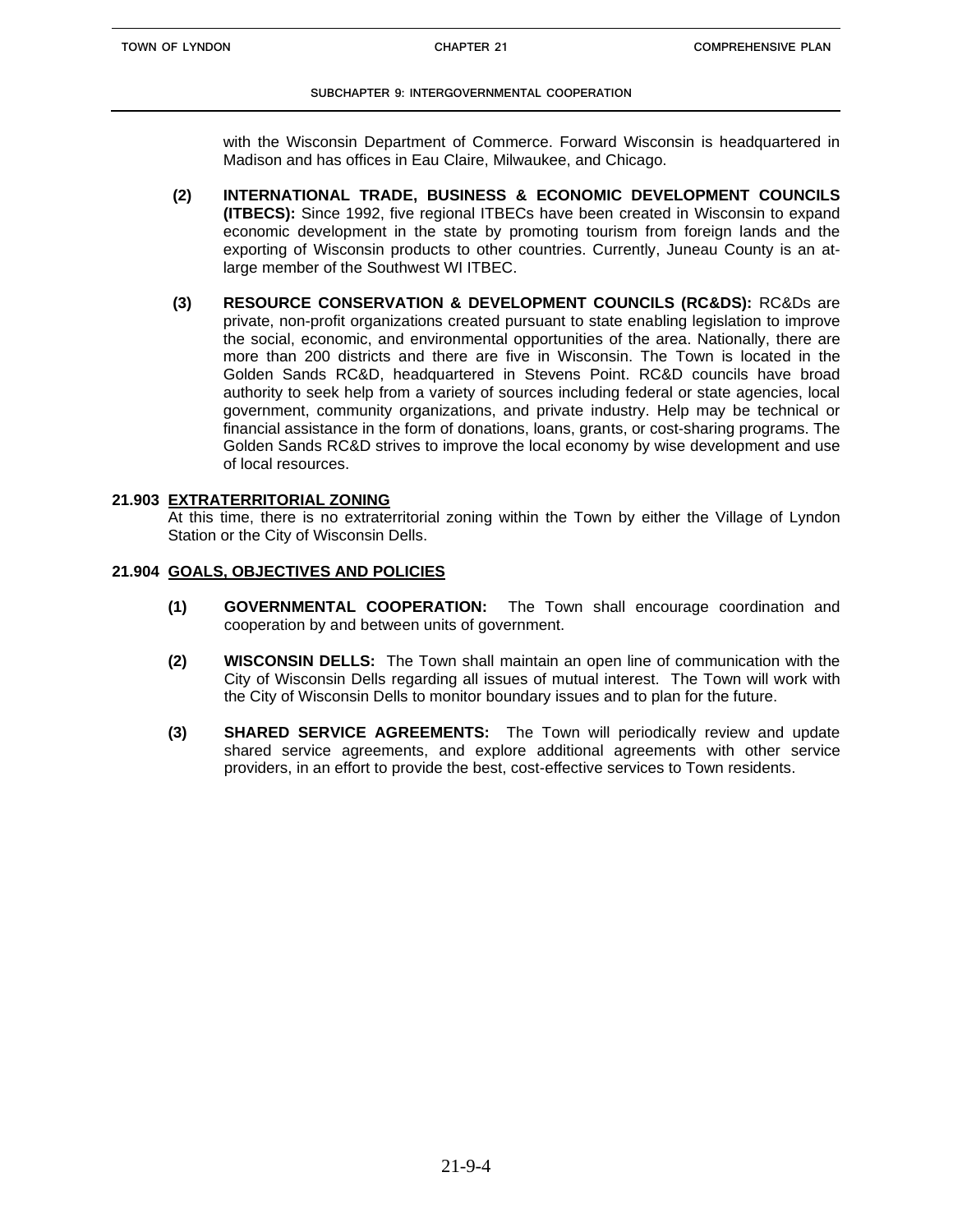## **SUBCHAPTER 10: IMPLEMENTATION**

#### **21.1000 PURPOSE**

The purpose of this Subchapter is to comply with §66.1001(2)(i), Wis. Stats., which requires this Plan to contain a compilation of programs and specific actions to be completed in a stated sequence, including proposed changes to any applicable zoning ordinances, official maps, or subdivision ordinances, to implement the objectives, policies, plans and programs contained in the Plan. This Section is intended to describe how each of the elements of the Plan will be integrated and made consistent with the other elements of the Plan, and shall include a mechanism to measure the Town's progress toward achieving all aspects of the Plan.

### **21.1001 TOWN ROLES & RESPONSIBILITIES**

Responsibility for implementing this plan lies primarily with the Town Board and the Plan Commission.

- **(1) Town Board:** Town Board sets priorities, controls budgets and tax rates, and typically has the final say on key aspects of public and private development projects. Each Board member should know where to find this plan and should be familiar with the major goals described herein. Town Board should expect and require that staff recommendations and actions both reference and remain consistent with this plan.
- **(2) Town Plan Commission:** Land use and development recommendations are a core component of this plan, and the Plan Commission has a major role in guiding those decisions. Plan Commission members must each have access to this plan and must be familiar with its content. It is the responsibility of Plan Commission to determine whether proposed projects are consistent with this plan, and to make decisions and recommendations that are consistent with this plan. In cases where actions that are inconsistent with this plan are believed to be in the best interest of the Town, the Plan Commission should seek public feedback before recommending amendments to the Plan.

### **21.1002 IMPLEMENTATION PLANS AND SEQUENCE**

The following sequence of events shall be followed in implementing this Comprehensive Plan.

- **(1) ADOPTION;** This Plan shall be adopted in conformity with the procedures established by § 66.1001(4), Wis. Stats. and the Community Participation Plan which was previously adopted.
- **(2) COPIES DELIVERED:** One copy of the adopted Plan shall be sent to the entities identified in § 66.1001(4)(b), Wis. Stats.
- **(3) ORDINANCE AMENDMENTS:** This Plan shall be considered whenever an Ordinance is being amended, especially amendments to the Zoning and Subdivision Ordinances, including the Zoning Map.
- **(4) UPDATES:** The Town Board and the Plan Commission shall regularly re-examine the Plan, especially whenever considering issues addressed by the Plan. Furthermore, pursuant to  $\S$  66.1001(2)(i), this Plan shall be formally reviewed and updated no less than once every ten years.

### **21.1003 AMENDMENTS TO PLAN**

The procedure for amending this Plan is contained in § 66.1001(4), Wis. Stats. All amendments shall first be reviewed by the Plan Commission before presentation to the Town Board for public hearing and formal action.